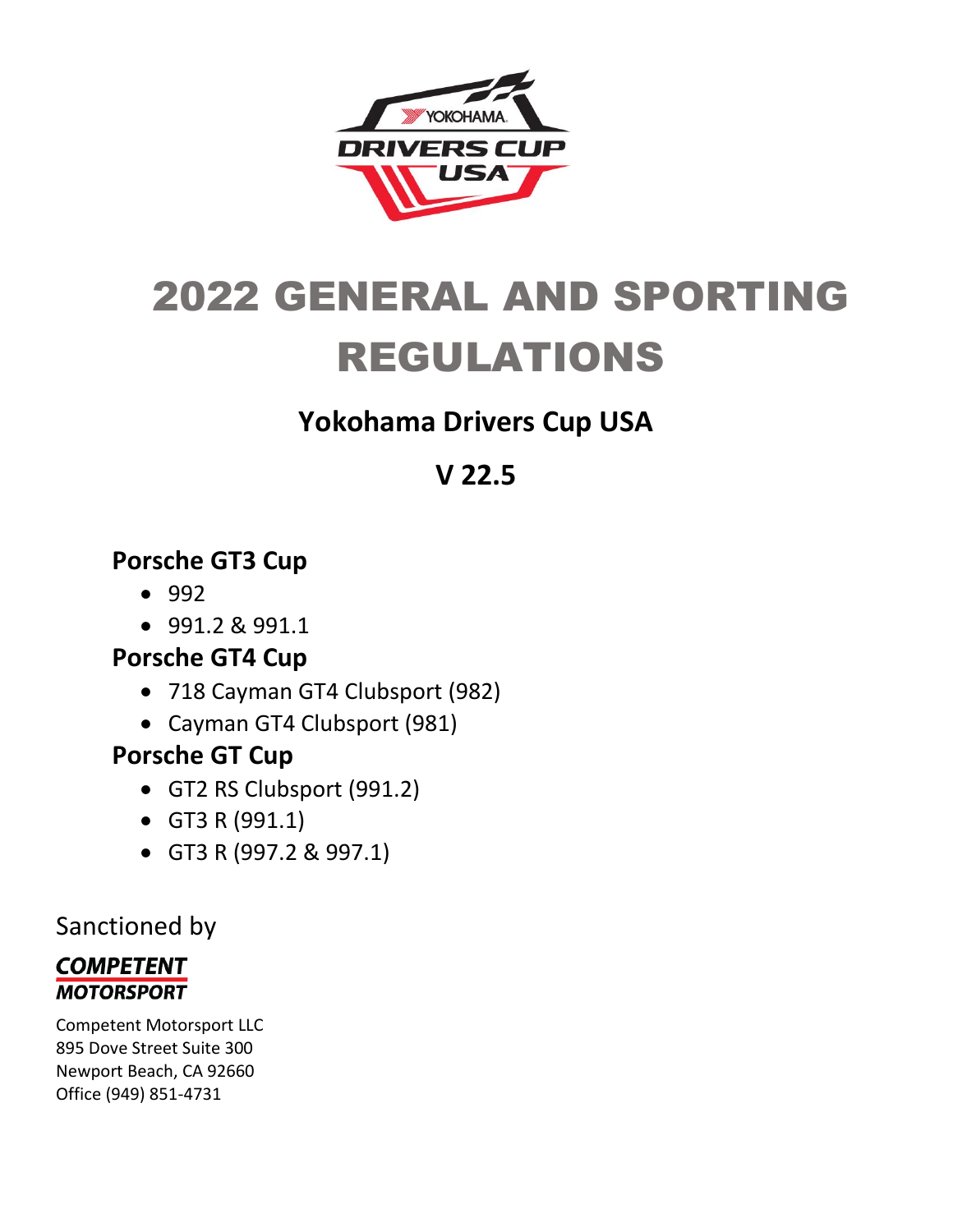

This is an important document. All Participants should read these Regulations before completing the relevant entry form. Please contact Competent Motorsport LLC if you have any questions in relation to these Regulations.

© 2022 Competent Motorsport LLC

Reproduction in any form without the permission of the copyright owner is strictly prohibited.

Certain information contained herein, and the 911 silhouette are copyrights or registered trademarks of Dr. Ing.h.c F. Porsche Aktiengesellschaft and / or Porsche Motorsports North American and are used by permission.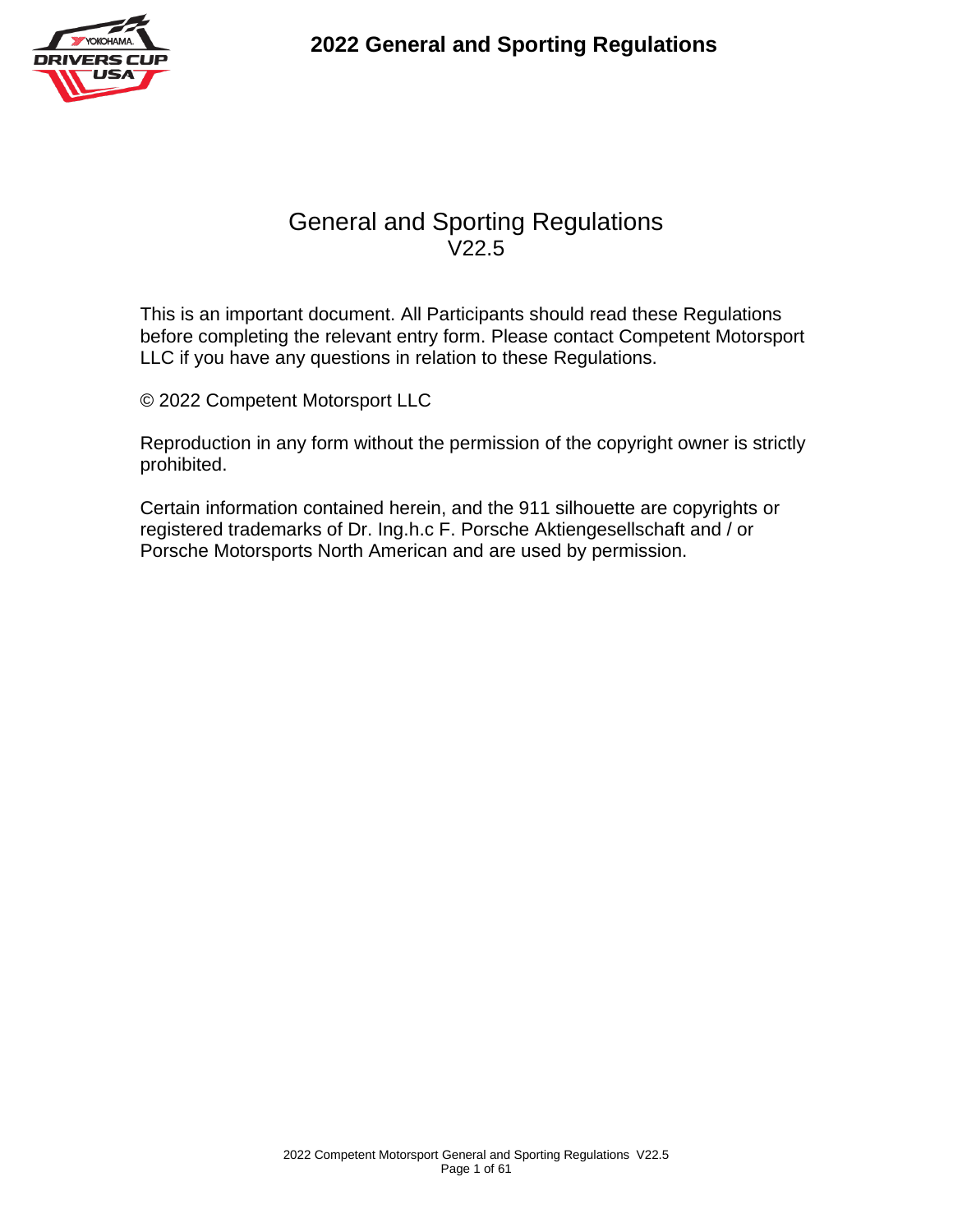

### **Document Version Control**

| <b>Date</b>       | <b>Version</b> | <b>Section (modified/added)</b>         |  |  |
|-------------------|----------------|-----------------------------------------|--|--|
| January 16, 2021  | 21.0           | Released                                |  |  |
| March 23,2021     | 21.1           | Updated 5.2, 5.3 & 8.34                 |  |  |
| April 23, 2021    | 21.2           | Updated 5.1, 5.2, 5.3 & 8.18.3 sections |  |  |
| November 19, 2021 | 22.1           | Updated for 2022 Season                 |  |  |
| February 6, 2022  | 22.2           | Updated GT Cup section with GT3 R       |  |  |
|                   |                | 991.1, 997.2 and 997.1 reference        |  |  |
| April 6, 2022     | 22.3           | Added 992 reference and age             |  |  |
|                   |                | requirements for Platinum Masters in    |  |  |
|                   |                | GT3 Cup section; updated Tire           |  |  |
|                   |                | allocation for 992 cars.                |  |  |
| May 6, 2022       | 22.4           | Updated Tire Allocation/Tire Usage -    |  |  |
|                   |                | Section 12.1.2                          |  |  |
| June 7, 2022      | 22.5           | Updated Sections Fueling 8.16.2 and     |  |  |
|                   |                | 8.16.4.4 Pit Lane Regulations           |  |  |

Please note the Sections that have been modified/added in the latest Version above are highlighted in red for your reference.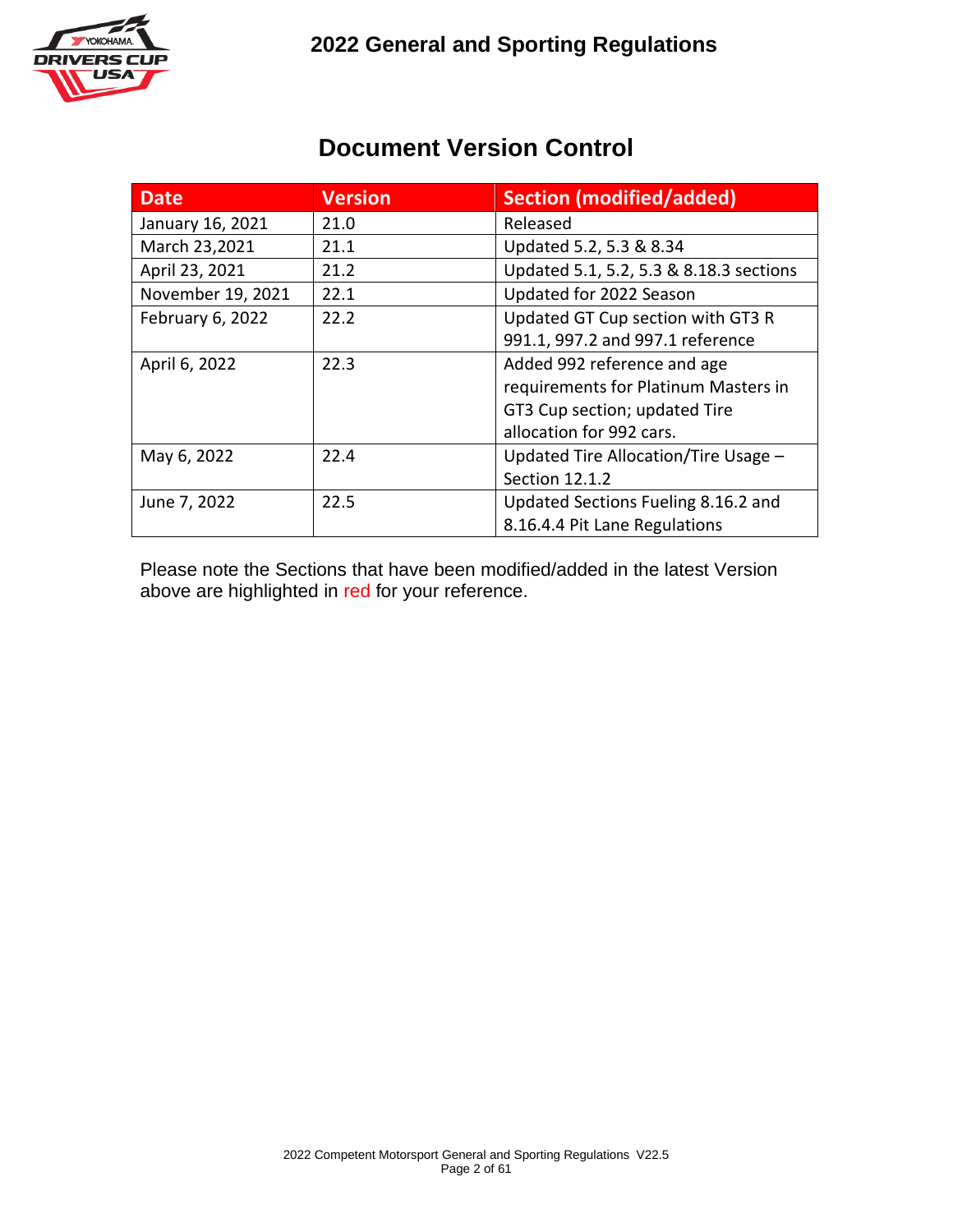

# **TABLE OF CONTENTS**

| 1. |  |
|----|--|
|    |  |
|    |  |
|    |  |
|    |  |
|    |  |
|    |  |
|    |  |
| 2. |  |
|    |  |
|    |  |
|    |  |
|    |  |
|    |  |
|    |  |
|    |  |
|    |  |
|    |  |
|    |  |
| 3. |  |
|    |  |
|    |  |
|    |  |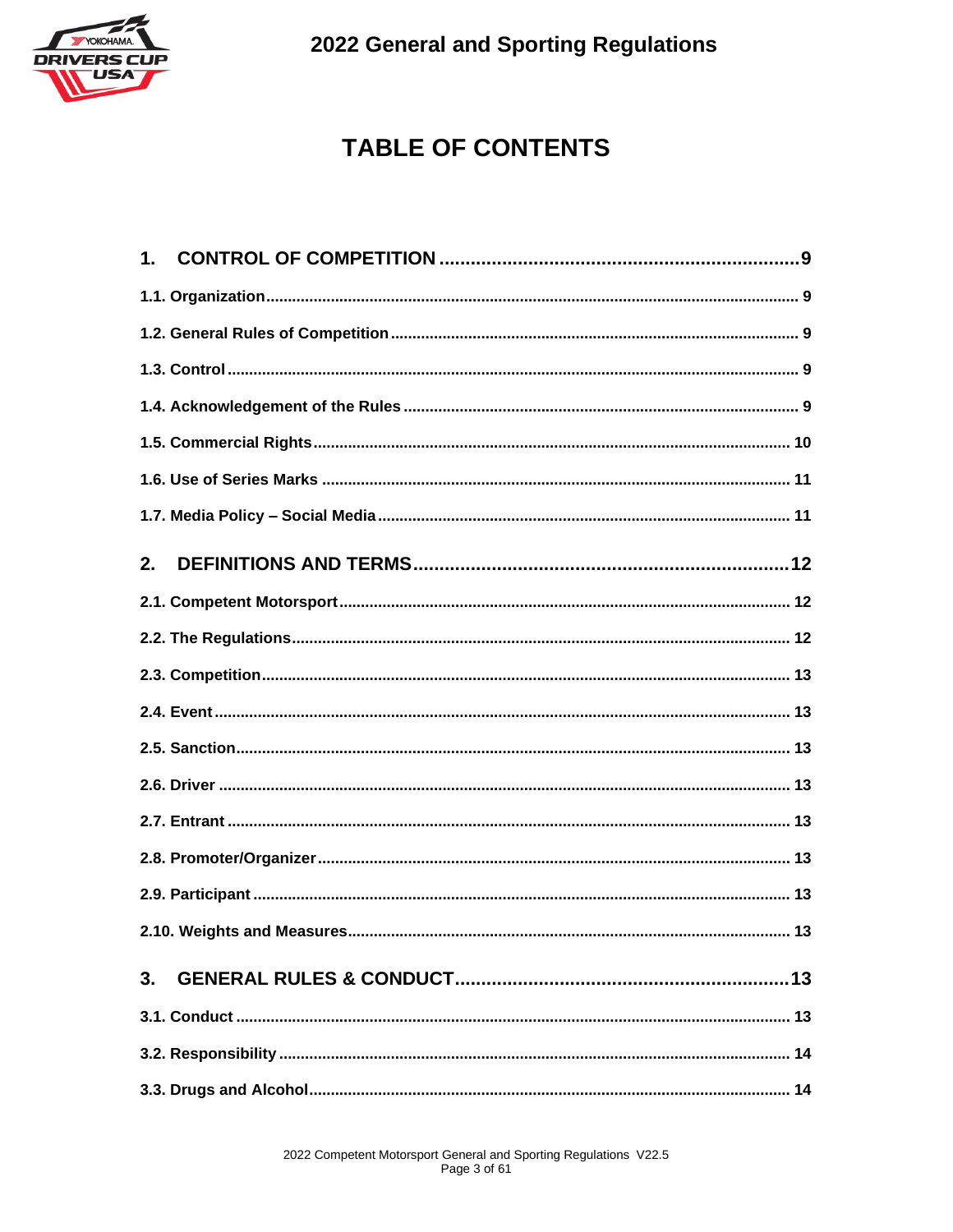

| 4. |
|----|
|    |
|    |
|    |
|    |
|    |
|    |
|    |
|    |
|    |
|    |
| 5. |
|    |
|    |
| 6. |
|    |
|    |
|    |
|    |
|    |
|    |
|    |
|    |
|    |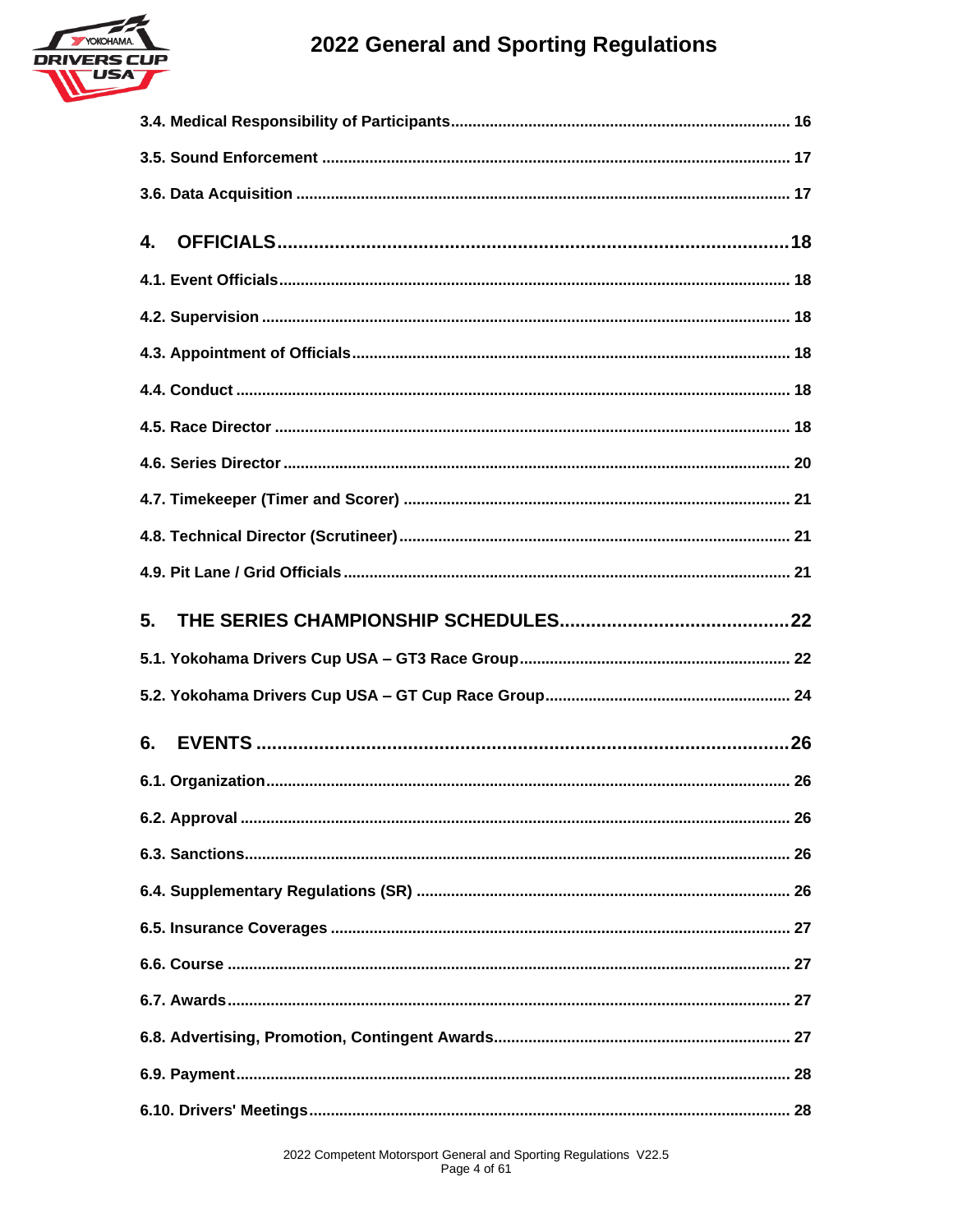



| $\mathbf{7}$          |
|-----------------------|
|                       |
|                       |
|                       |
|                       |
|                       |
|                       |
|                       |
|                       |
| 8.                    |
|                       |
|                       |
|                       |
|                       |
| 8.5. White Flag<br>35 |
|                       |
|                       |
|                       |
|                       |
|                       |
|                       |
|                       |
|                       |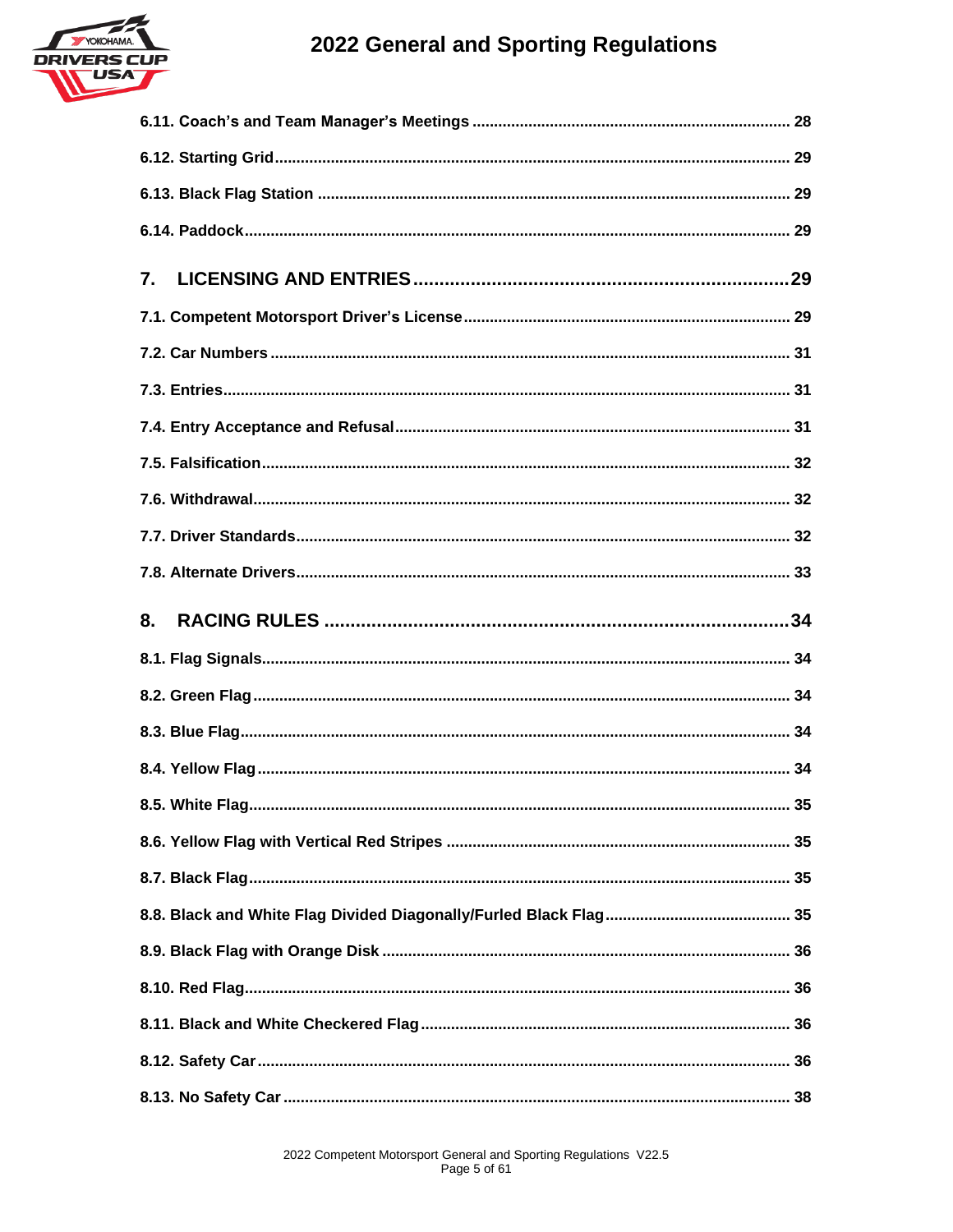

| 9.  |
|-----|
|     |
|     |
|     |
|     |
| 10. |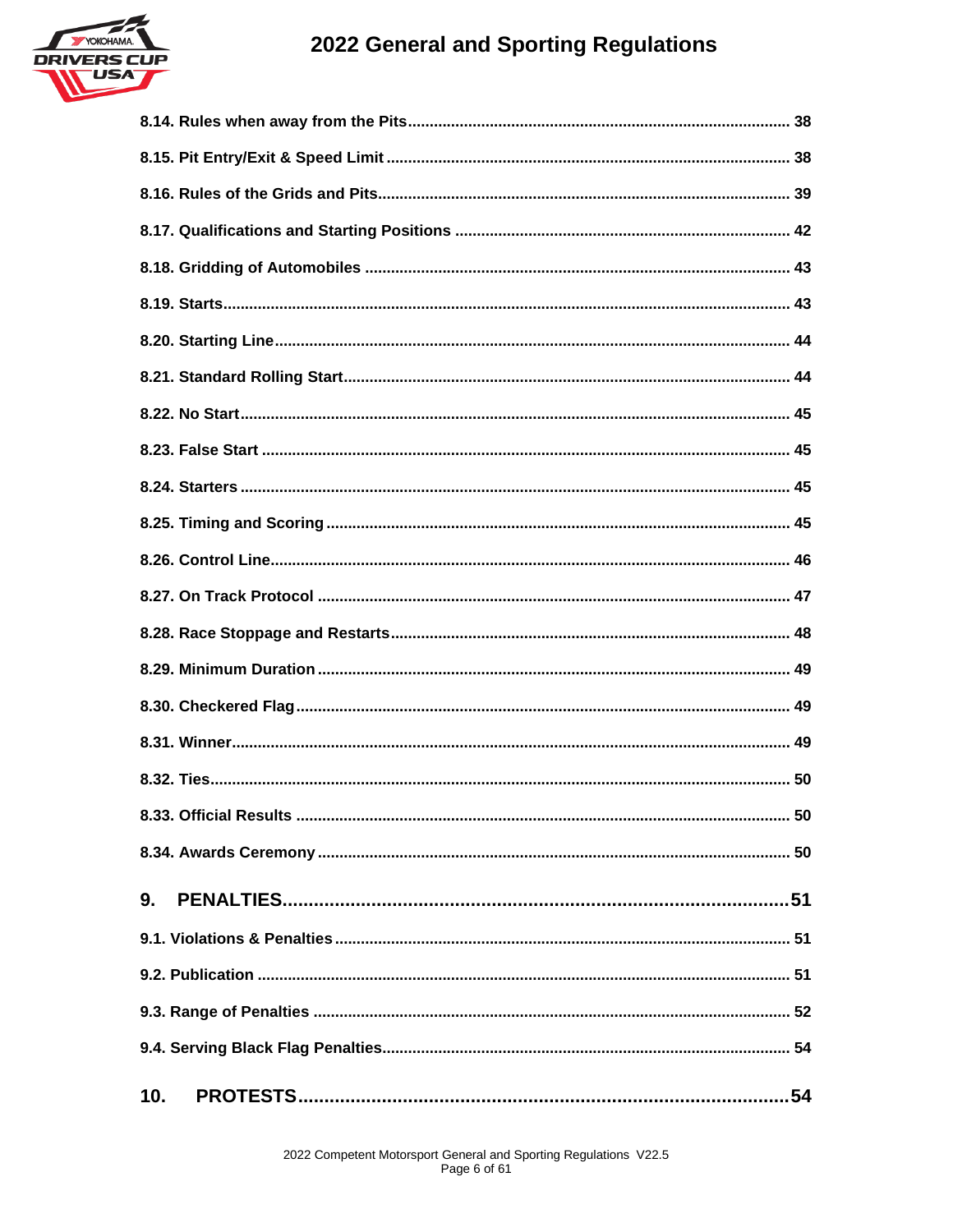

| 12. |  |
|-----|--|
|     |  |
|     |  |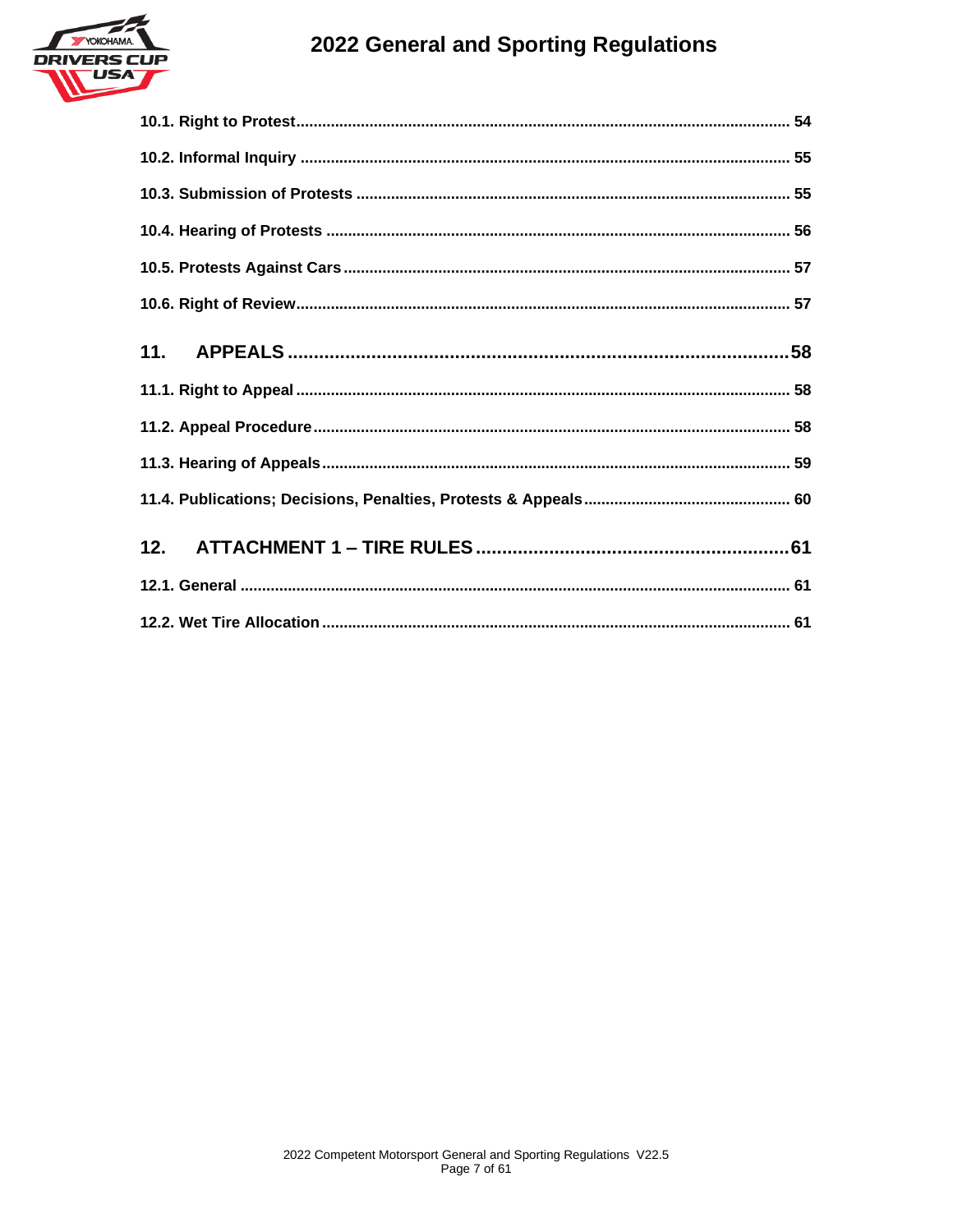

# **INTRODUCTION**

For 2022, Competent Motorsport is proud to present and sanction the following Series:

• **Yokohama Drivers Cup USA**

The Series cars are featured in some of the most exciting racing around the world. Using these Porsche platforms, this series is aimed at amateur and semiprofessional racers – drivers who do not make their living in motorsports.

The series enjoys technical and parts support from Porsche Motorsport North America and Yokohama Tires as the title sponsor.

The Series are sanctioned by Competent Motorsport under its Technical and General & Sporting Regulations.

To provide for the orderly conduct of these competitions, these General & Sporting Regulations are provided, and in conjunction with the Technical Regulations shall comprise the regulations for the conduct of the Series. All participants in these competitions and any part of this series must be fully aware of and are subject to all these regulations and shall be bound by them, as they may be amended, supplemented, or superseded from time to time, and all participants are responsible for compliance therewith.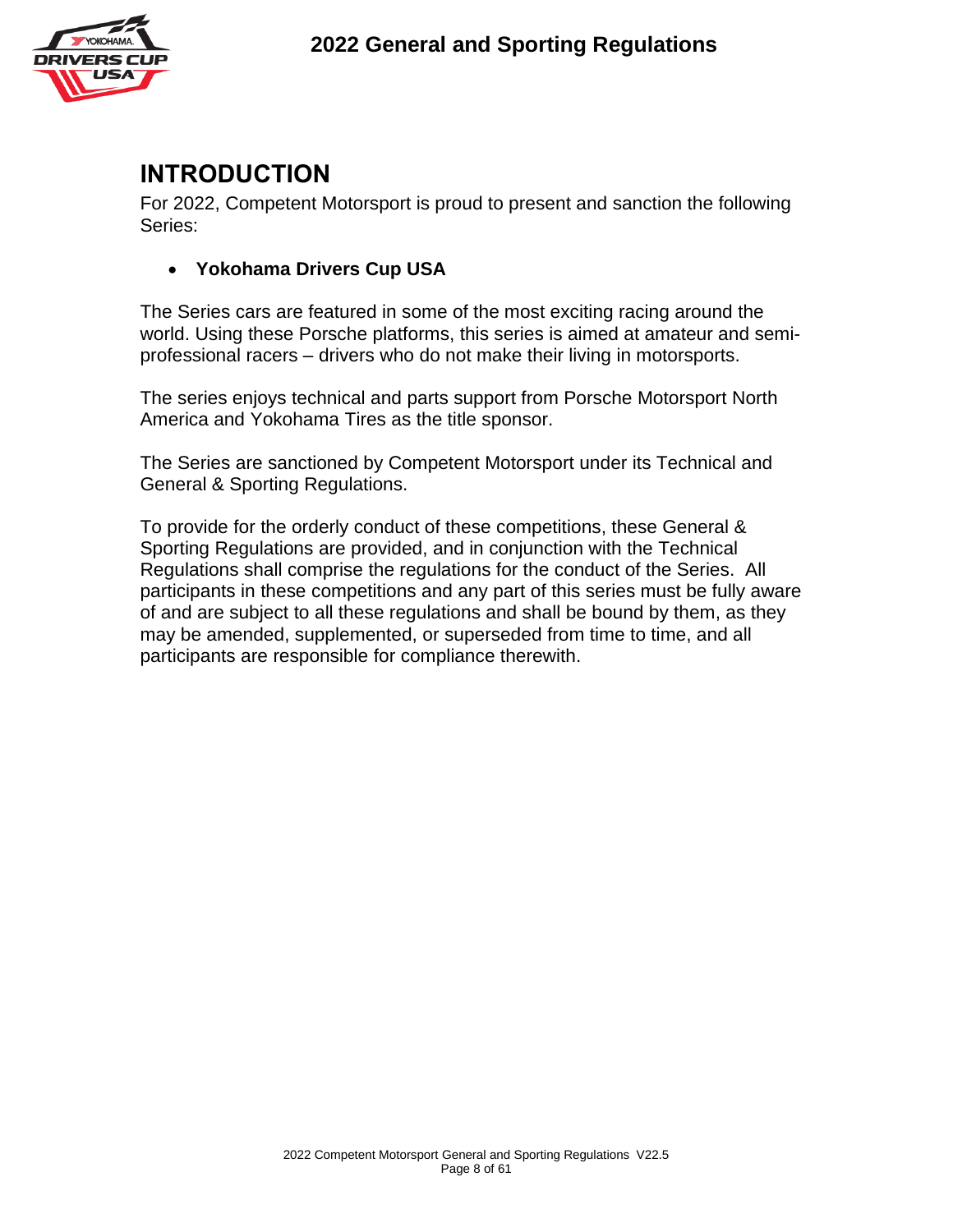

# **General Regulations**

# **1. Control of Competition**

### *1.1.Organization*

Competent Motorsport is sanctioning body and organizer of the **Yokohama Drivers Cup USA** series referred to as "Series".

#### *1.2.General Rules of Competition*

The Series shall be governed by "The Regulations" which include:

- The General & Sporting Regulations
- The Event Supplementary Regulations (SR) (If any)
- The Technical Regulations

#### *1.3.Control*

For the Series, Competent Motorsport requires competitors to have an established license with a recognized sanctioning body. Competent Motorsport also requires that all participants, in whatever capacity, be properly registered by the Series, and thereby do submit themselves to The Regulations.

As a condition of participation in the Series, all competitors specifically acknowledge that this is a national championship and do specifically disclaim any rights to make any appeals, other than those provided for in these Regulations.

### *1.4.Acknowledgement of the Rules*

Every Driver, Entrant, Official, Promoter or other participant involved with or attending a Competent Motorsport sanctioned Event and every person who is an accepted participant, agree, without reservation or qualification, to conduct themselves in accordance with The Regulations. If there is a disagreement or dispute regarding the meaning or application of The Regulations, the interpretation and application thereof shall be determined by Competent Motorsport officials, whose rulings shall, in all instances, govern and control. Determinations by Competent Motorsport officials applying or interpreting The Regulations shall be final and non-appealable, except as provided in Articles 10 and 11.

IN ORDER TO FAIRLY AND EFFECTIVELY PROMOTE THE SPORT OF AUTO RACING AND TO ACHIEVE PROMPT FINALITY IN COMPETITION RESULTS AND IN CONSIDERATION OF RECEIVING NUMEROUS BENEFITS AVAILABLE TO THEM, THE RECEIPT AND SUFFICIENCY OF WHICH ARE HEREBY ACKNOWLEDGED, ALL COMPETENT MOTORSPORT PARTICIPANTS, DRIVERS, ENTRANTS, OFFICIALS, PROMOTERS OR OTHER PARTICIPANTS, EXPRESSLY AGREE THAT DETERMINATIONS BY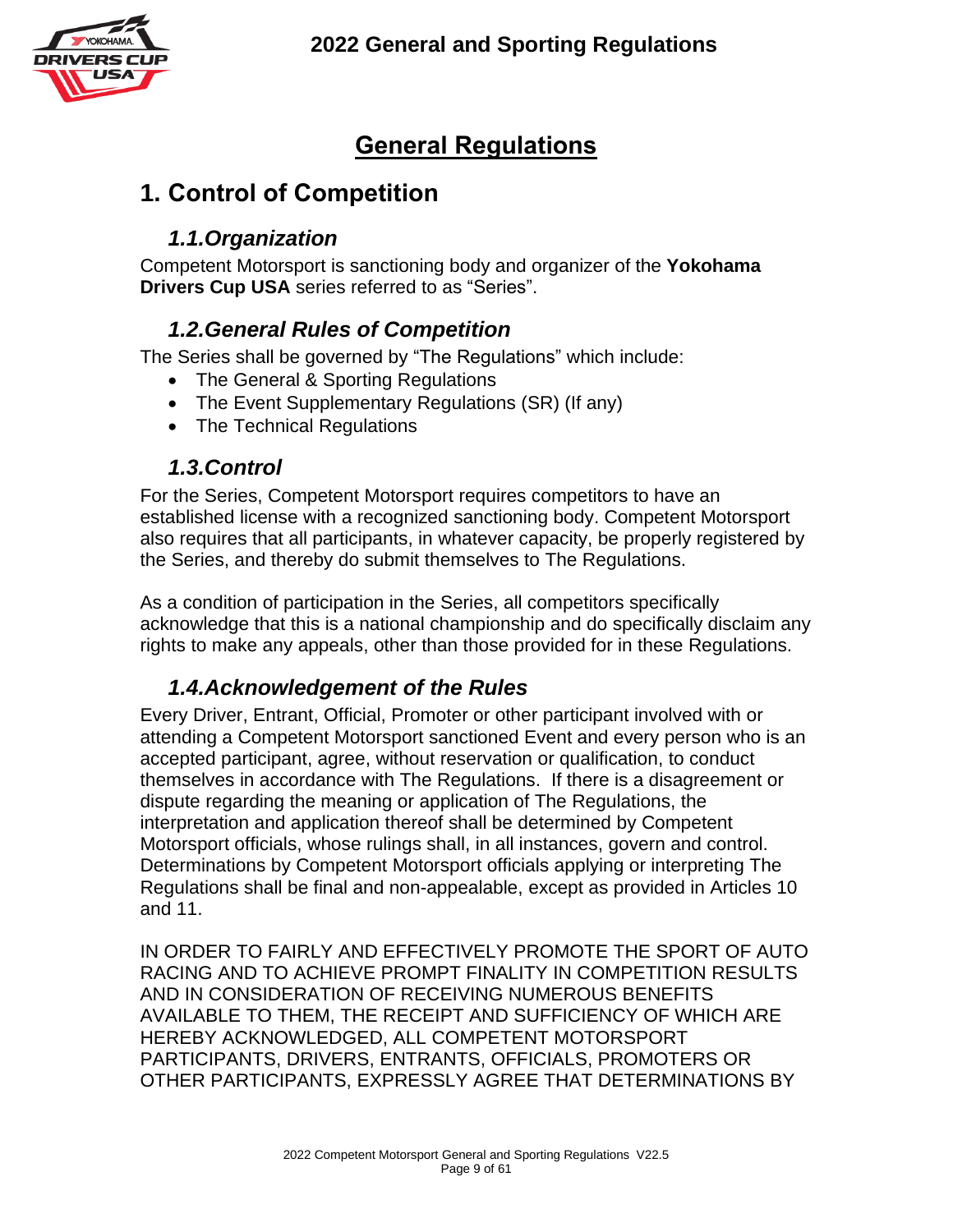

OFFICIALS AS TO THE APPLICABILITY AND INTERPRETATION OF THIS CODE ARE NON-LITIGABLE, AND SPECIFICALLY COVENANT THAT THEY WILL NOT INITIATE, DIRECTLY OR INDIRECTLY OR MAINTAIN LITIGATION OF ANY KIND AGAINST COMPETENT MOTORSPORT OR ANYONE ACTING ON BEHALF OF COMPETENT MOTORSPORT TO REVERSE OR MODIFY SUCH DETERMINATION OR TO SEEK TO RECOVER DAMAGES OR OTHER RELIEF ALLEGEDLY INCURRED OR REQUIRED AS A RESULT OF SUCH DETERMINATION. IF A DRIVER, ENTRANT, OFFICIAL, PROMOTER OR OTHER PARTICIPANT, INITIATES OR MAINTAINS LITIGATION IN VIOLATION OF THIS COVENANT, THAT DRIVER, ENTRANT, OFFICIAL, PROMOTER OR OTHER PARTICIPANT AGREES TO REIMBURSE COMPETENT MOTORSPORT FOR THE COST OF SUCH LITIGATION, INCLUDING ATTORNEY'S FEES. COMPETENT MOTORSPORT DRIVERS, ENTRANTS, OFFICIALS, PROMOTERS OR OTHER PARTICIPANTS UNDERSTAND AND AGREE TO THE FOREGOING COVENANT AND ACKNOWLEDGE THE AGREEMENTS HEREIN CONTAINED ARE A FAIR AND REASONABLE EXERCISE OF DECISION-MAKING AUTHORITY BY COMPETENT MOTORSPORT FOR WHICH THEY AGREE TO BE BOUND TO THE FULLEST EXTENT PERMISSIBLE BY APPLICABLE LAW. THE FOREGOING COVENANT AND RESTRICTION DOES NOT APPLY TO THE USE OF THIRD-PARTY MARKS AND INTELLECTUAL PROPERTY, WHICH SHALL BE GOVERNED BY SEPARATE AGREEMENT AND AT LAW.

### *1.5.Commercial Rights*

Competent Motorsport, as the organizer of the Events, Series and Championship does hereby reserve all commercial rights to the same. All participants, in recognition of good and valuable consideration received, do provide Competent Motorsport an irrevocable, royalty free right to use their image, likeness, representations, name, logos, marks, and any other information related to their participation, in any form whatsoever, for any purpose in connection with the Series, including any commercial purpose; including, but not limited to, all media releases, television and radio coverage, interactive games, internet uses, Series merchandise, souvenirs and apparel. Competent Motorsport shall own, in perpetuity, the exclusive rights to film, tape, capture, photograph, collect, transmit, or record by any means, process, medium or device, whether or not currently in existence, all information, images, sounds and data, arising from or during the Series Events and any other works copyrightable or otherwise created from the information, images, sounds and data arising from or during the Series Events. Competent Motorsport may reproduce, broadcast, transmit or distribute, by any means, process, medium or device, whether or not currently in existence, all information, images, sounds and data, electronic or otherwise, generated during and in connection with the Series Events and any and all copyrights and all other intellectual property and proprietary rights worldwide in and to such information, images, sounds and data, electronic or otherwise, any recording, broadcast or transmission thereof, and any work derived there from. Competent Motorsport shall have the right to assign or sublicense any of its rights herein.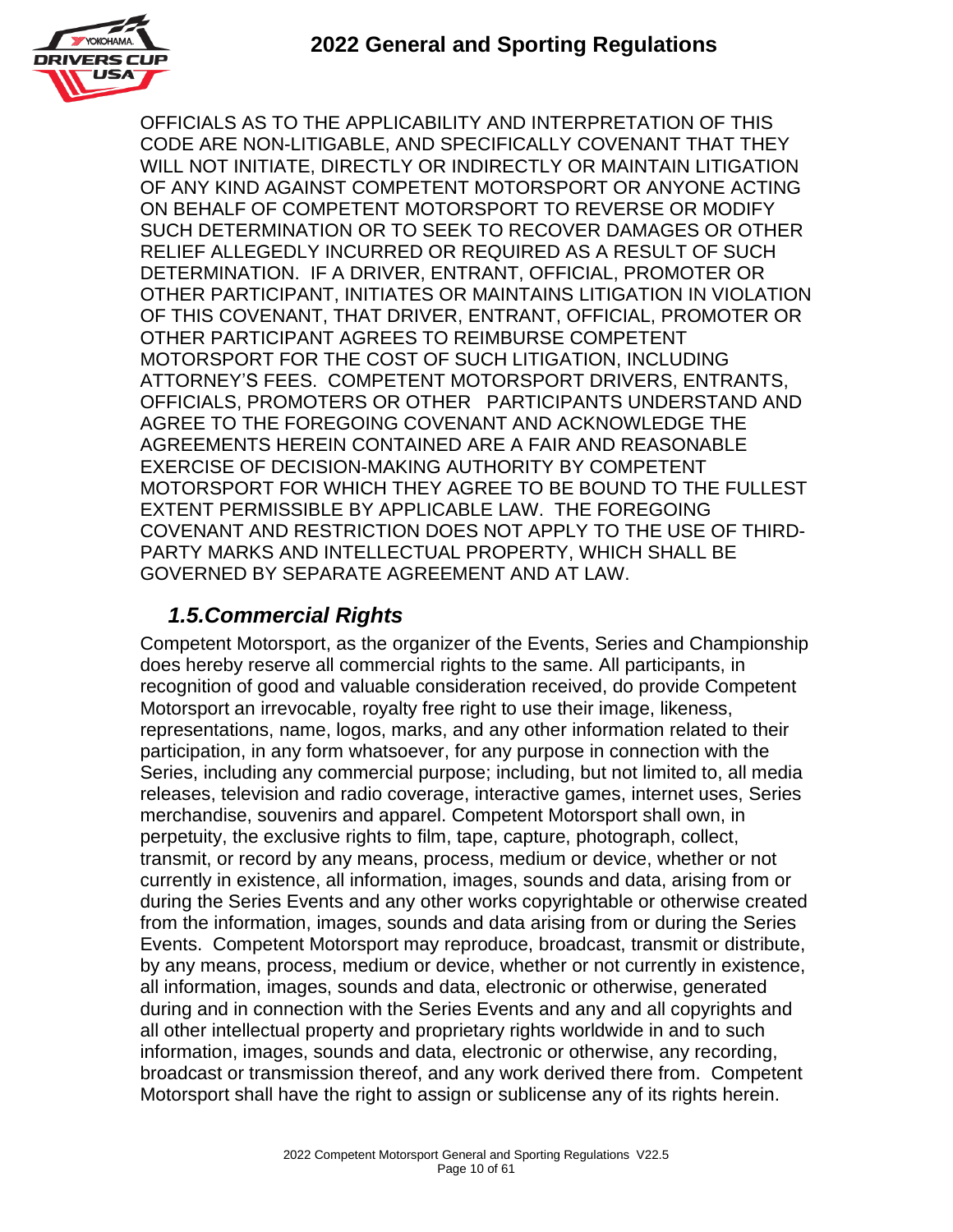

#### *1.6.Use of Series Marks*

Participants may not use the Competent Motorsport logo, the Series mark, Porsche's marks, Yokohama's marks, or any other Series sponsor marks, except as required or permitted in the Regulations, without the express written consent of the respective rights holder. Any permitted use must comply with the specifications of the rights holder.

#### *1.7.Media Policy – Social Media*

Social media includes all means of electronic communication or posting of information and/or content of any sort on the Internet. This includes posting to your own or someone else's web blog, journal or diary, personal web site, social networking or affinity web site, web bulletin board or a chat room, whether or not associated or affiliated Competent Motorsport. This specifically includes Facebook and Instagram.

Although forums may seem informal, individuals are solely responsible for anything posted online, whether by themselves and/or allowing others the ability to post online content for them. Before creating online content, individuals should consider the risks involved. Any social media interaction or contribution that adversely affects Competent Motorsport, the Series, members, or others may result in disciplinary action against individuals, up to and including exclusion from the Series.

This responsibility applies to all Drivers, Entrants, Family members, Crew, Associates, Manufacturers or any other individuals or entities who are Competent Motorsport and/or The Series members and participate competitively in an event. Additionally, the responsibility applies to any and all affiliated Competent Motorsport officers, employees, agents, representatives, and subcontractors.

Inappropriate postings, including (but not limited to) social media statements, photographs, video, or audio recordings with "discriminatory remarks" or negative defamation are prohibited. Discriminative remarks or defamation includes any content that could be reasonably viewed as malicious, obscene, threatening or intimidating, that disparages others or that might constitute harassment or bullying is prohibited. Incorrect postings or content should be corrected immediately with the updated version sent to the Executive Director. Note any posts are "on the record" and available to media, public, sponsors, partners etc. They are subject to discovery in any litigation matters. The removal of posts does not remove them from the record, or any liability associated with the posts or content.

The posting of online rumors, speculation, or information about Competent Motorsport, The Series and/or others until an official announcement, release or other post by official social media accounts is published, is prohibited and is subject to disciplinary action. It is prohibited to post as a 3rd party or represent yourself or your views as a spokesperson for Competent Motorsport, The Series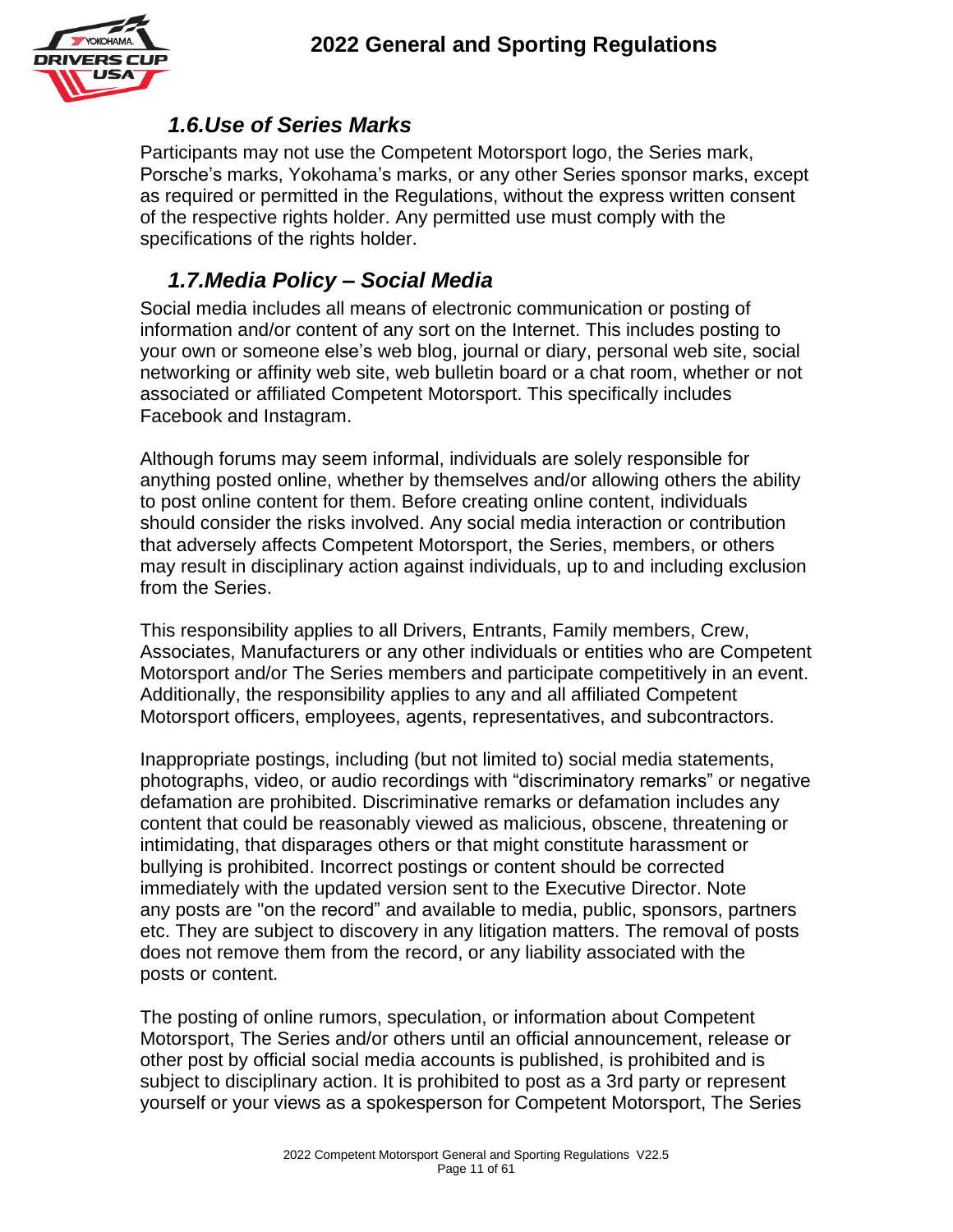

and/or a fellow Member. Be clear and open about the fact that you are a Member of the Competent Motorsport series and the views are your own. This applies particularly to any blogs, interviews, documents, or media releases.

Information shared to individuals may be confidential and the intellectual property (IP) of others. Always obtain consent of the owner of IP or copyrighted materials and consider whether the material is suitable for use online. This extends especially to any confidential knowledge of incidents or injuries which could be sensitive or legally privileged. Individuals must not use social media to comment on the identities, condition or other medical information of any drivers, crew members, other members, or others involved in an incident prior to an official update from Competent Motorsport.

Retaliation is prohibited. Competent Motorsport prohibits taking negative action against any Member for reporting or for cooperating in a policy investigation. Member(s) who retaliate against another Member(s) for reporting or for cooperating in an investigation will be subject to disciplinary action, up to and including exclusion from the Competent Motorsport series.

The social media policy is not meant to discourage members from exercising their rights to use social media. Social media plays an integral role in reaching out to and growing fan bases, engagement, marketing, and promotion to all entities. It is a way to give fans direct interaction with Competent Motorsport, the Series, drivers, teams, tracks, and sponsors. This policy, if used correctly, will only enhance this experience for all parties involved.

# **2. Definitions and Terms**

Standard nomenclature will be used wherever possible in Competent Motorsport activities.

### *2.1.Competent Motorsport*

Competent Motorsport, 895 Dove Street, Suite 300, Newport Beach, California 92660, is a national sanctioning organization formed to promote Porsche AG; to organize, sanction, supervise and conduct Porsche Motorsport Events for selected motorsport platforms; to promote uniform rules and safety standards; to provide a venue for training drivers beyond club racing, preparing for professional racing; to affiliate with other organizations with similar purposes, and to cooperate with such organizations; and to undertake any other activities to advance motor sports.

### *2.2.The Regulations*

The rules and regulations governing the sanctioning and conduct of Competent Motorsport sanctioned Events.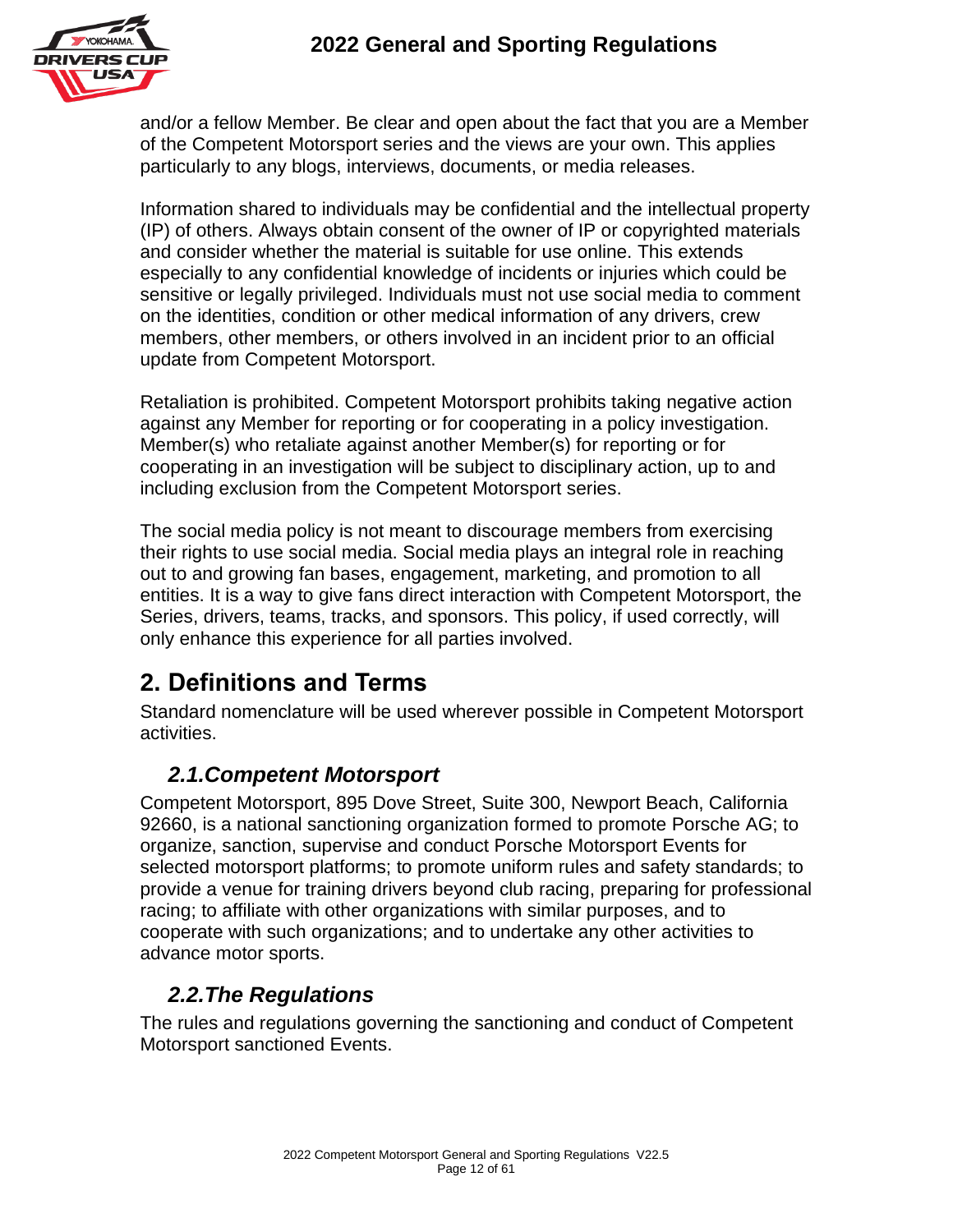

#### *2.3.Competition*

Competition is a contest of competitive nature in which an automobile takes part and results of the competition are published.

### *2.4.Event*

An entire program of Competent Motorsport sanctioned motorsport competitions.

### *2.5.Sanction*

The documentary authority granted by Competent Motorsport to organize and hold a competition.

### *2.6.Driver*

A person named as the Driver of an automobile in a competition within the series.

### *2.7.Entrant*

An entrant is a person who has entered an automobile that has been accepted for competition within the series.

### *2.8.Promoter/Organizer*

A person or body controlling a facility where motorsport events are organized promoted and staged.

### *2.9.Participant*

For insurance purposes, the definition of a participant is a person that has been assigned credentials that are duly and officially issued by Competent Motorsport who is performing a clearly defined duty in a restricted area of the event.

### *2.10.Weights and Measures*

Standards for weights and measures shall be as specified in Appendix 1.

# **3. General Rules & Conduct**

### *3.1.Conduct*

3.1.1.Every participant in a Competent Motorsport event is expected to conduct themselves in a professional and sportsmanlike manner. Persons whose appearance, associations, or affiliations at or away from an event are deemed inappropriate or who exhibit conduct which is offensive, abrasive, in bad taste, or otherwise inappropriate or *who have been convicted of criminal activity* may be denied membership or may have their existing license suspended or revoked by Competent Motorsport Such conduct may also be or be considered a violation of The Regulations and may result in the imposition of other penalties.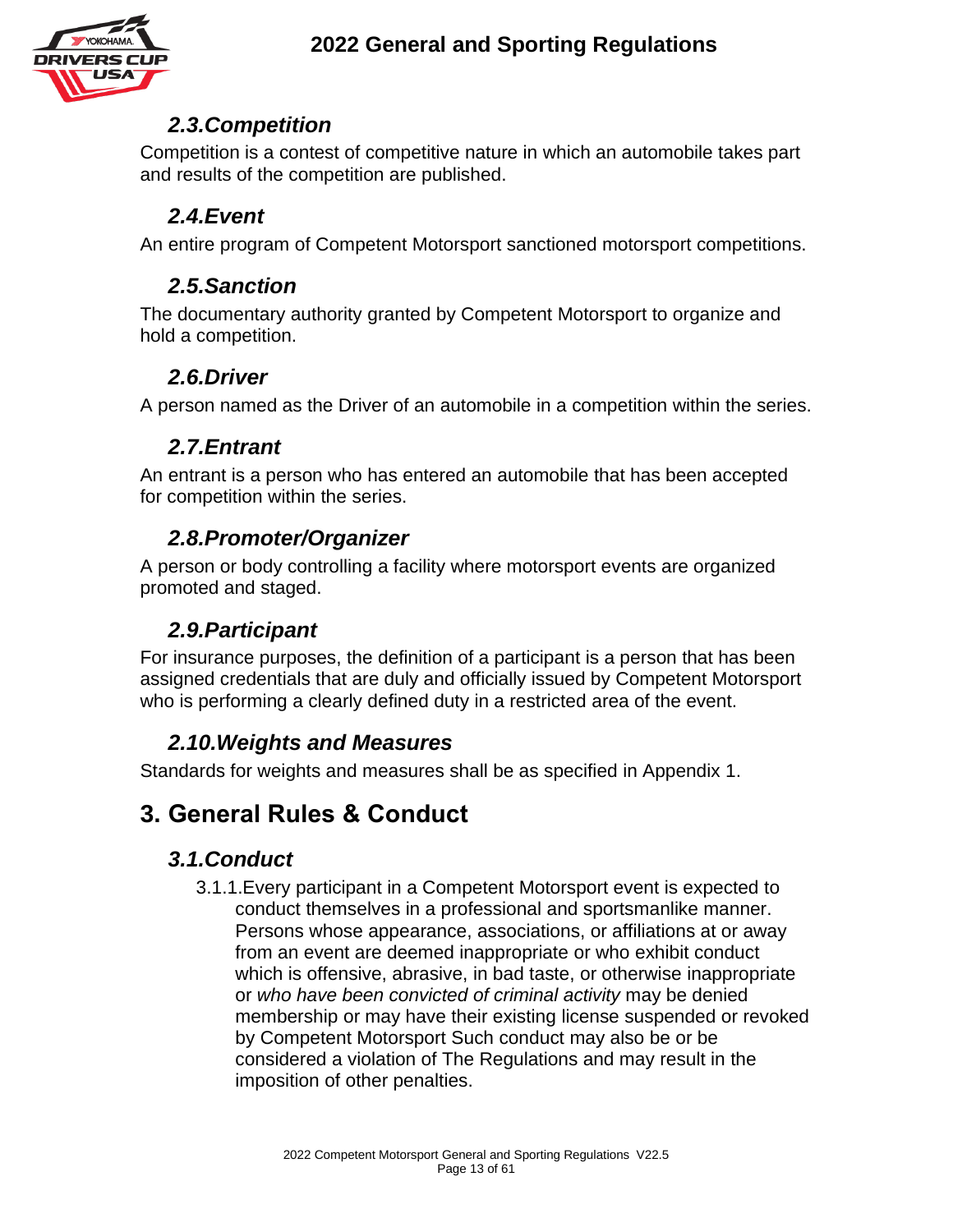

- 3.1.2.Failure to obey the direction of a Competent Motorsport official or Competent Motorsport designated series/promoter representative, as such pertain to the procedures and rules that govern the organization and administration of any Competent Motorsport event will be considered a breach of the regulations.
- 3.1.3.Any Entrant or member that publicly criticizes Competent Motorsport or its officials may be considered to be acting in an unsportsmanlike manner prejudicial or detrimental to Competent Motorsport and the best interests of the sport is subject to disciplinary action by The Series.
- 3.1.4.Actions or in-action not otherwise specifically prohibited by the regulations, of an entrant, driver and/or another participant while participating in any Competent Motorsport event which is deemed by Competent Motorsport to be or to cause a situation, unnecessarily dangerous, negligent, or otherwise inappropriate, shall be considered a breach of the regulations.
- 3.1.5.Actions or in-action on the part of a competitor which, in the opinion of the Series Director or Race Director resulting in an unfair advantage to the competitor shall constitute unsportsmanlike conduct and is a breach of The Regulations.
- 3.1.6.During each Event, there may be several mandatory meetings scheduled, including driver's meetings and entrant's or crew chief's meetings as well as coach's meetings. Failure to attend or late arrival is a breach of the regulations (see Sections 6.10/6.11 for associated penalties).

#### *3.2.Responsibility*

Entrants are responsible for the conduct of their drivers and crews during a competition. An offense by a team member will be charged to the entrant.

#### *3.3.Drugs and Alcohol*

- 3.3.1.For the purposes of this regulation, "Illegal Substances" include any substance which may not be legally prescribed, either by Federal or State statute, which when taken or ingested may or may-not have a performance enhancing or mood or state of mind-altering effect. For the purposes of this regulation, "Controlled Substances" include any substance which may be legally prescribed, either by Federal or State Statute, which when ingested or taken may have a performance enhancing or mood or state of mind-altering effect.
- 3.3.2.It is forbidden for any participant to illegally use, possess, acquire, or distribute any controlled or illegal Substance, at any time. Conviction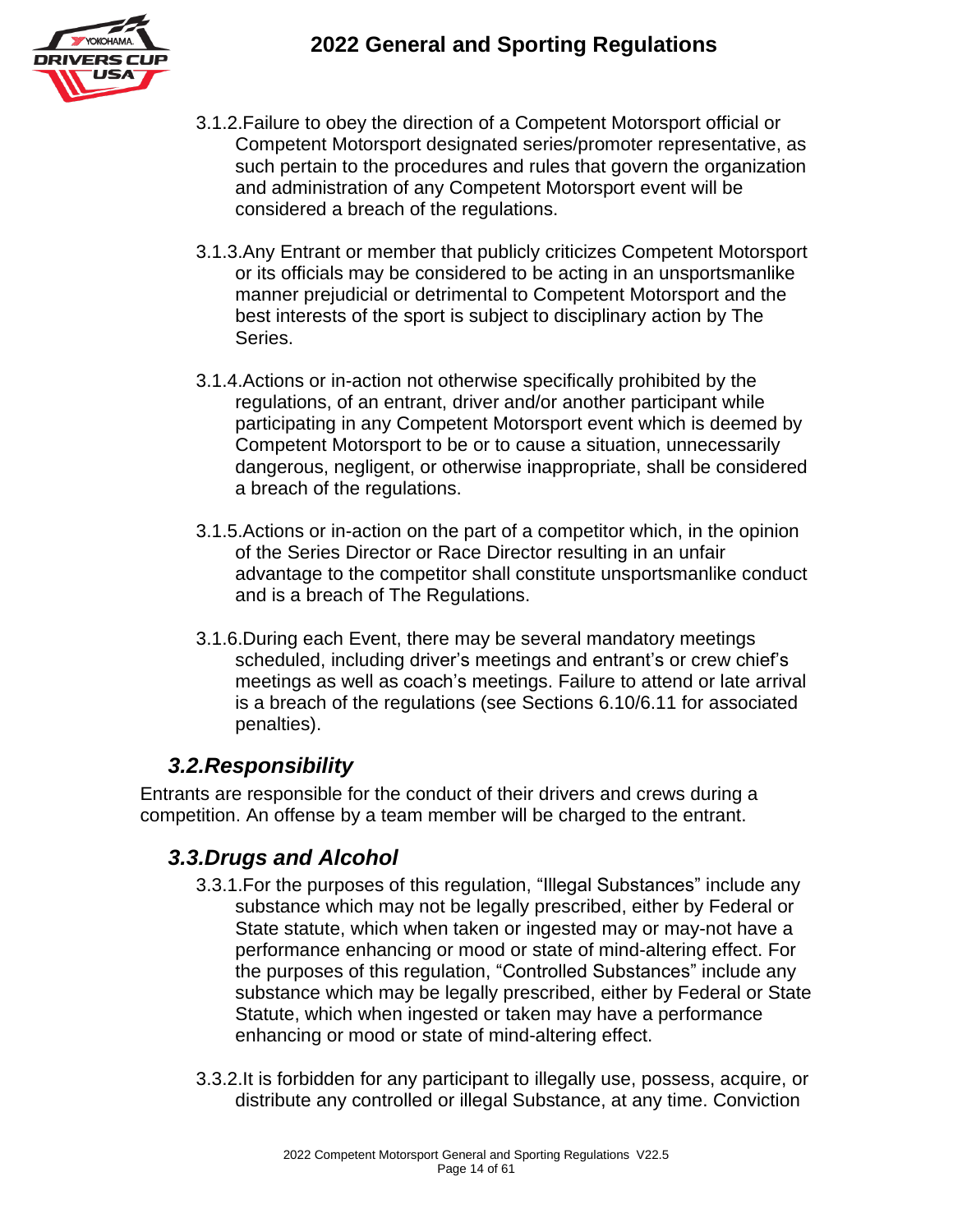

or a finding of guilt in any criminal proceeding involving the illegal use of illegal substances or controlled substances may subject the participant to sanctions under this regulation.

- 3.3.3.Nothing contained herein shall be construed as to discourage the proper use of medically necessary prescribed or over the counter medications. However, participants must adhere to section 3.4 of the regulations.
- 3.3.4.It is forbidden for any participant to illegally possess, acquire or distribute any prescription or over-the-counter medication. Further, it is forbidden to misuse any prescription or over-the-counter medication in a manner not consistent with the prescription or instructions provided by the manufacturer and/or prescriber or pharmacist.
- 3.3.5.It is forbidden for any participant to consume any alcoholic beverage in a manner which may affect their behavior during practice, qualifying or the racing portions of a Competent Motorsport Event. The Competent Motorsport standard for being "under the influence" is that any person who is deemed to be acting abnormally or is impaired, at the sole discretion of Competent Motorsport and/or who subsequently is shown to have alcohol in their system, as tested by any recognized test method at the sole discretion of Competent Motorsport shall be deemed in violation of this regulation. Further, while it is not a violation of this regulation for any participant to consume alcoholic beverages, in accordance with law and regulations, at an event site, it is a violation for any participant to consume alcoholic beverages during official event hours or to act in an unsafe manner anywhere at a Competent Motorsport event as a result of any impairment. It is a violation of this regulation to supply alcoholic beverages at an event site in violation of law or regulations, or in a manner to cause a violation of this regulation.
- 3.3.6.Competent Motorsport may require participants to participate in systematic testing for drugs and/or alcohol. Competent Motorsport may require any participant to undergo testing for Illegal Substances, or use of Controlled Substances, prescription or over-the-counter medication or alcohol, in violation of this regulation. Such testing may be done for suspicion of violation of this regulation, either through reports from a reasonable source, or by observation of signs, symptoms or behaviors or may be done randomly. Further, testing may be done after any incident on or off track. Testing may be required either at an event or away from an event.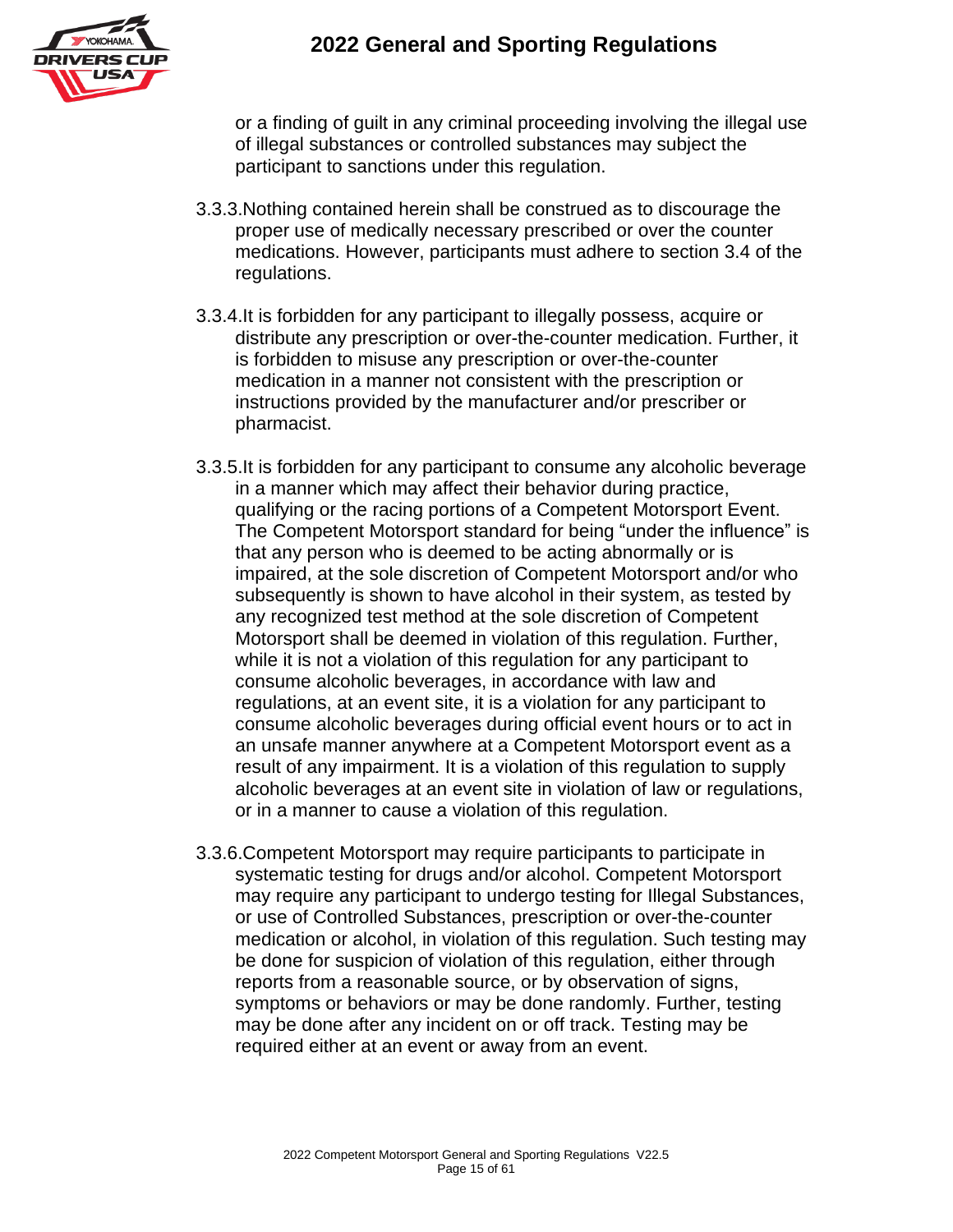

- 3.3.7.Refusal to promptly authorize and submit to such testing is a violation of this regulation. Refusal to permit release of the results of any tests by any testing facility or person conducting such test, to Competent Motorsport is a violation of this regulation. Any testing done "for cause" or "reasonable suspicion" shall be done at the participant's expense.
- 3.3.8.Testing shall be done at a facility chosen by Competent Motorsport. The results of such testing are not subject to protest or appeal. Competent Motorsport may publish the results of such testing at its discretion. A person or entity referred to in such notice shall have no right to act against Competent Motorsport or the person publishing the notice.
- 3.3.9.Where testing is not available, but where Competent Motorsport suspects impairment, for any reason, Competent Motorsport may remove the participant from the facility, or take such other action as may be deemed appropriate.
- 3.3.10.Any participant who is found in violation of any part of this section may be required to undergo testing or re-testing prior to any further participation in any Competent Motorsport sanctioned Event or reinstatement of any Competent Motorsport privileges.
- 3.3.11.Competent Motorsport does not provide rehabilitation services. Nor does this regulation provide for periods of rehabilitation, with respect to this section of The Regulations. However, nothing contained herein is intended to dissuade anyone from seeking treatment or help for drug or alcohol problems, and Competent Motorsport strongly encourages participants in need to seek such treatment or help.

#### *3.4.Medical Responsibility of Participants*

- 3.4.1.It shall be the personal responsibility of all participants, including drivers; to refrain from taking part in any Competent Motorsport sanctioned event if they have been injured, are under the influence of any controlled substance or beverage, or are in any way other than medically fit. It shall be the responsibility of a participating driver to report to Competent Motorsport before taking part in an event, any unusual medical condition, allergy or anticipated special treatment they may require.
- 3.4.2.Nothing in The Regulations shall be construed as to discourage the proper use of medically necessary prescribed or over-the-counter medications. However, certain medications contain ingredients that may cause drowsiness, alter mood, perception, or other cognitive abilities, or have other affects that may adversely impact a driver's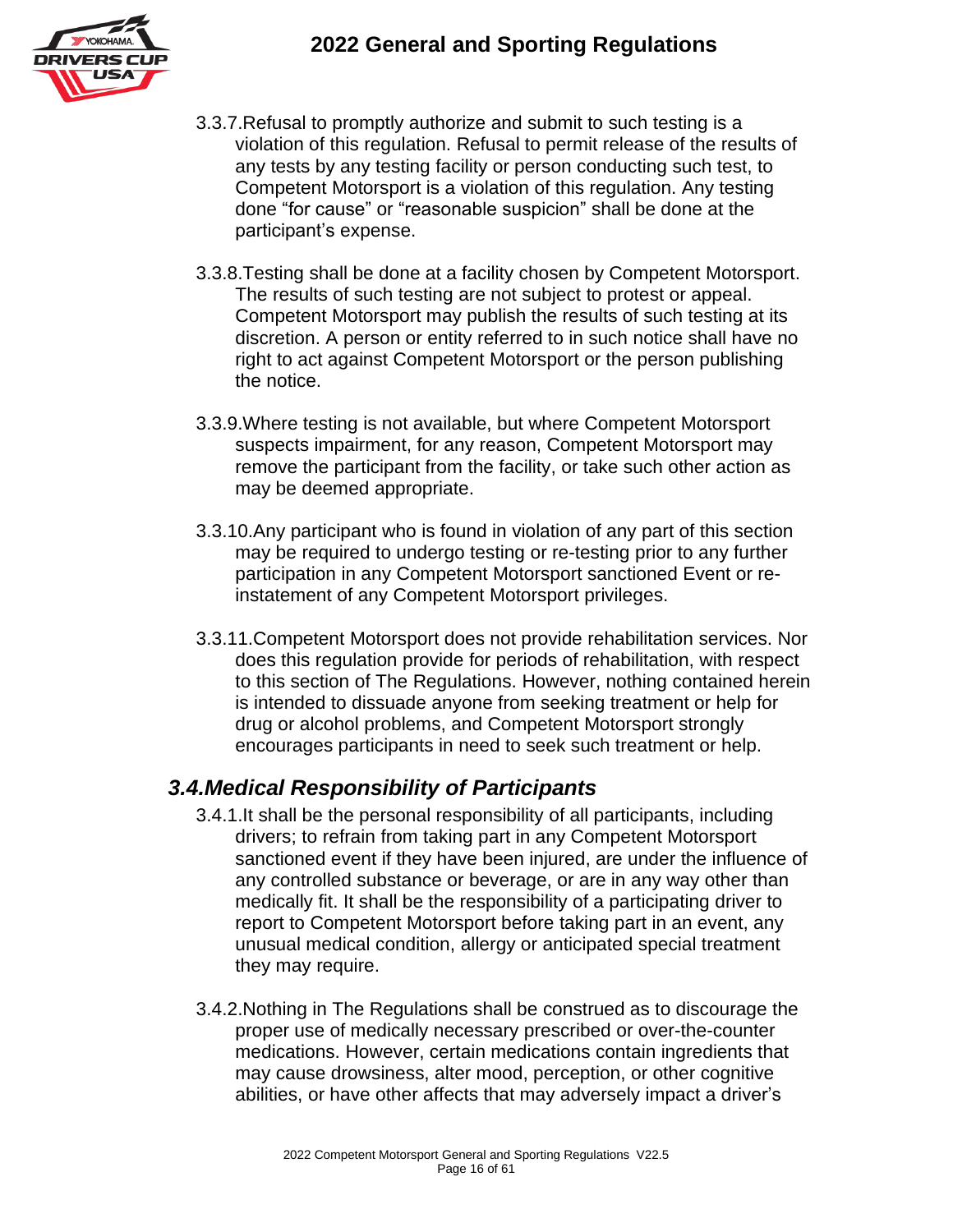

ability to participate in motorsports. It shall be the responsibility of a participating driver to disclose to the Competent Motorsport all prescription and over-the-counter medication that the driver is using or has used in the past, as well as any side effects that have been experienced as a result. If Competent Motorsport determines, based on the circumstances of the particular case, that the medication being used would adversely affect safety, then the driver will not be permitted to participate in that Competent Motorsport event.

- 3.4.3.Competent Motorsport or the Race Director may require an injured driver to be approved by a physician appointed by Competent Motorsport prior to issuance of a Competent Motorsport credential or before competing. The appointed physician may discuss the results of this examination with Competent Motorsport officials.
- 3.4.4. A doctor, paramedic or emergency worker may require any driver, entrant or crew involved in an incident to report for medical observation or examination prior to being permitted to resume competition. Competent Motorsport medical personnel may require follow up observation or examination after an incident. Drivers are required to comply with these instructions. The medical personnel may discuss the results with Competent Motorsport officials.

#### *3.5. Sound Enforcement*

- 3.5.1.It is the responsibility of the Entrant to ensure that their car meets the current Competent Motorsport sound regulations as published in the Event Supplementary Regulations. Competent Motorsport will at its discretion, monitor sound levels or have others monitor sound levels, and will employ enforcement as needed.
- 3.5.2.Local sound regulations beyond Competent Motorsport control may require additional procedures or penalties for noncompliance. Competent Motorsport reserves the right to modify this procedure at any time.

### *3.6.Data Acquisition*

- 3.6.1.Competent Motorsport may collect any data from the cars at any time; may require the teams to provide data from on-board data collection systems; may plug into and collect data from any data collection system. Competent Motorsport will not be responsible for any data lost during or as a result of this process.
- 3.6.2.It is mandatory that at a minimum each competing vehicle has installed and operational a forward-facing camera, and a rear-facing camera is highly recommended for all on track activities. Specific camera placement and authorized camera manufacturers are defined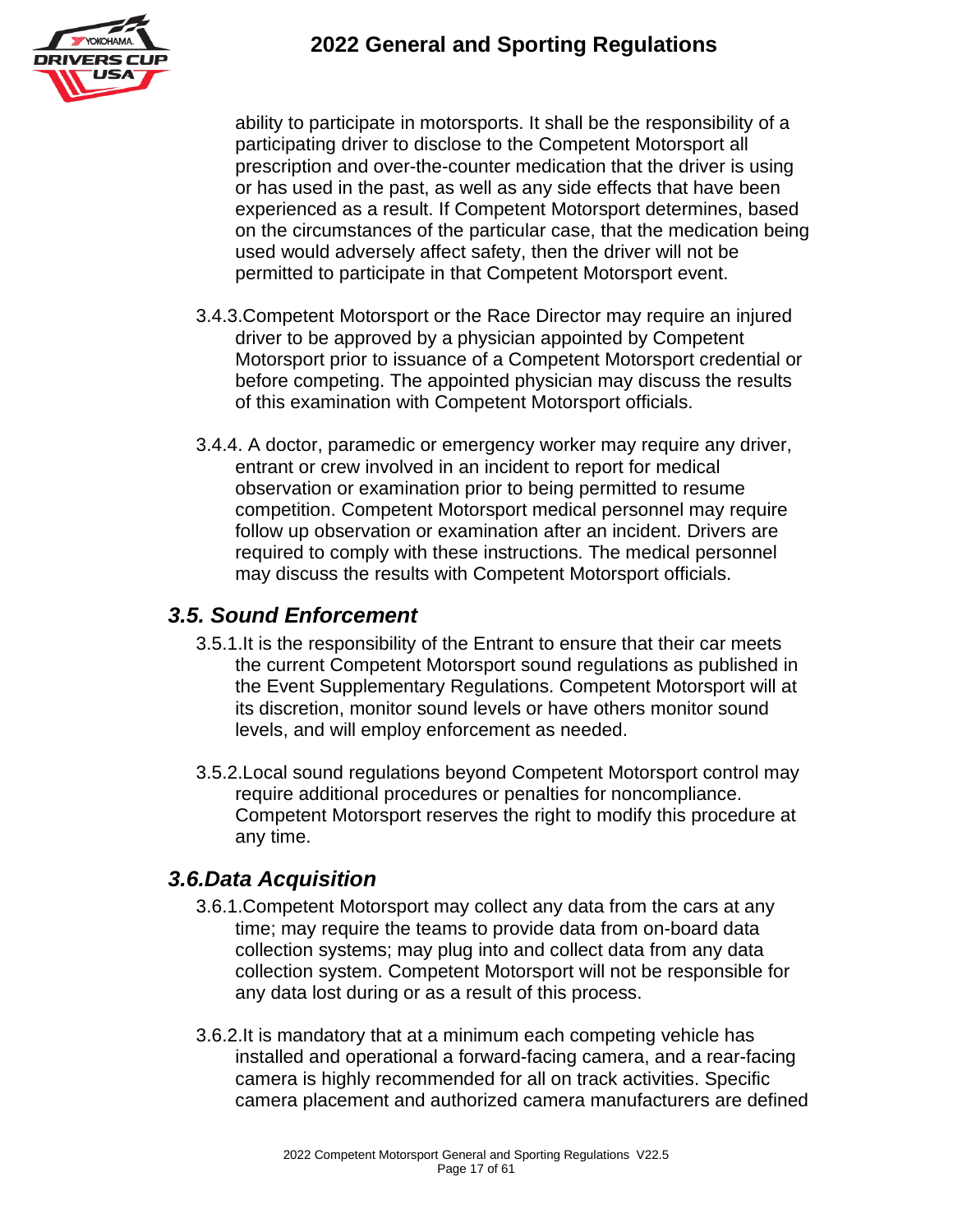

in the Technical Regulations. The installed camera must be capable of recording a complete 35-minute race. Competent Motorsport may request to review this data at any time. Noncompliance will result in a fine or a penalty at a minimum.

# **4. Officials**

### *4.1.Event Officials*

The Officials responsible for conducting a Competent Motorsport event are organized as follows:

- EXECUTIVE DIRECTOR
- SERIES DIRECTOR
- RACE DIRECTOR
- TECHNICAL DIRECTOR
- SERIES DRIVER COACH
- CHIEF TIMEKEEPER

The above Officials may delegate part of their duties to assistants.

### *4.2.Supervision*

In addition to these officials, Competent Motorsport reserves the right to appoint a person to evaluate and report on the event.

### *4.3.Appointment of Officials*

The Series Director and Race Director are appointed by Competent Motorsport. Other Officials are appointed subject to approval of Competent Motorsport.

### *4.4.Conduct*

Every Official is expected to conduct themselves in a manner which will reflect credit on the sport of automobile racing and on Competent Motorsport. Competent Motorsport may remove any official's appointment and may penalize them if they fail to conduct themselves properly.

### *4.5.Race Director*

4.5.1.The Race Director is responsible directly to Competent Motorsport for the conduct of the event. Accordingly, the Race Director has the duty and authority to: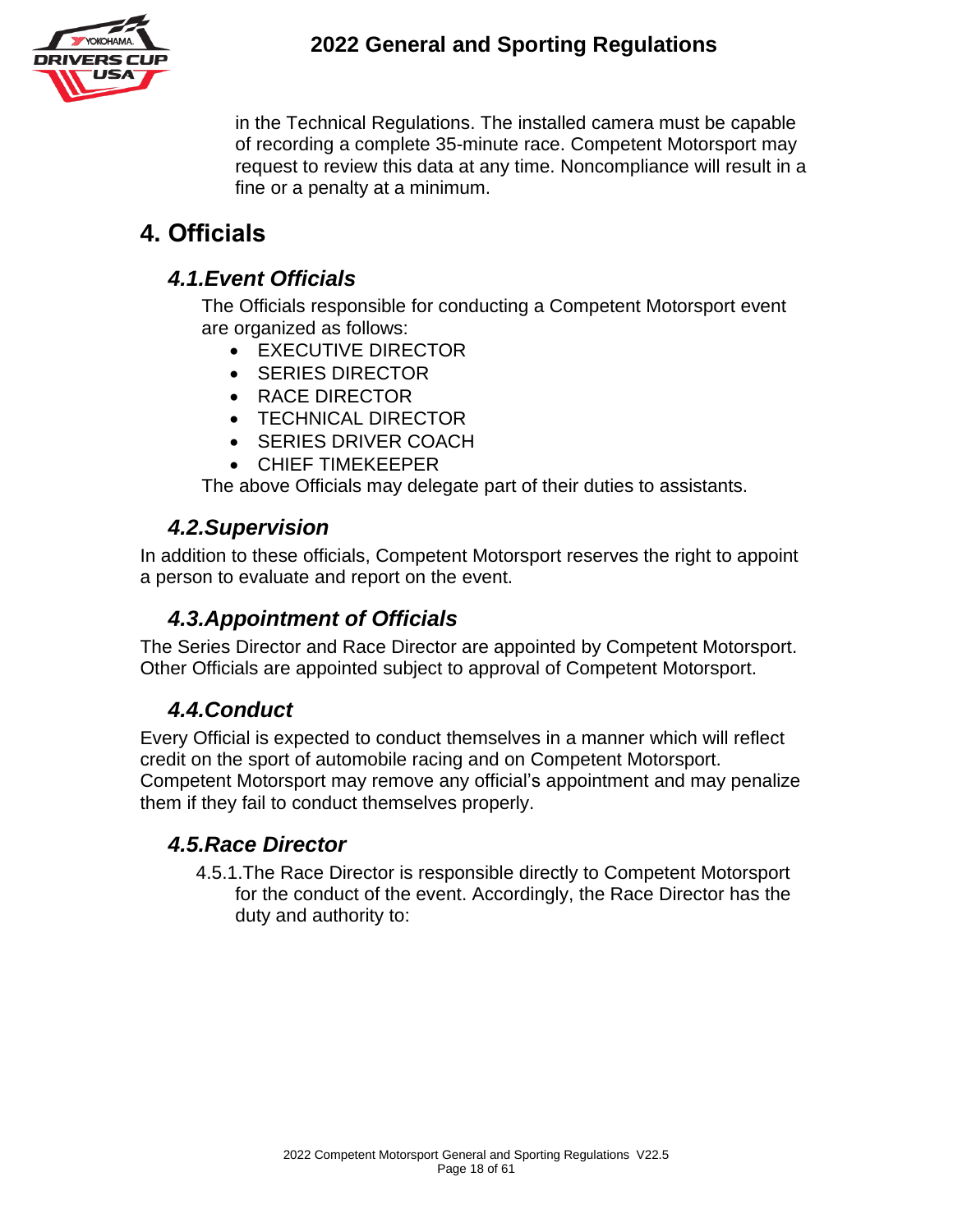



- 4.5.1.1.Execute the program of competitions and other activities punctually by directing the drivers and their cars, officials and their assistants and other participants.
- 4.5.1.2.Determine whether conditions are safe to continue the event, or else postpone a competition, modify the SR, or alter the schedule for reasons of safety or forces beyond their control.
- *4.5.1.3.*Assess penalties in accordance with the regulations.
- 4.5.1.4.Compile a report on all aspects of the event as requested by Competent Motorsport.
- 4.5.1.5.The Race Director shall sign and send to Competent Motorsport a closing report as soon as practicable after the close of the meeting. This report will include the results of each competition together with particulars of all protests lodged and exclusions they may have made with their recommendations as to any decisions which may have to be taken for a suspension or a disqualification.
- 4.5.1.6.The Race Director shall decide what penalty to enforce in the event of a breach of the regulations.
- 4.5.1.7.The Race Director or Series Director may authorize a change of drivers.
- 4.5.1.8.The Race Director or Series Director may assess penalties or fines.
- 4.5.1.9.The Race Director or Series Director may pronounce exclusions.
- 4.5.1.10.The Race Director or Series Director may amend the classifications.
- 4.5.1.11.The Race Director or Series Director may prohibit from competing, any Driver or any vehicle which he/she considers being dangerous.
- 4.5.1.12.The Race Director may exclude from any session, or for the duration of the event, any entrant or driver whom he/she considers as being guilty of improper conduct or unfair practice.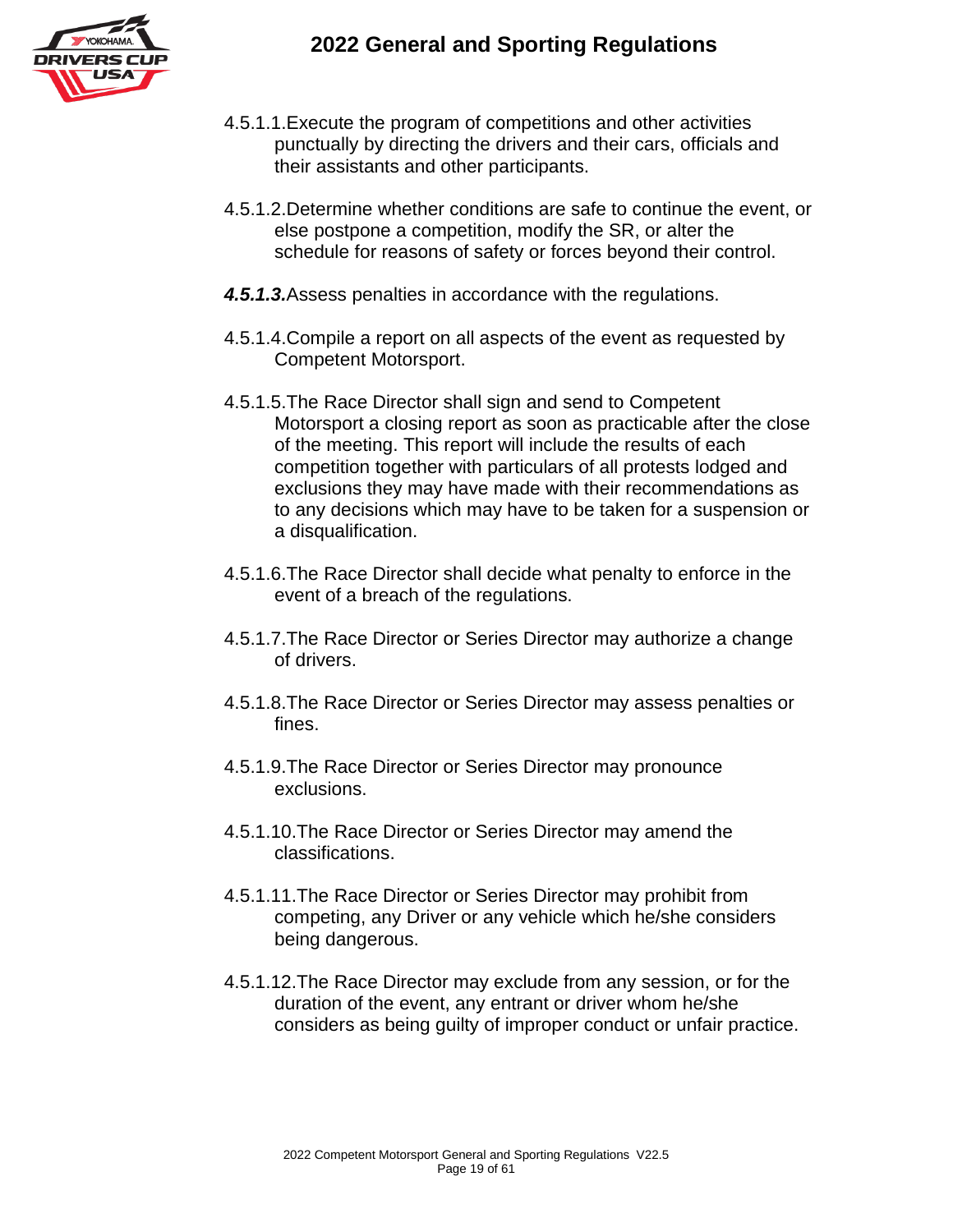

- 4.5.1.13.The Race Director or Series Director may postpone a competition in the event of "Force Majeure" or for significant safety reasons.
- 4.5.1.14.The Race Director may modify the event program as to the position of the starting and finishing lines, or in any other manner, if requested to do so by the organizer in the interests of competitor and public safety.
- 4.5.1.15.The Race Director may take the decision to stop a race.
- 4.5.1.16.The Race Director or Series Director may investigate possible rules violations and other disputes. The Race Director may call and hear witnesses and consider other evidence and then take action for solving such disputes, including penalties.

#### *4.6.Series Director*

- 4.6.1.The Series Director is responsible directly to Competent Motorsport for the conduct of the event. Accordingly, the Series Director has the duty and authority to:
	- 4.6.1.1.Keep order in cooperation with civil authorities responsible for public safety.
	- 4.6.1.2.Prevent ineligible cars and drivers from taking part in an event.
	- 4.6.1.3.Order inspection of any car in order to verify its technical and safety eligibility.
	- 4.6.1.4.Replace any Official not able to perform their duties.
	- 4.6.1.5.Supervise the distribution of awards to eligible competitors.
	- 4.6.1.6.Assign certain responsibilities and/or authorities to other Competent Motorsport officials.
	- 4.6.1.7.Responsible for conducting the event in accordance with the official program.
	- 4.6.1.8.The Series Director may amend the SR.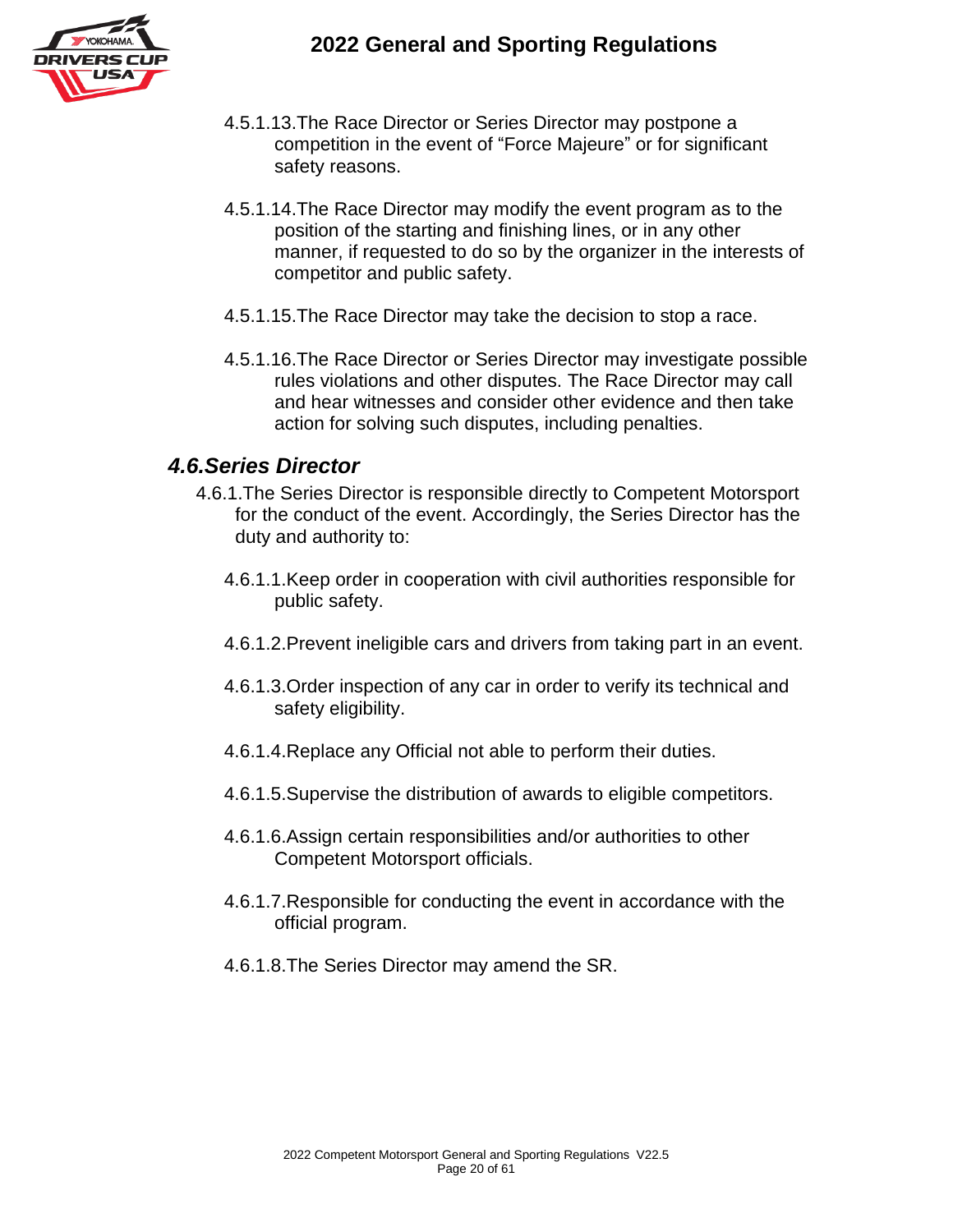

4.6.1.9.Furthermore, the Series Director may order the removal from the course and its precincts any entrant, driver, crew, or guest who refuses to obey the order of a Competent Motorsport official.

#### *4.7.Timekeeper (Timer and Scorer)*

The Timekeeper and their staff are responsible for the accurate timing and scoring of the event. They prepare the official results, maintain official qualifying times for competing automobiles and furnish timing and scoring information requested by the Race Director.

### *4.8.Technical Director (Scrutineer)*

The Technical Director is responsible for checking all competing cars for safety and eligibility. The Technical Director and their assistants will conduct inspections at the Race Director's request and will report any cars which they find are unsafe or ineligible.

### *4.9.Pit Lane / Grid Officials*

The Pit Lane/ Grid Officials are the liaison between competitors and Race Control.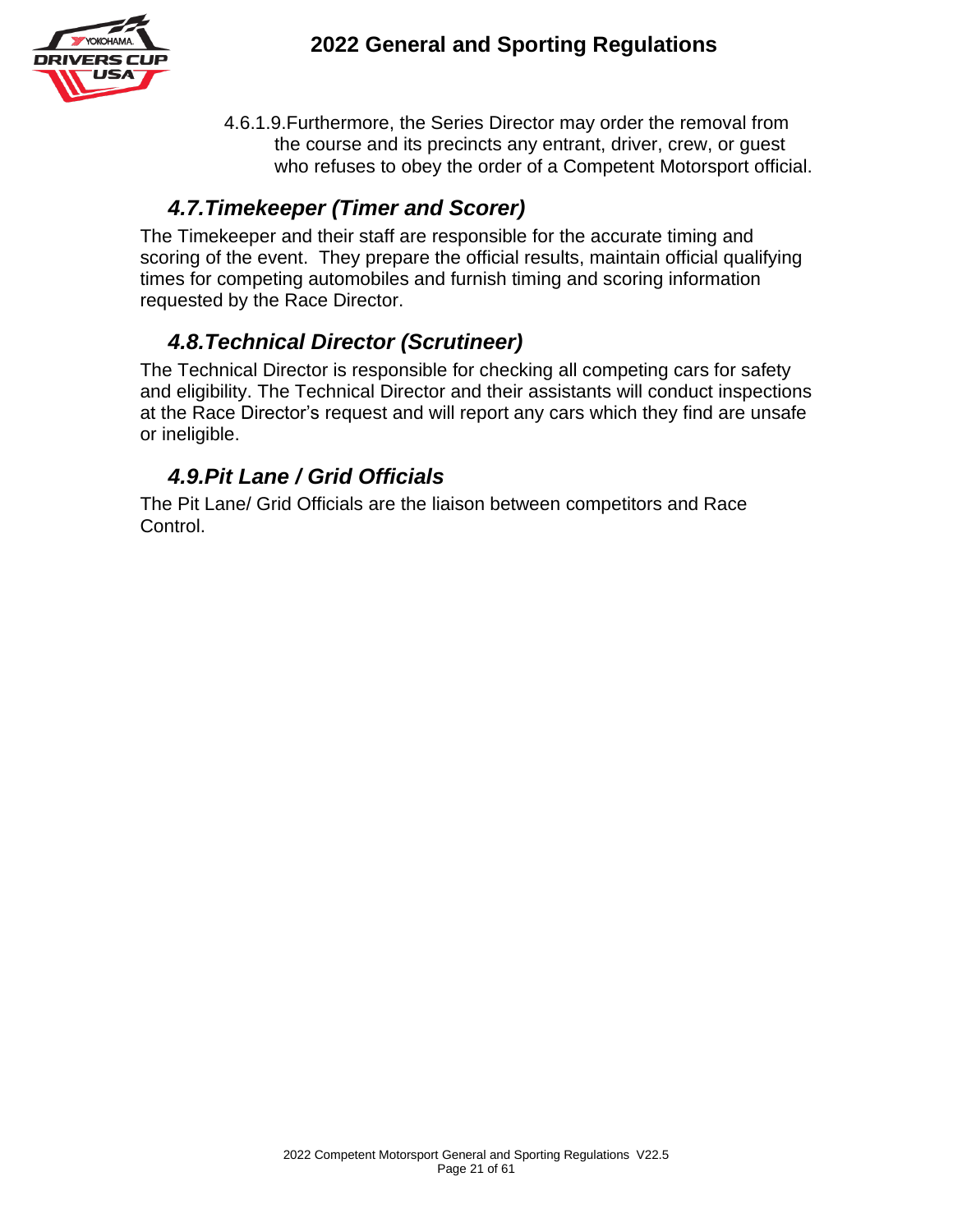

# **5. The Series Championship Schedules**

### *5.1. Yokohama Drivers Cup USA – GT3 Race Group*

The Yokohama Drivers Cup USA Championship (The Championship) is an annual calendar of races which determines Driver and Masters Champions. There are no Entrant or manufacturer championships. Every Event is organized according to The Regulations.

A minimum of three (3) entries must participate in the Series to become a Class Champion.

**GT3** includes 992 [Emerald]; 991.2 [Platinum]; 991.2 [Platinum Masters]; 991.1 [Gold]

| Event      | <b>Races</b>    | <b>Event Date</b>                    | <b>Venue</b>                        |
|------------|-----------------|--------------------------------------|-------------------------------------|
| Event #1   | Races #1 - #2   | April $1st - 3rd$                    | <b>Spring Mountain Motor Resort</b> |
| Event #2   | Races #3 - #4   | April $22^{nd} - 24^{th}$            | Circuit of the Americas             |
| Event $#3$ | Races #5 - #6   | June $3^{\text{rd}} - 5^{\text{th}}$ | WeatherTech Raceway Laguna<br>Seca  |
| Event $#4$ | Races #7 - #8   | June $24^{th} - 26^{th}$             | <b>Utah Motorsports Campus</b>      |
| Event $#5$ | Races #9 - #10  | August $12^{th} - 14^{th}$           | Road America                        |
| Event $#6$ | Races #11 - #12 | September $9th - 11th$               | <b>Thunderhill Raceway Park</b>     |
| Event #7   | Races #13 - #14 | Sept. $30^{th}$ – Oct. $2^{nd}$      | Indianapolis Motor Speedway         |
| Event #8   | Races #15 - #16 | October $28th - 30th$                | Sonoma Raceway                      |

#### 5.1.1.Testing Ban

- 5.1.1.1.Testing at any racetrack where an event is taking place will not be allowed starting the Monday of the week the event takes place.
- 5.1.2. 2022 Championships

NOTE: THE END OF YEAR POINTS CHAMPIONSHIP FOR ALL CLASSES ARE DETERMINED BY RACING IN 12 OF THE 16 SEASON RACES.

Awards ceremonies will take place after the races, using provisional results.

The Platinum Masters class will only be for drivers who achieve their 50th birthday before March 1, 2022.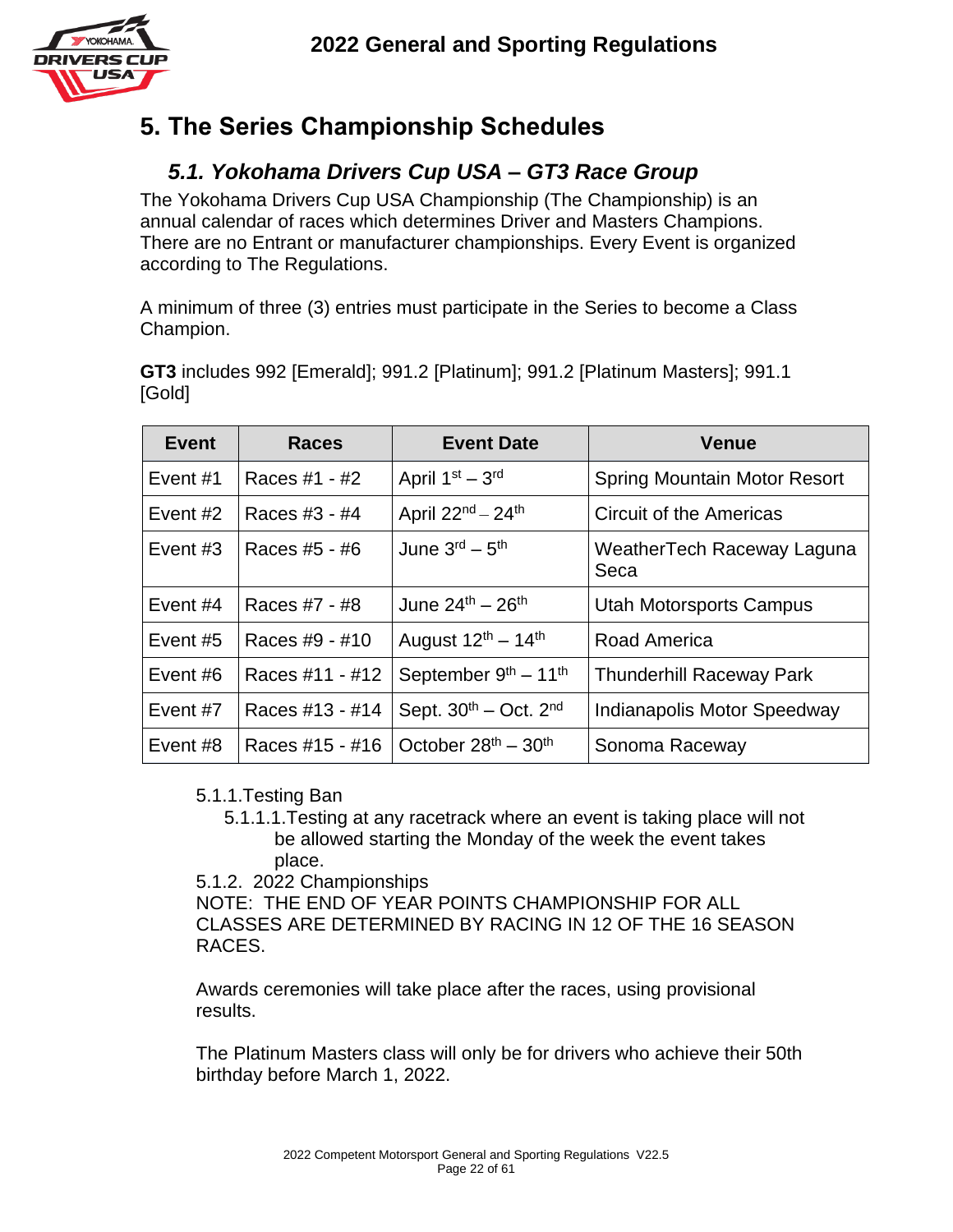

- 5.1.3.Upon entry into the series, drivers must declare which championship class they are entering and must enter the races in that type of car.
- 5.1.4.Points are not transferable between championships.
- 5.1.5.The Championship races may vary in duration but are currently planned for 35 minutes (minimum total green flag time). Changes to the scheduled duration (time or distance) will be specified in the SR or announced in the drivers meeting.
- 5.1.6.Driver Champions
	- 5.1.6.1.Competent Motorsport will recognize a Driver Champion in each class based on the highest cumulative number of points earned in 12 of the 16 races scheduled for 2022 for their respective Class Championship with the exception that races in which the driver was issued a penalty (DQ, reposition, points penalty, etc.) must be included in the 12-race accumulation. **Class Champions must participate in at least seventy-five (75%)** percent of the scheduled events (12 of 16 races) in the 2022 season to be **named Class Champion**.
	- 5.1.6.2.Driver Championship points will be awarded in each class to the finishers in each class that have met the eligibility requirements as follows:

| <b>Position</b> | 1st | 2nd | 3rd      | 4th | 5th | 6th | 7th | 8th | 9th | 10th     |
|-----------------|-----|-----|----------|-----|-----|-----|-----|-----|-----|----------|
| <b>Points</b>   | 20  | 15  | 10<br>14 | 10  | o   | 6   | u   |     | u   | <u>_</u> |

- 5.1.6.3.Pole Points. The top qualifier in each class for each race will be awarded two (2) championship points.
- 5.1.6.4.Fast Lap Points. In each class the driver setting the fastest race lap in each race will be awarded two (2) championship points.
- 5.1.6.5.Participation Points. Each driver participating in each event will be awarded two (2) championship points.
- 5.1.6.6.In the event of an incomplete race all participating drivers will be awarded five (5) points.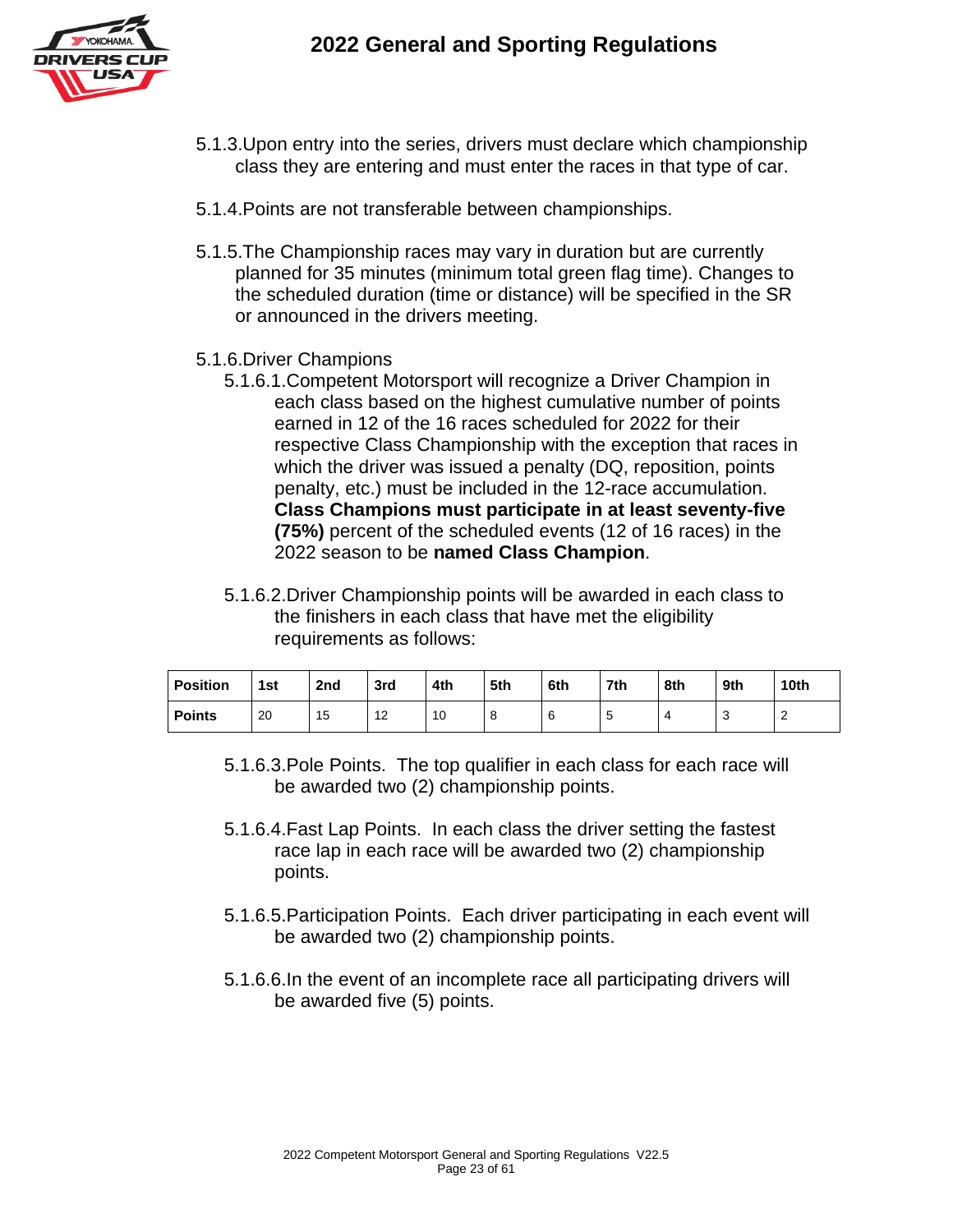

5.1.6.7.Drivers must complete one half (50%) of the total race laps **of their respective class** to be eligible for the award of championship points.

#### *5.2.Yokohama Drivers Cup USA – GT Cup Race Group*

The Yokohama Drivers Cup USA (The Championship) is an annual calendar of races which determines Driver Champions. There are no Entrant or manufacturer championships. Every Event is organized according to The Regulations.

A minimum of three (3) entries must participate in the Series to become a Class Champion.

**GT Cup** includes 911 GT2 RS Clubsport (991.2) [Sapphire]; 718 Cayman GT4 Clubsport SRO & COMP (982) [Silver]; Cayman GT4 Clubsport Trophy & MR (981) [Bronze]; 911 GT3 R (991.1) and 911 GT3 R 997 (997.2/997.1) [Diamond]

| Event      | <b>Races</b>    | <b>Event Date</b>                    | <b>Venue</b>                        |
|------------|-----------------|--------------------------------------|-------------------------------------|
| Event $#1$ | Races #1 - #3   | April $1st - 3rd$                    | <b>Spring Mountain Motor Resort</b> |
| Event $#2$ | Races #4 - #6   | April $22^{nd} - 24^{th}$            | <b>Circuit of the Americas</b>      |
| Event $#3$ | Races #7 - #9   | June $3^{\text{rd}} - 5^{\text{th}}$ | WeatherTech Raceway Laguna<br>Seca  |
| Event $#4$ | Races #10 - #12 | June $24^{th} - 26^{th}$             | <b>Utah Motorsports Campus</b>      |
| Event $#5$ | Races #13 - #15 | August $12^{th} - 14^{th}$           | Road America                        |
| Event $#6$ | Races #16 - #18 | September $9th - 11th$               | <b>Thunderhill Raceway Park</b>     |
| Event #7   | Races #19 - #21 | Sept. $30th - Oct. 2nd$              | Indianapolis Motor Speedway         |
| Event #8   | Races #22 - #24 | October $28^{th} - 30^{th}$          | Sonoma Raceway                      |

#### 5.2.1.Testing Ban

- 5.2.1.1.Testing at any racetrack where an event is taking place will not be allowed starting the Monday of the week the event takes place.
- 5.2.2. 2022 Championships

NOTE: THE END OF YEAR POINTS CHAMPIONSHIP FOR ALL CLASSES ARE DETERMINED BY RACING IN 18 OF THE 24 SEASON RACES.

A minimum of three (3) entries must participate in the Series to become a Class Champion.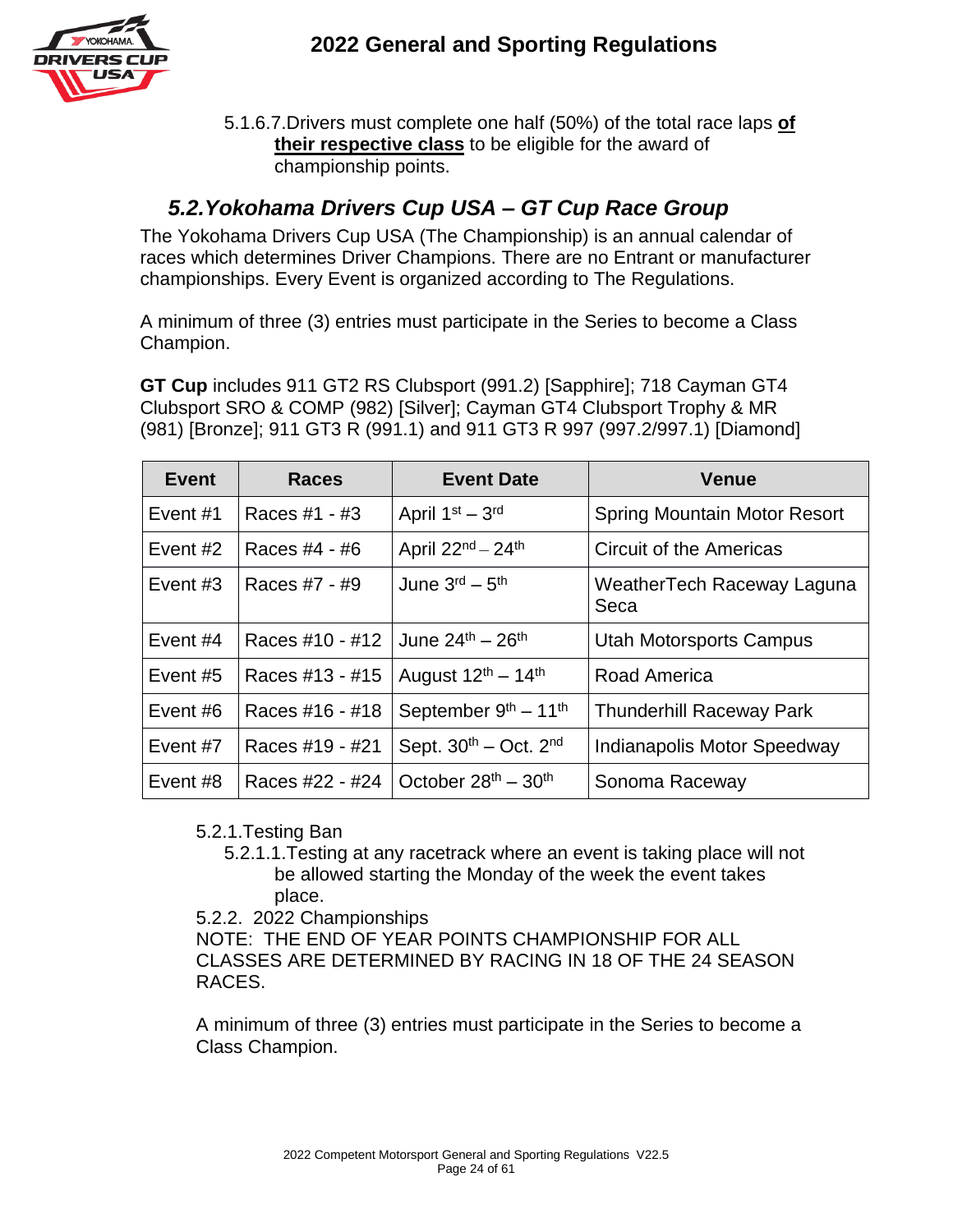

Awards ceremonies will take place after the races, using provisional results.

- 5.2.3.Upon entry into the series, drivers must declare which championship class they are entering and must enter the races in that type of car.
- 5.2.4.Points are not transferable between championships.
- 5.2.5.The Championship races may vary in duration but are currently planned for 35 minutes (minimum total green flag time). Changes to the scheduled duration (time or distance) will be specified in the SR or announced in the drivers meeting.
- 5.2.6.Driver Champions
	- 5.2.6.1.Competent Motorsport will recognize a Driver Champion in each class based on the highest cumulative number of points earned in 18 of the 24 races scheduled for 2022 for their respective Class Championship with the exception that races in which the driver was issued a penalty (DQ, reposition, points penalty, etc.) must be included in the 18-race accumulation. **Class Champions must participate in at least seventy-five (75%)** percent of the scheduled events (18 of 24 races) in the 2022 season to be **named Class Champion**.
	- 5.2.6.2.Driver Championship points will be awarded in each class to the finishers in each class that have met the eligibility requirements as follows:

| <b>Position</b> | 1st | 2 <sub>nd</sub> | 3rd | 4th | 5th           | 6th | 7th | 8th | 9th | 10th |
|-----------------|-----|-----------------|-----|-----|---------------|-----|-----|-----|-----|------|
| <b>Points</b>   | 20  | Б<br>∪ו         | 14  | 10  | $\Omega$<br>o | 6   |     |     | u   | c    |

- 5.2.6.3.Pole Points. The top qualifier in each class for each race will be awarded two (2) championship points.
- 5.2.6.4.Fast Lap Points. In each class the driver setting the fastest race lap in each race will be awarded two (2) championship points.
- 5.2.6.5.Participation Points. Each driver participating in each event will be awarded two (2) championship points.
- 5.2.6.6.In the event of an incomplete race all participating drivers will be awarded five (5) points.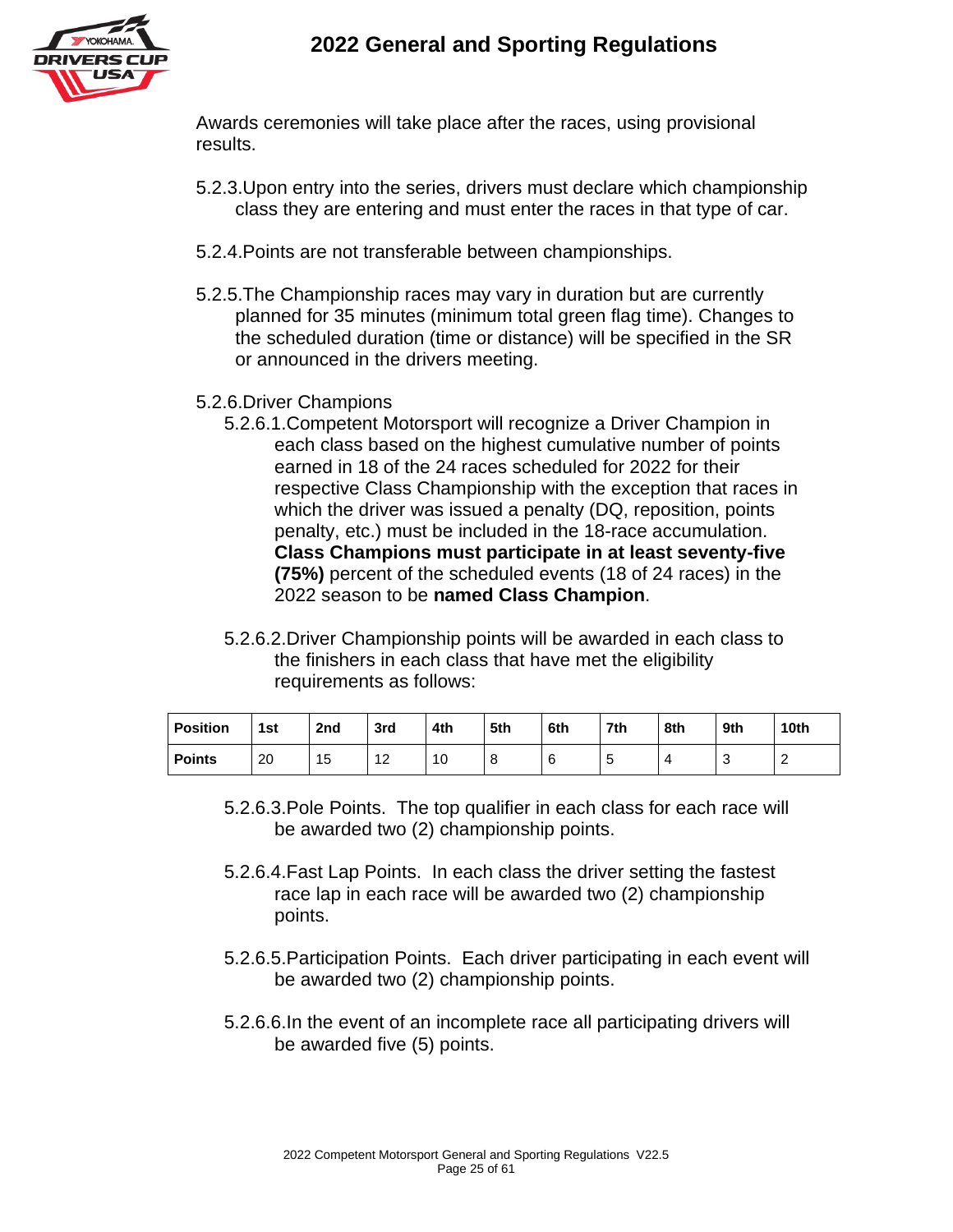

5.2.6.7.Drivers must complete one half (50%) of the total race laps **of their respective class** to be eligible for the award of championship points.

# **6. Events**

### *6.1.Organization*

Competent Motorsport events may be organized by:

- Competent Motorsport
- An affiliated organization of Competent Motorsport
- Other organizations or promoters approved by Competent Motorsport

#### *6.2.Approval*

The name, service mark or emblem of Competent Motorsport may be associated only with activities and Events that have been sanctioned or approved by Competent Motorsport.

#### *6.3.Sanctions*

Every speed event with which the Competent Motorsport name, service mark or emblem is associated must be formally sanctioned by Competent Motorsport.

### *6.4.Supplementary Regulations (SR)*

Define for all participants the specific conditions for an event. Since SR accommodates local conditions, they may occasionally appear to contradict a provision of the regulations. In such a case, the SR takes precedence over the regulations. The SR contains this information:

- Name, location, dates, nature, and classification of the event.
- Name and address of the promoter/organizer.
- Schedule and location of all activities and competitions.
- Entry deadline, fees and if prior restrictions apply, the number of entries to be accepted and started in each competition. Entry deadlines may be automatically extended when fewer than the maximum numbers of entries have been received prior to the expiration of the original deadline but in no case beyond the close of scrutinizing at each event.
- Schedule of awards and prizes.
- Other necessary information. Although no changes will ordinarily be made in the SR after the entry deadline, Competent Motorsport reserves the right to make changes at any time. Changes may take the form of a competitor's bulletin, amendment or addendum to the SR, announcement at a driver/ team manager briefing.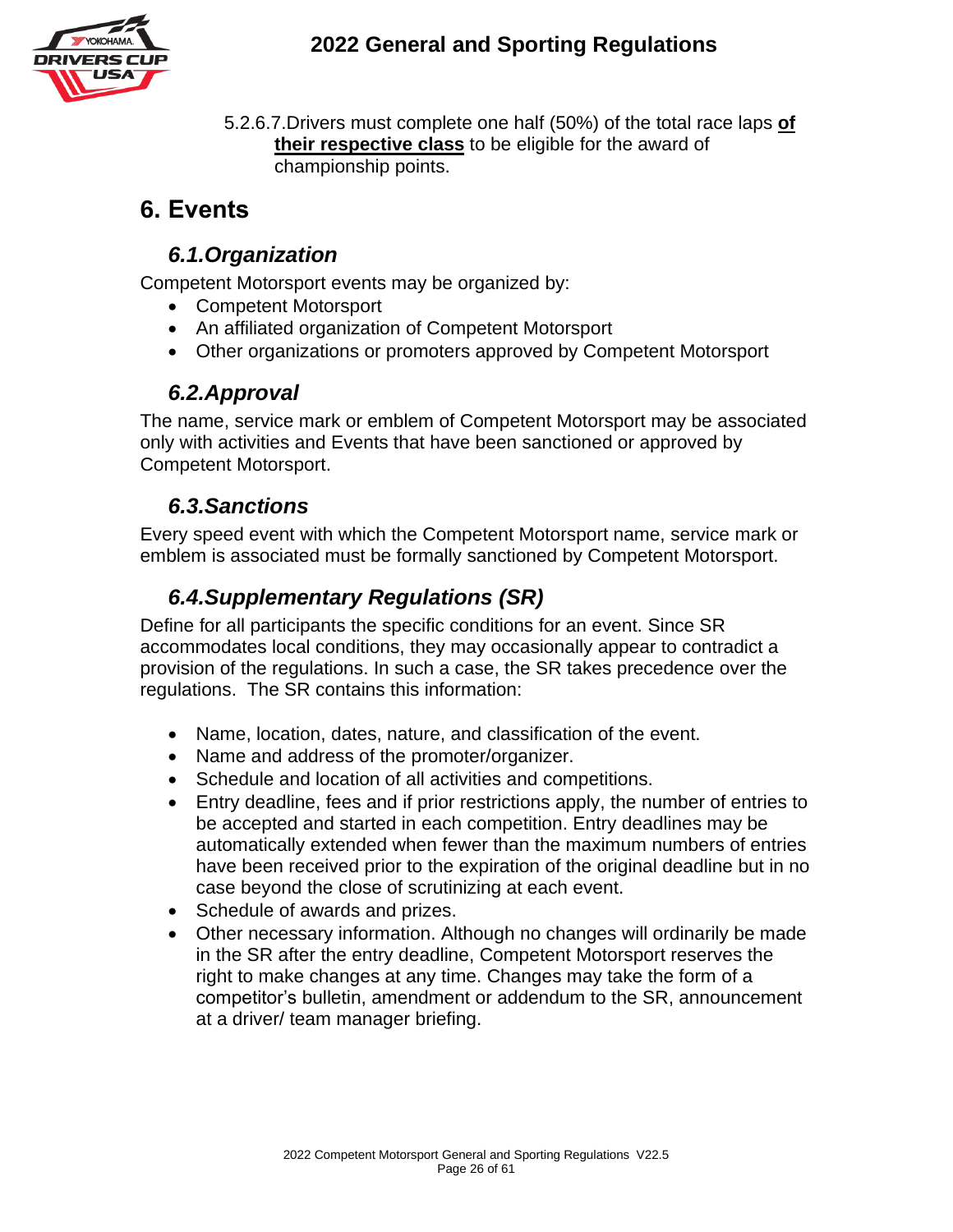

#### *6.5.Insurance Coverages*

Competent Motorsport provides insurance coverage consistent with accepted and prevailing standards and acceptable to the host venue.

#### 6.5.1.Releases

Every competitor, official, worker, mechanic and other individual must first sign a Release and Indemnity Agreement as provided at official Competent Motorsport registration or at the gate providing access to the track facility. It will be considered a serious breach of these rules to enter such restricted areas of the racing circuit without first signing such a Release and Indemnity Agreement.

6.5.2.Details of specific coverage's (Liability and Participant Accident Coverage) may be obtained from Competent Motorsport upon request per event.

#### *6.6.Course*

- 6.6.1.No competition may take place other than on a course approved by Competent Motorsport.
- 6.6.2.Competent Motorsport may penalize a competitor who attempts to complete a lap on other than the prescribed course (such as by taking a shortcut or by racing through pit lane to gain an advantage).

#### 6.6.3.Course Measurement

Timing and Scoring shall provide the official measurement of the course.

#### *6.7.Awards*

Competent Motorsport to control event class(s), sponsor, and contingency awards

#### *6.8.Advertising, Promotion, Contingent Awards*

- 6.8.1.Entrants and drivers of cars must execute the standard advertising release provided on each credential application granting permission for the use of their names, photos, and photos of their racing cars in advertising and promotional material, excluding product endorsement.
- 6.8.2.To be eligible for contingent awards, competitors must meet the criteria of the contingent award program and execute the standard advertising release provided.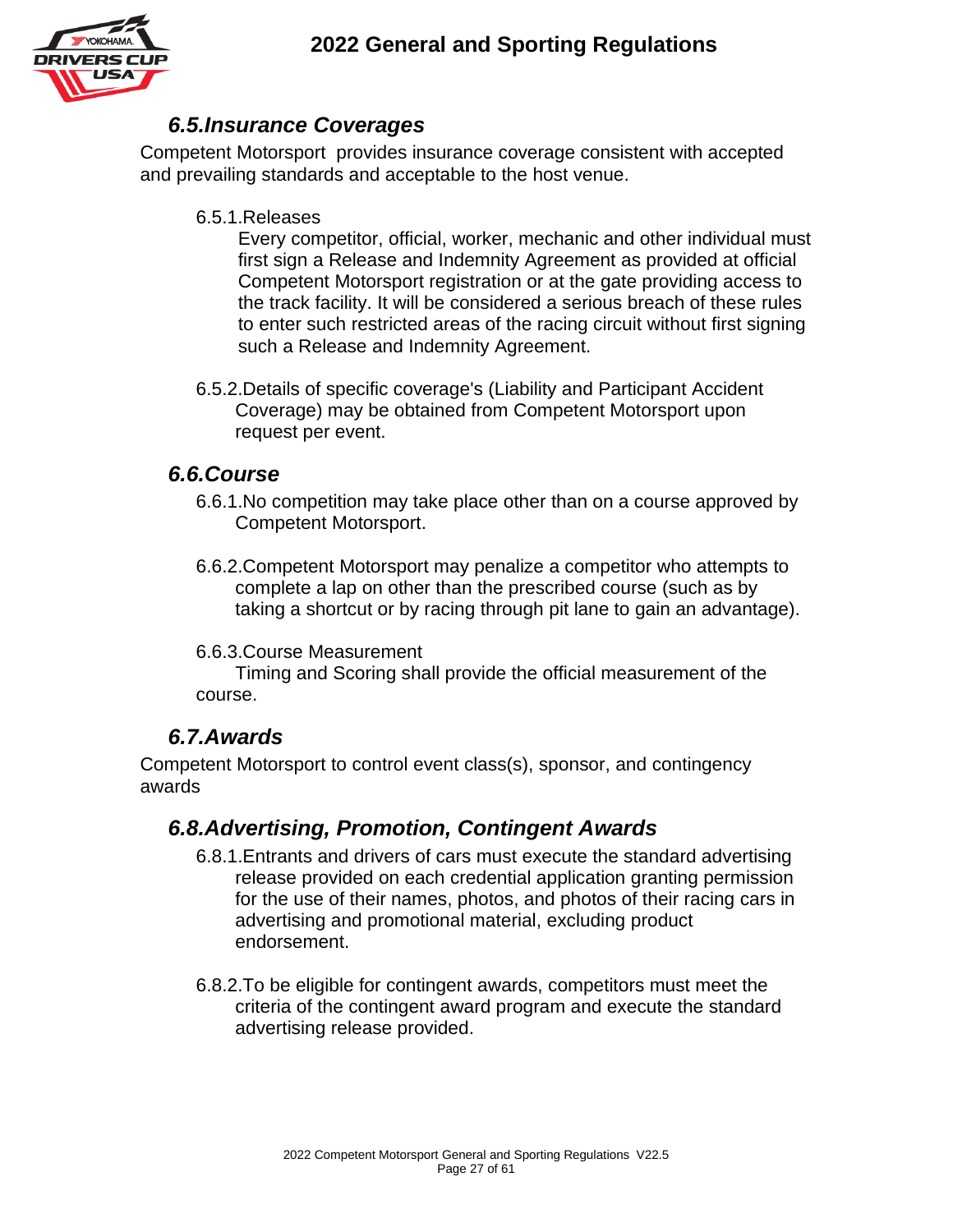

- 6.8.3.Competitors must comply with advertising requirements specified for a sponsored event.
- 6.8.4.Competent Motorsport reserves the right, in the public image of the sport, to assign, to approve or disapprove any advertising, sponsorship or similar agreement in connection with any event. All members agree to accept the decision of Competent Motorsport in this regard.

#### *6.9.Payment*

- 6.9.1.Failure to pay all sums due to Competent Motorsport or its contractors, agents, and affiliated companies, or to the various series or promoters may result in revocation of competition privileges, withholding of any prizes that may be due to an entrant or other team members, fines and other penalties.
- 6.9.2.Competent Motorsport may charge interest of 1% per month, or 12% per annum, or the highest amount permitted by law if lower, on any sums outstanding. Competent Motorsport may charge a service fee up to the maximum amount permitted by law for any returned or canceled check, insufficient funds, or refused credit card payment.

#### *6.10.Drivers' Meetings*

- Attendance: Attendance of the drivers and team managers is mandatory
- Meeting schedules will be outlined in the Supplemental Regulations for each event
- Documentation: Each driver must personally sign attendance documentation
- Penalty: Failure to attend the Friday Driver's meeting will incur a 5 grid spot penalty for gridding for Friday Qualifying. Failure to attend the Saturday or Sunday Driver's meetings will incur a 3 grid spot penalty for that day's race.

#### *6.11.Coach's and Team Manager's Meetings*

- Attendence: Attendence of coaches and team managers to the respective meeting is mandatory.
- Meeting schedules will be outlined in the Supplemental Regulations for each event
- Documentation: Each coach and team manager must personally sign attendance documentation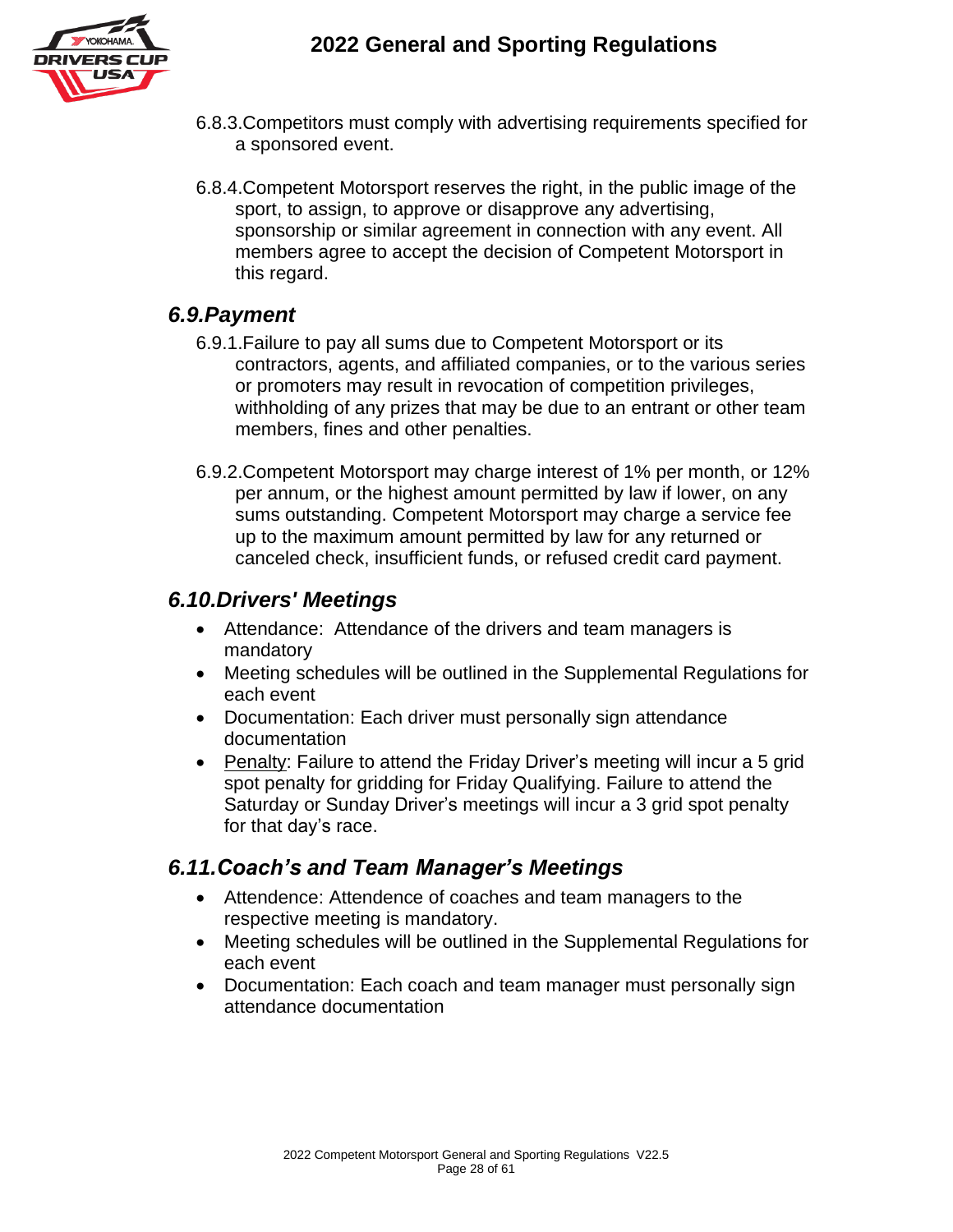

#### *6.12.Starting Grid*

The starting grid will be a staggered 2 x 2 formation following regulations set forth per Section 8.18.

### *6.13.Black Flag Station*

There shall be a designated "Penalty Box", either at the pit out end of the pit lane or at another location identified in the SR or by the Race Director. Any penalty requiring the car to exit the course and stop in the pits or to stop and be held in the pits shall be served in the "Penalty Box", unless otherwise directed by the officials. Should Race Control stop a car with the black flag for a time penalty ("Stop and Go"):

6.13.1.The driver has four (4) laps maximum to drive their car to the "Penalty Box" area:

When the penalty is served, the driver shall rejoin the race without making a stop at their pit. Additional penalty for each breach.

6.13.2.No one other than Competent Motorsport officials are permitted to approach the car for any check whatsoever or to talk to the driver. Additional penalty for each breach.

#### *6.14.Paddock*

- 6.14.1.The appearance of the racing series and of the teams involved must always meet a professional standard. Therefore, all team transporters, pit carts, support equipment, awnings, etc. must be of tasteful design and kept clean and in good repair, in Competent Motorsport's sole opinion.
- 6.14.2.With respect to teams, the layout and rules of the paddock are handled exclusively by Competent Motorsport. No other entity may give contrary direction.
- 6.14.3.Race Cars to remain in spectator view during official hours

# **7. Licensing and Entries**

### *7.1.Competent Motorsport Driver's License*

7.1.1.Every person who drives a car in a Competent Motorsport sanctioned Event shall possess a current Competent Motorsport competition Driver License. In addition to a license from a recognized sanctioning body (i.e., SCCA, USAC, NASA, FIA, POC and PCA). The standard competition Driver License holder minimum age is 16 years old. The minimum age may be waived, at the sole discretion of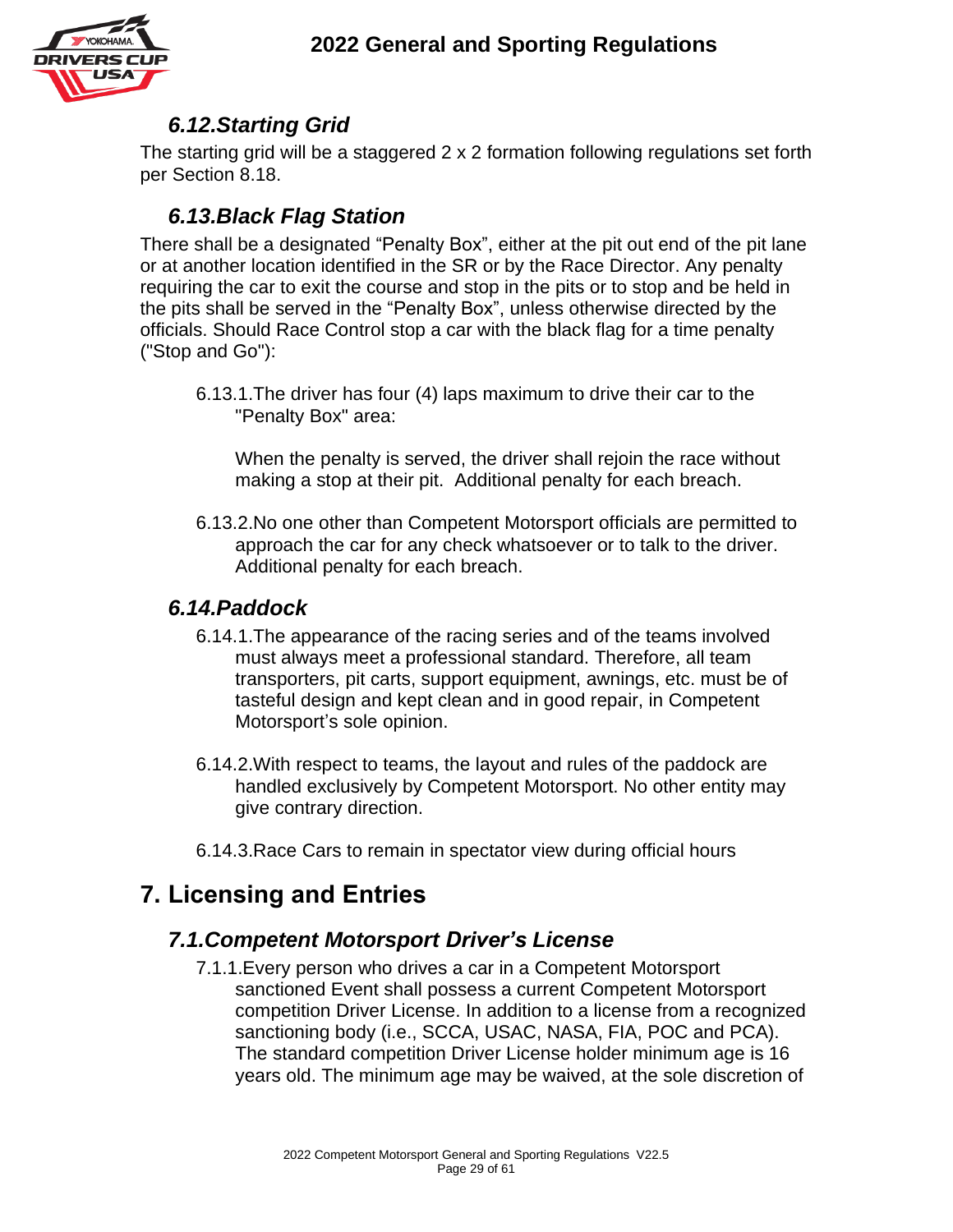

Competent Motorsport to one year younger where the driver has significant driving experience in sanctioned competitions.

- 7.1.2.Competent Motorsport licensed drivers must have a current (issued within 6 months of the date of the application for the license) completed Competent Motorsport medical examination form.
- 7.1.3.Competent Motorsport competition driver licenses may be issued to drivers with appropriate documented experience or to holders of FIA Grade C or higher licenses from their home competition club.
- 7.1.4.Competent Motorsport, in its sole discretion, may review the qualifications of a licensee at any time after issuance of a license and may require the licensee to submit to such additional physical examinations, to submit a résumé to include driver information and record of competition, or to pass such additional driver ability tests, and may take such other action or require the licensee to take such other action as Competent Motorsport may deem appropriate, to determine whether the licensee continues to qualify for a license under these rules.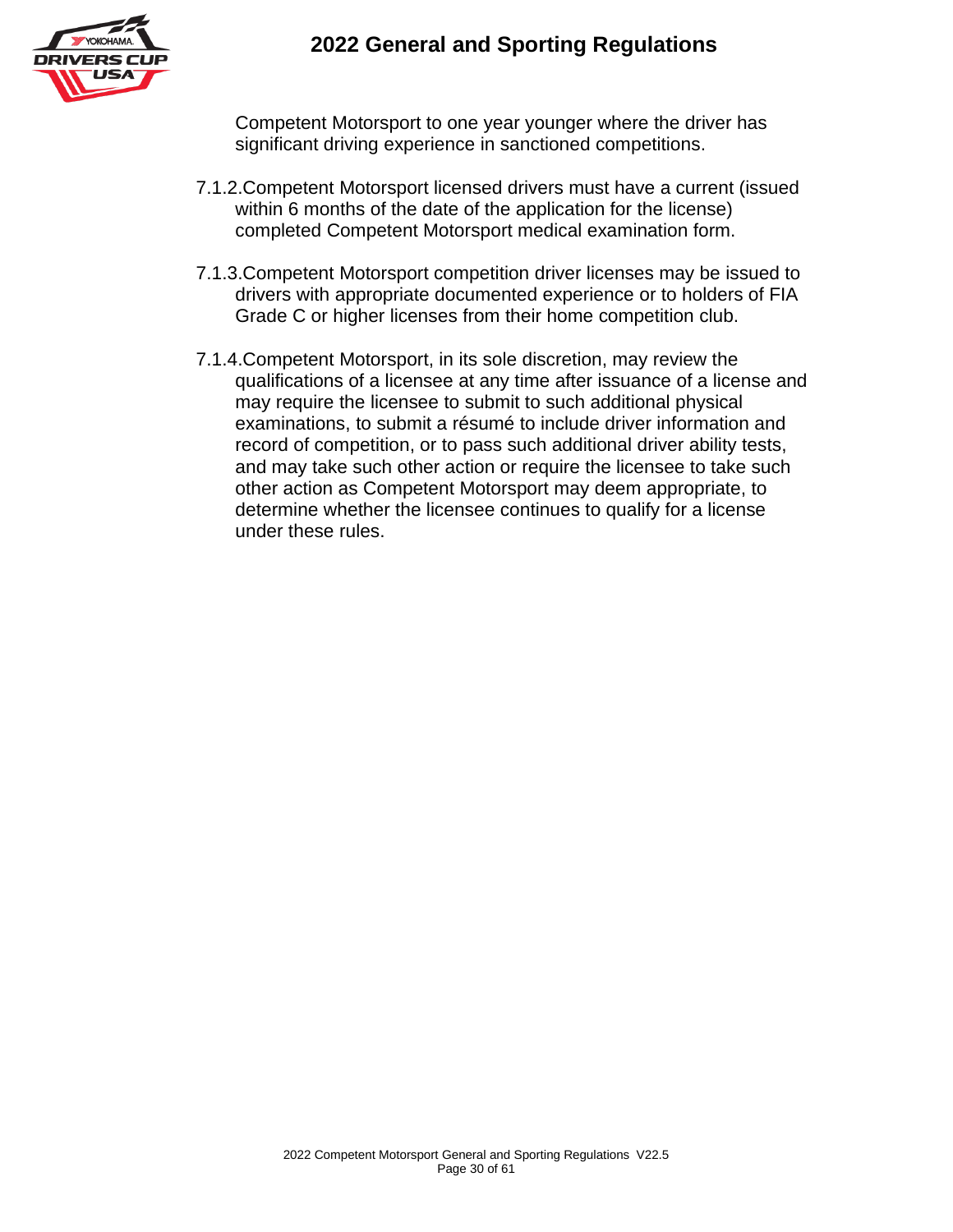

7.1.5.Competent Motorsport may require drivers to attend a "Driving Seminar" presented by the Series Driver Coach/ Race Director

#### *7.2. Car Numbers*

- 7.2.1.Drivers must register with Competent Motorsport by completing the necessary application forms and paying the appropriate fees to obtain their car number for the 2022 season.
- 7.2.2.Car numbers are non-assignable and non-transferable, except by approved by Competent Motorsport. Drivers must use the assigned competition number on the Car registered by the Drivers. During an Event, Drivers must use the car number to identify a particular Car and must not be transferred to another Car during the same Event, except with Competent Motorsport approval.
- 7.2.3.Number Allocation. The allocation of competition numbers is exclusively controlled by Competent Motorsport driver registration process. Such numbers must comply with Competent Motorsport requirements and number panel requirements. Duplicate car numbers that INCLUDE THE USE OF A LEADING ZERO will not be allowed. For instance, in 2022 "09" and 9" will be considered the same number and only one instance will be allowed.

#### *7.3.Entries*

- 7.3.1.An entry submitted and accepted by Competent Motorsport for a Competent Motorsport sanctioned event constitutes a contract binding the entrant to take part in the event, either with the driver(s) designated or with Competent Motorsport-approved substitute driver(s), unless the entrant is excused from competing by Competent Motorsport. Except as provided in Sections 7.4 and 7.6 below, the entry fee is non-refundable.
- 7.3.2.After the close of registration, driver substitution(s) are subject to the approval of the Race Director.

### *7.4.Entry Acceptance and Refusal*

Competent Motorsport shall be the sole judge of whether an entry will be accepted and, if an entry is not accepted, such refusal is final and not subject to protest or appeal. Competent Motorsport is not obligated to give any reason for such a refusal. An Entrant whose entry is refused by Competent Motorsport shall be promptly informed of that fact by Competent Motorsport and the entry fee shall be returned.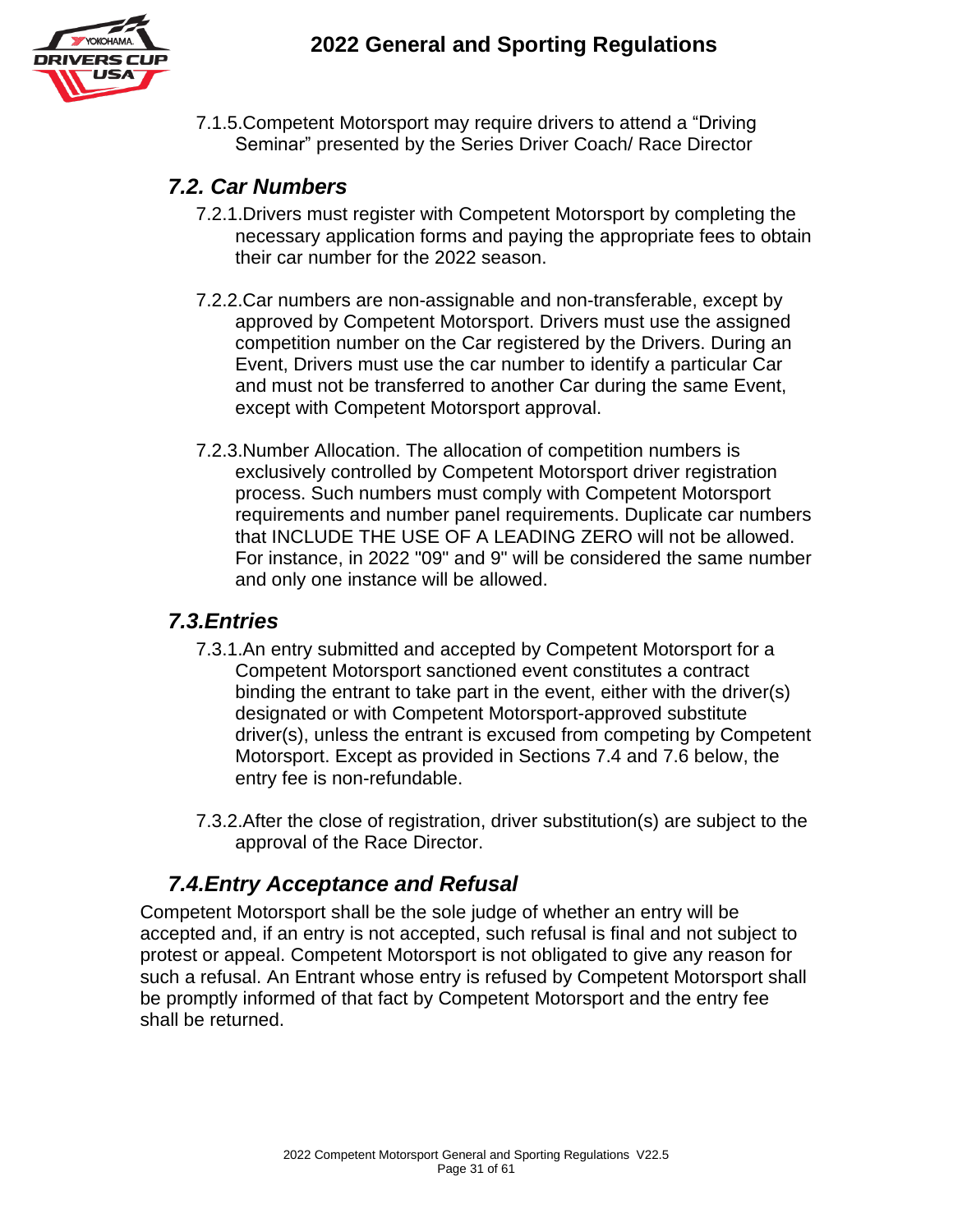

#### *7.5.Falsification*

Any entry that contains false information or incorrect statements may be considered null and void and the entry fee forfeited.

### *7.6.Withdrawal*

An entrant may, with the permission of Competent Motorsport, withdraw an entry by advising Competent Motorsport of such withdrawal. If such notice is received prior to the entry deadline date, the entry fee will be credited in the amount stated on the registration form for a future event in current season.

### *7.7.Driver Standards*

- 7.7.1.To be eligible for licensing in The Championship, drivers must be bona-fide Amateur or Semiprofessional Drivers, Competent Motorsport may, at its sole discretion, permit other drivers to participate in events as "Guest Drivers". However, such drivers shall not be classified for championship points or podium positions. If a "Guest Driver" finishes in a podium position, the next driver(s) will be moved up into that podium position. The "Guest Driver" will be recognized in their finishing position on the podium but will not receive a trophy.
- 7.7.2.Drivers must meet minimum eligibility standards, as may be determined by Competent Motorsport at its sole discretion, which may include relevant Porsche Club of America (PCA) racing, or Porsche Owners Club (POC) racing experience, driving schools, and other amateur racing series (NASA, SCCA, USAC, FIA) and be a driver in good standing with their organization.
- 7.7.3.All drivers are required to complete an experience sheet, documenting their eligibility for the series, establishing both minimum and maximum requirements. Incomplete, inaccurate, or evasive answers may subject the driver to revocation of their license or other penalties under Section 9 of The Regulations.
- 7.7.4.Drivers are defined as a professional and therefore not eligible to participate in the Yokohama Drivers Cup USA series in the following circumstances:
	- If they are compensated for their racing driving other than as a share of prizes.
	- If they derive more than 25% of their income from any racing profession.
	- If they make any part of their living as a racing instructor, other than an honorarium for Club racing.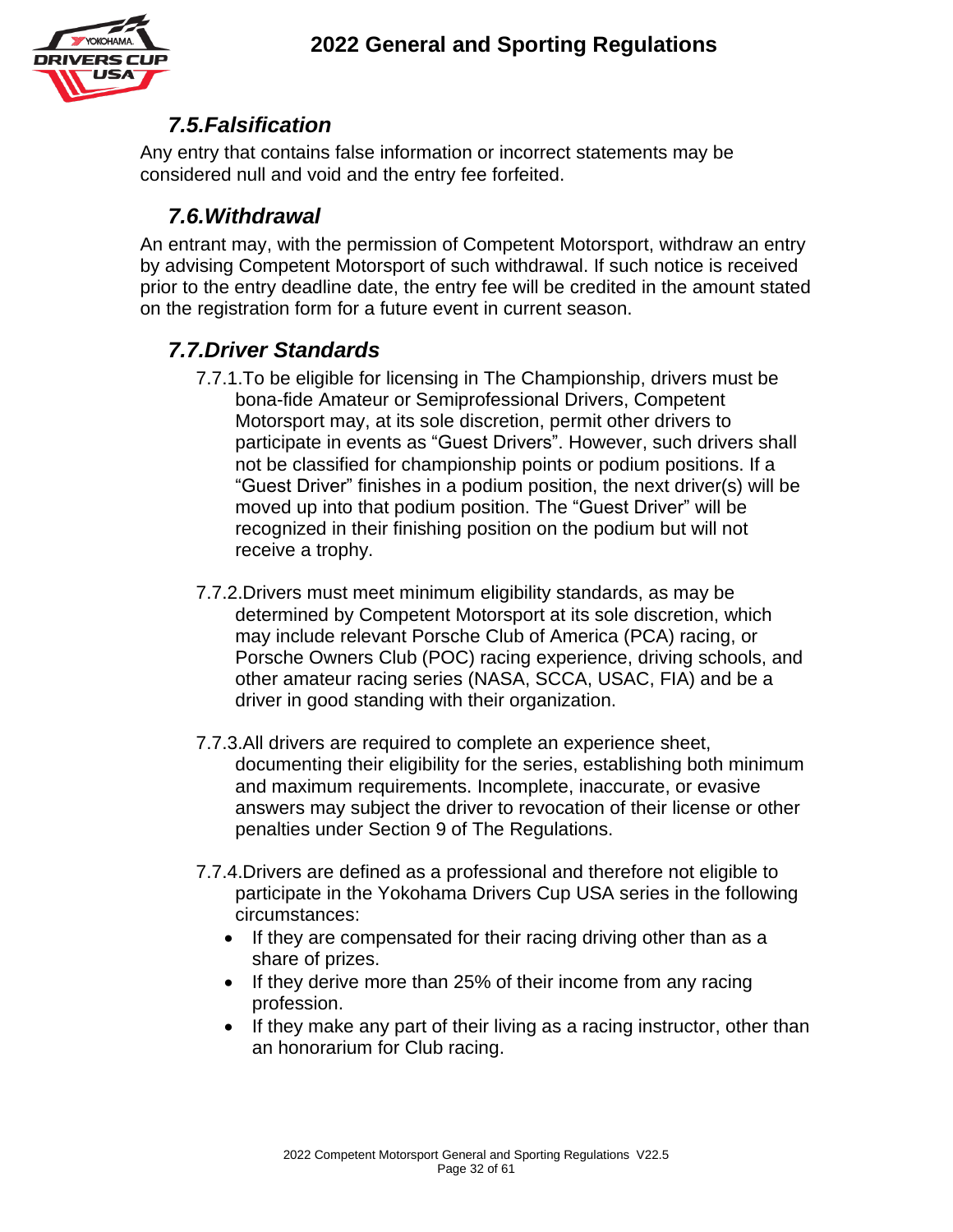

7.7.5.Drivers who are new to the series or who under the sole discretion of the sanctioning body have "limited racing experience" will be expected to display upon the rear bumper a 10" X with a 1" stroke in a contrasting color to the livery of the vehicle. The identifier must be clearly visible to all competitors, officials, and course workers. This X must be displayed for 4 races.

### *7.8.Alternate Drivers*

Alternate drivers, for instance coaches, may drive an entered car during Friday practice sessions if the alternate driver has a current Competent Motorsport competition Driver License. Alternate drivers may only drive during a Saturday or Sunday practice session with permission from the Race Director, and only for a maximum of 5 laps (including in and out laps). No alternate drivers are permitted during Qualifying and Races.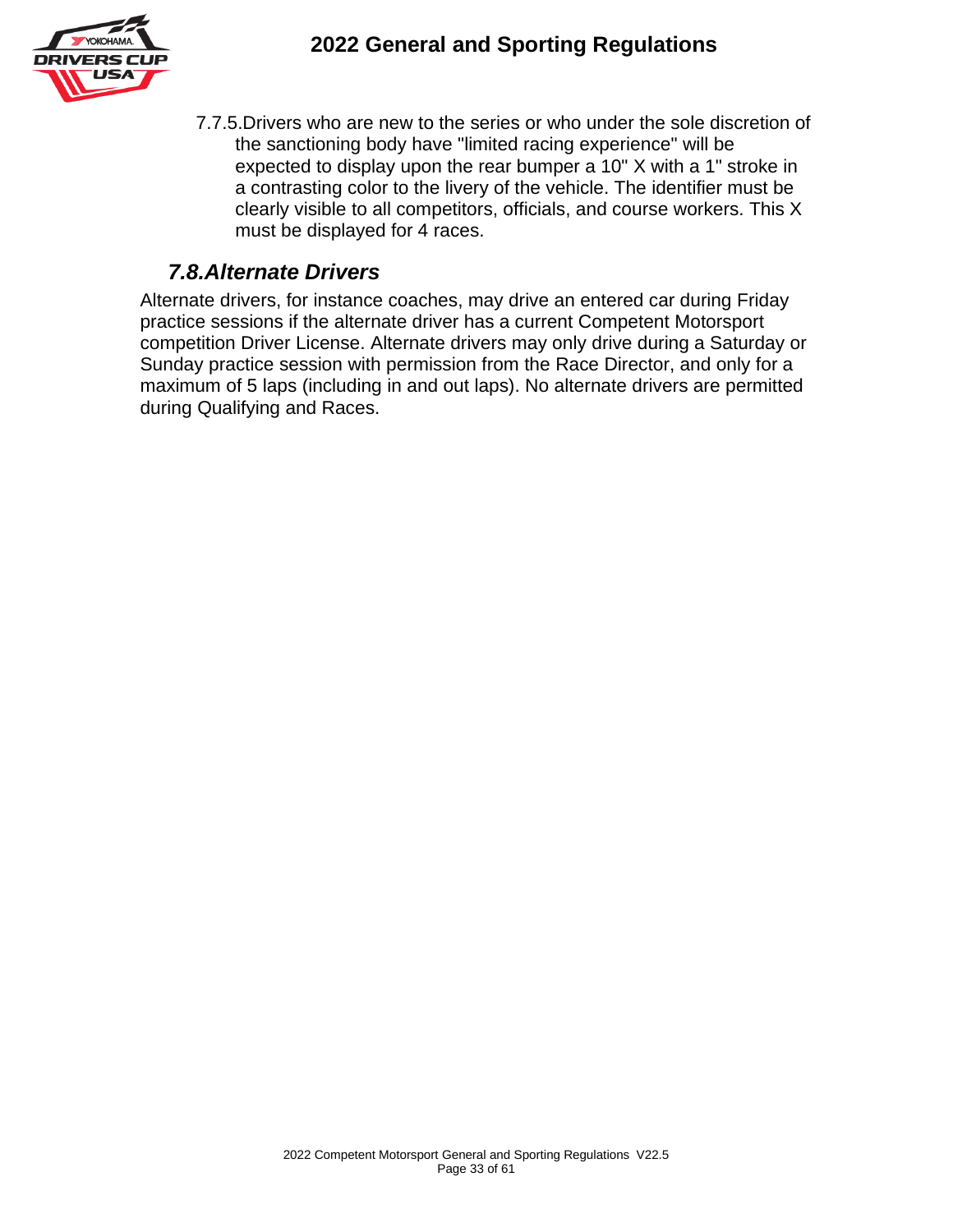

# **Sporting Regulations**

# **8. Racing Rules**

### *8.1.Flag Signals*

The following signals are used both to advise Drivers of various conditions and to direct Drivers to obey various specific instructions. Cloth flags are normally used but may be replaced with similarly coded rigid signaling boards or with lights. Steady light is equivalent to a motionless flag, flashing light to a waved flag.

### *8.2.Green Flag*

Start of race or other session, or cancellation of a danger previously signaled. Track is clear. Overtaking may not commence on initial Race Starts for each individual car until that car is past the Start/Finish line. On Restarts, overtaking may commence as soon as the green flag is displayed by the starter. If a green flag is used following a yellow flag situation, no passing is allowed until past the station displaying the green flag.

### *8.3.Blue Flag*

(At most circuits, the blue flag will incorporate a yellow diagonal stripe)

- 8.3.1.Motionless: Another competitor is following you and may be trying to pass you.
- 8.3.2.Waved: Be aware that another competitor may be rapidly overtaking you. Blue flag will normally be used in a case where the driver being overtaken may be unaware of the following car or is clearly obstructing another car.

### *8.4.Yellow Flag*

- 8.4.1.Motionless: Danger, no passing, slow down. Motionless yellow flag is generally used to advise of an obvious danger or to forewarn of a more serious danger ahead. Typically, the incident is not on the racing line.
- 8.4.2.Waved: Extreme danger, no passing, slow down. Waved yellow flag may mean imminent and serious danger such as a partial track blockage, fire on or near the track, or other potential hazard.
- 8.4.3.A green flag may be waved at the first flag station past the point of the incident signifying that the track is clear, and overtaking may resume. Racing may resume when there is clear line of sight to a manned flag station, the incident has been passed and there are no flags displayed.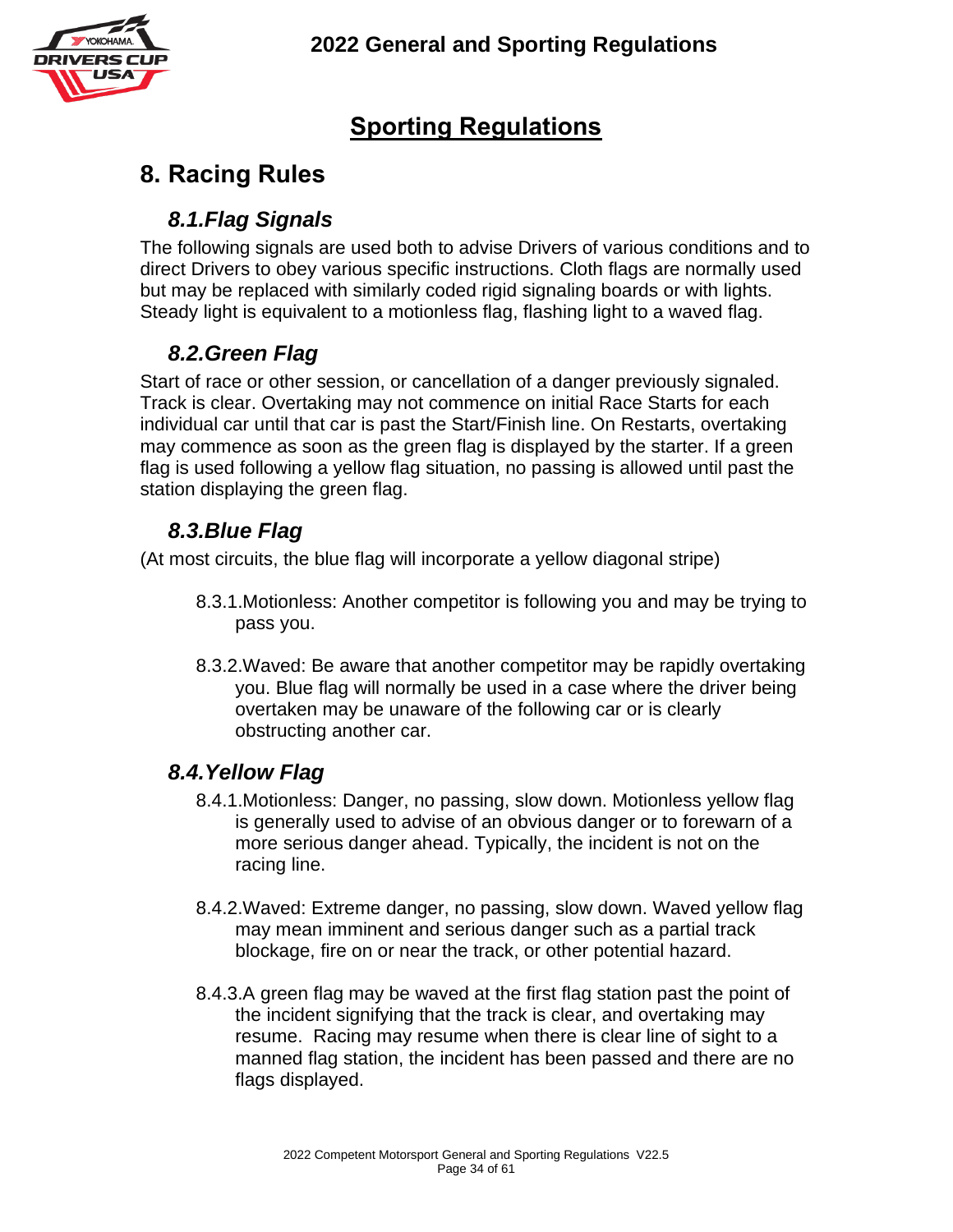

- 8.4.4.Double motionless yellow flag: Passing is not allowed, Safety car. "SC" boards may also be displayed at the start line and other stations to indicate a safety car period.
- 8.4.5.The prohibition on overtaking starts at the point on the racetrack perpendicular to the point of the first displayed yellow flag, and overtaking may resume at the point on the race track perpendicular to the first displayed green flag or when there is clear line of sight to a manned flag station, the incident has been passed and there are no flags displayed; or on a restart, at the time the green flag is displayed by the starter. However, any time a yellow flag is displayed at any point on the circuit it is the responsibility of the competitor to use additional caution and failure to use such caution may be penalized regardless of the position relative to the flag.

#### *8.5.White Flag*

- 8.5.1.Competent Motorsport will display a waving white flag at Start/Finish to indicate the last lap.
- 8.5.2.The display of a stationary white flag anywhere else on the circuit denotes an ambulance, fire truck, wrecker or other service vehicle is on the circuit, or a slow-moving race car is ahead. A white flag with a red stripe may be used at Start/Finish to indicate that an ambulance, fire truck, wrecker or other service vehicle is on the circuit, or a slowmoving race car is ahead.

### *8.6.Yellow Flag with Vertical Red Stripes*

Slippery surface and/or debris on course.

#### *8.7.Black Flag*

- 8.7.1.Stationary or Waved: Stop in the pits at the Black Flag Station for a consultation next lap. This flag is usually displayed along with the number of the car concerned for infraction of rules of the circuit or act of poor sportsmanship.
- 8.7.2.If a competitor should fail to obey the black flag within four (4) laps of it first being displayed to them, the Race Director may instruct the Timekeeper to stop timing and scoring the car.

#### *8.8.Black and White Flag Divided Diagonally/Furled Black Flag*

This flag should be shown as a warning to the driver concerned that he has been reported for unsportsmanlike/unsafe/reckless behavior. This signal is the same as a furled black flag, should a black and white diagonal flag be unavailable.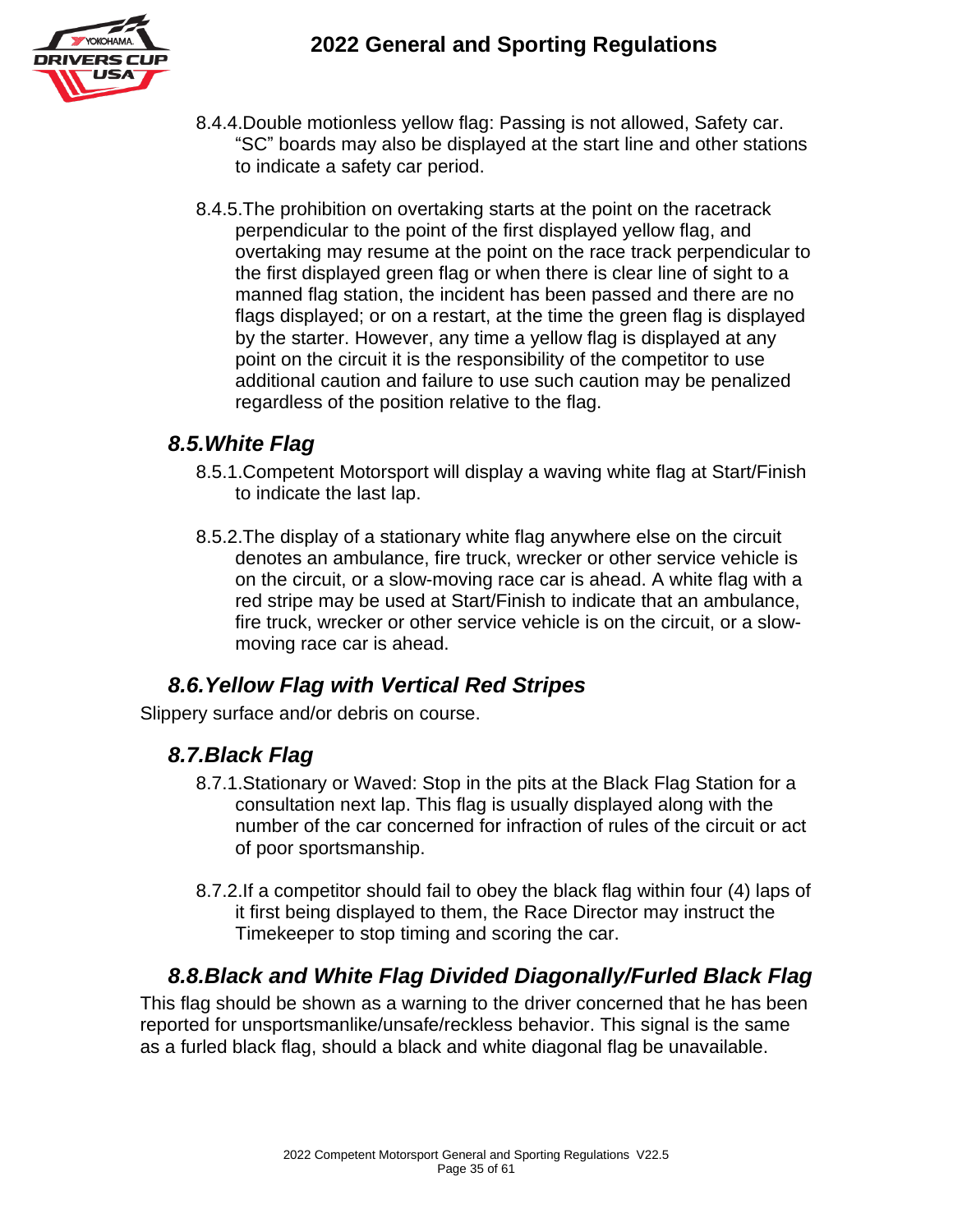

### *8.9.Black Flag with Orange Disk*

Your car has a mechanical fault of which you may not be aware. Stop at your pit next lap.

### *8.10.Red Flag*

(See also Section 8.28)

- 8.10.1.This flag is used exclusively at the discretion of the Race Director to stop practice, qualifying or the race and is displayed by the Official Starter and all corner stations.
- 8.10.2.When the red flag is shown, Drivers must decelerate to a slow speed, and be prepared to stop at any time. No passing is allowed. Drivers should use caution and be aware that rescue vehicles may be using the track; the track may be totally blocked; or weather conditions may have made the circuit un-drivable at racing speeds. Unless otherwise directed by the Race Director or marshals, cars must proceed in a line, slowly and carefully around the circuit to the pit entrance where they will be directed further. The pit exit is closed. Unless directed otherwise by a Competent Motorsport official, cars should stay in line in the "fast lane" in pit lane and come to a complete stop.
- 8.10.3. If BOTH a Red and Black Flag are displayed simultaneously at all flag stations, all cars must come to a complete stop as quick as possible at the side of the track IN A SAFE SPOT and wait for further instructions from the Safety Crew and Corner Marshalls.

### *8.11.Black and White Checkered Flag*

End of a session or end of a race. Return to the pits at reduced speed and proceed to the paddock or Tech Inspection as indicated by a Competent Motorsport official. The pit exit is closed.

a) In any session if a competitor chooses to not observe the checkered flag that competitor may be subject to a penalty.

### *8.12.Safety Car*

- 8.12.1.The Safety Car may be brought into operation to neutralize the race at the discretion of the Race Director.
- 8.12.2.The Safety Car shall be identified as such and fitted with an augmented flashing light system, if available.
- 8.12.3.The Race Director may dispatch the Safety Car at any time during an event in order to correct a hazardous situation. Drivers will be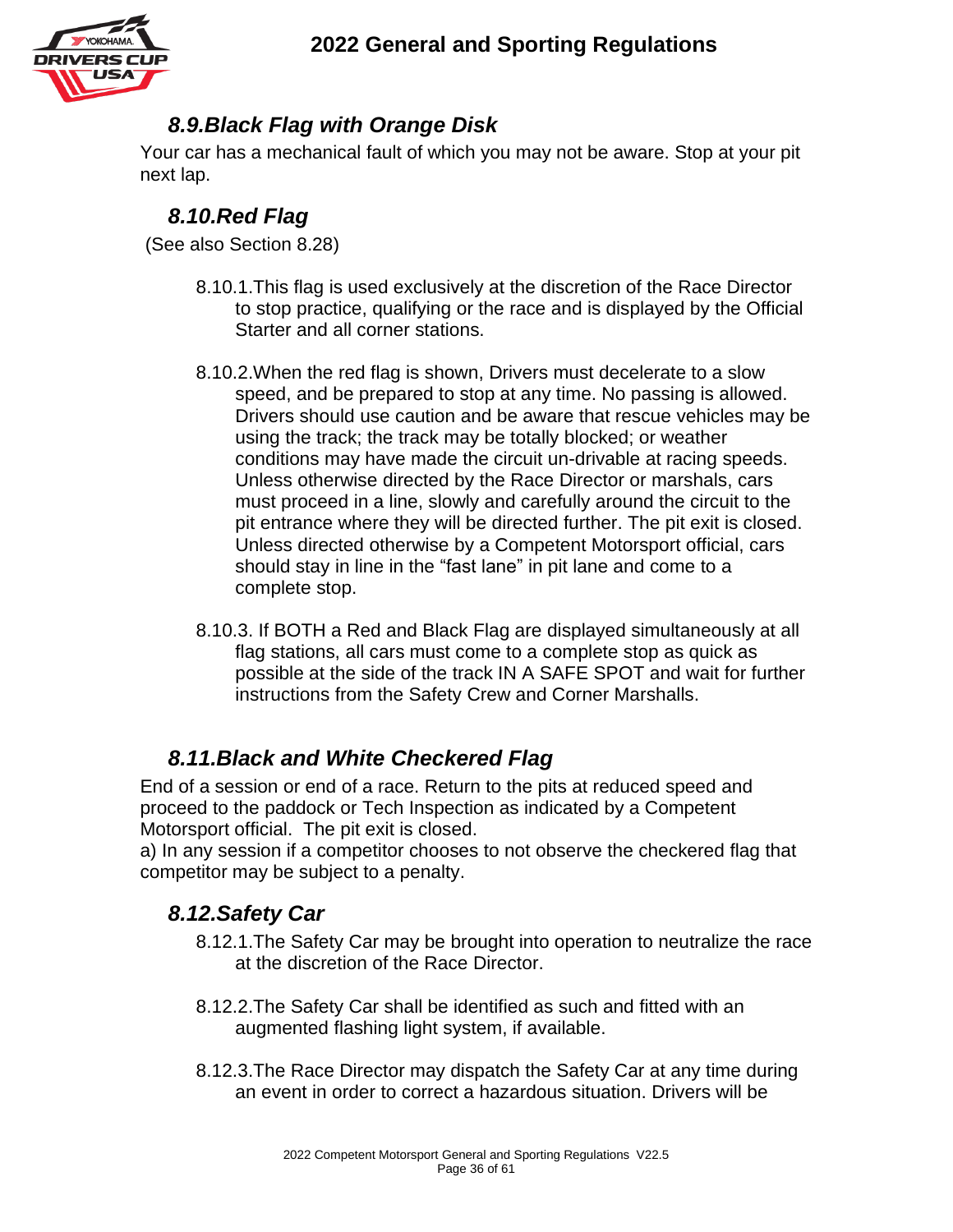

warned that a Safety Car will be used when all corner stations display two motionless yellow flags or one motionless flag and a SC board. Overtaking is prohibited anywhere on the circuit. When possible, the Safety Car will enter the course ahead of the overall leader, who must slow down to facilitate this or may be subject to a minimum one (1) lap penalty. All competitors must then follow the safety car in single file.

- 8.12.4.The primary purpose of using the Safety Car is to create a traffic interval on the circuit so that the marshals may handle emergencies more safely and quickly; therefore, it is essential that stragglers catch up with the field as quickly as possible consistent with safety. It is forbidden for a driver to pass the Safety Car unless specifically instructed to do so.
- 8.12.5.Competitors may enter the pits while the Safety Car is on course but must not re-enter the racing circuit until directed by an official. If the Safety Car has passed the Pit Exit, they must fall into line at the rear of the field after it has passed.
- 8.12.6.In any Race Group that has multiple classes that include both GT3 based cars and GT4 based cars, a "Field Split" procedure may be used during a Safety Car period to reorganize the field prior to the restart for safety reasons. This "Field Split" procedure will be initiated via radio communication from the Race Director. There will be a warning prior to the procedure, and then there will be a directive from the Race Director to initiate the procedure. During the "Field Split" procedure, all GT3 based cars will continue to follow the Safety Car while moving to the LEFT side of the racing surface. All GT4 based cars will move to the RIGHT side of the racing surface. Once the two groups have completed moving to the different sides of the racing surface, all GT3 based cars will move forward while maintaining their running order. All GT4 based cars will slow down and form up maintaining their running order BEHIND all GT3 based cars. Once this "Field Split" procedure has been completed, all cars should resume a "nose to tail" line and the Safety Car will resume its normal speed. A restart may then commence.
- 8.12.7.When the Race Director has determined that the course is clear and acceptable for the continuation of competition, the Race Director will instruct the Safety Car to extinguish its flashing lights signifying that this will be the final lap of this Safety Car intervention. The Safety Car will exit the course at the location specified by the Race Director.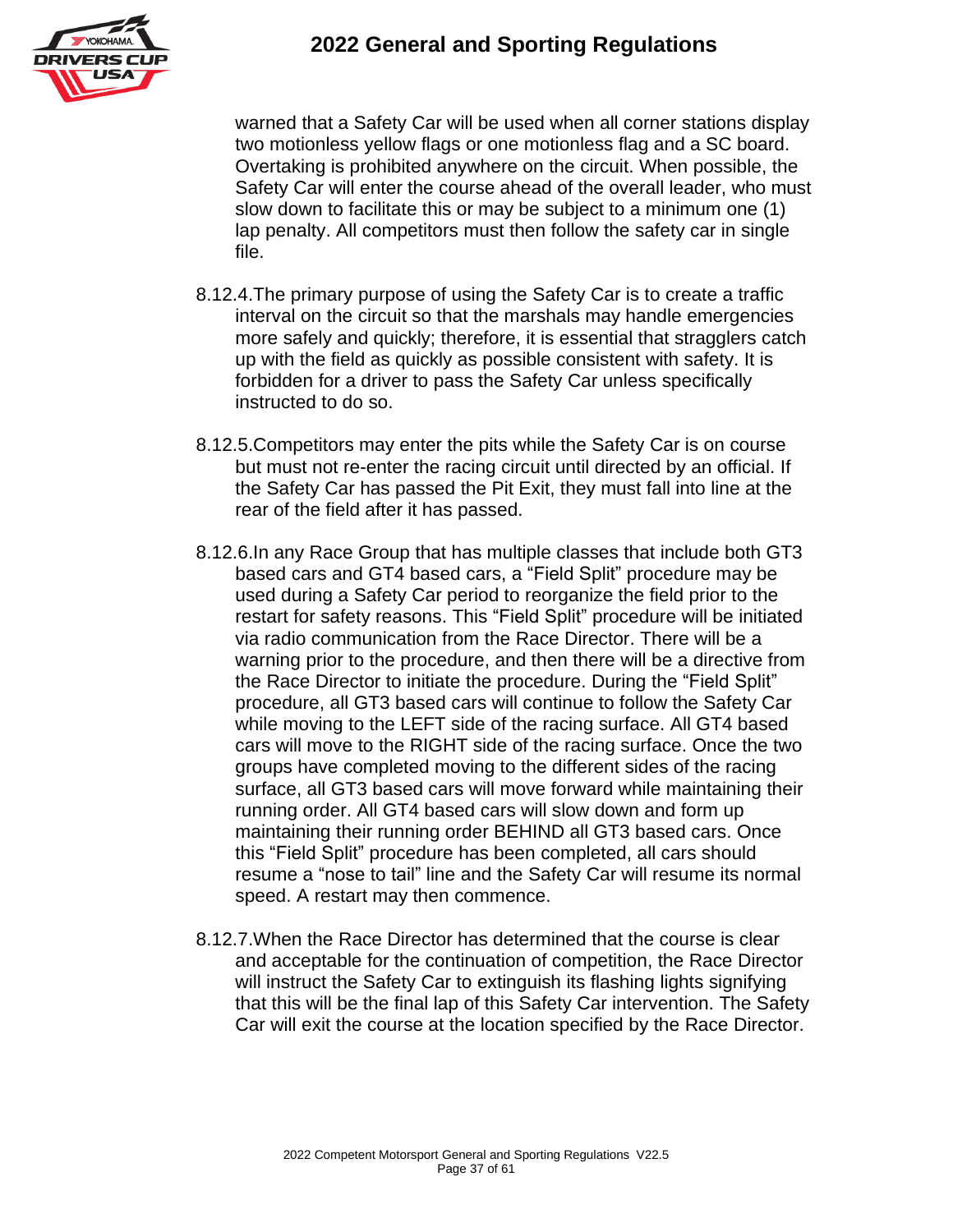

- 8.12.8.On the restart, the green flag will be displayed at the Start/Finish line, and racing may begin again.
- 8.12.9.The car that is then immediately behind the Safety Car prior to the restart must maintain the speed of the Safety Car until the Safety Car has left the racing surface. At that time, acceleration may begin. Once acceleration has begun, no deceleration is allowed. Passing is not allowed until the green flag is displayed.
- 8.12.10.The Race Director may modify this procedure if, at his sole discretion, he believes conditions exist which warrant such modification, including not picking up the overall race leader at the beginning of the intervention if immediate dispatching is deemed critical.
- 8.12.11.Special Safety Car procedures for a given Event may be discussed at the Driver's briefing or communicated to competitors by Race Control.
- 8.12.12.The Safety Car may be used to lead formation (pace) lap(s) prior to the start of a race.

#### *8.13.No Safety Car*

8.13.1.In the absence of a Safety Car the first pole car or in the case of full course yellow/restart the overall leader will assume the duties of a Safety Car, significantly reducing speed and leading the field.

#### *8.14.Rules when away from the Pits*

8.14.1.Only a driver may perform work on an automobile within the first line of protection on the circuit. It is not permitted for the crew or any other person to render physical assistance in performing such work. Marshals or other officials may push or tow a disabled car to a safe location without penalty. It is not permitted for a driver to push their car except in the pits. Driver to stay belted in the car until directed by the Marshalls or Safety Crew to exit the car.

#### *8.15.Pit Entry/Exit & Speed Limit*

- 8.15.1.Throughout the periods of practice, qualifying and racing, access to the pits must be made through the designated pit entrance.
- 8.15.2.The deceleration zone before pit entrance and acceleration zone at pit exit shall not be considered as part of the pits, and no work shall be performed on cars in these areas.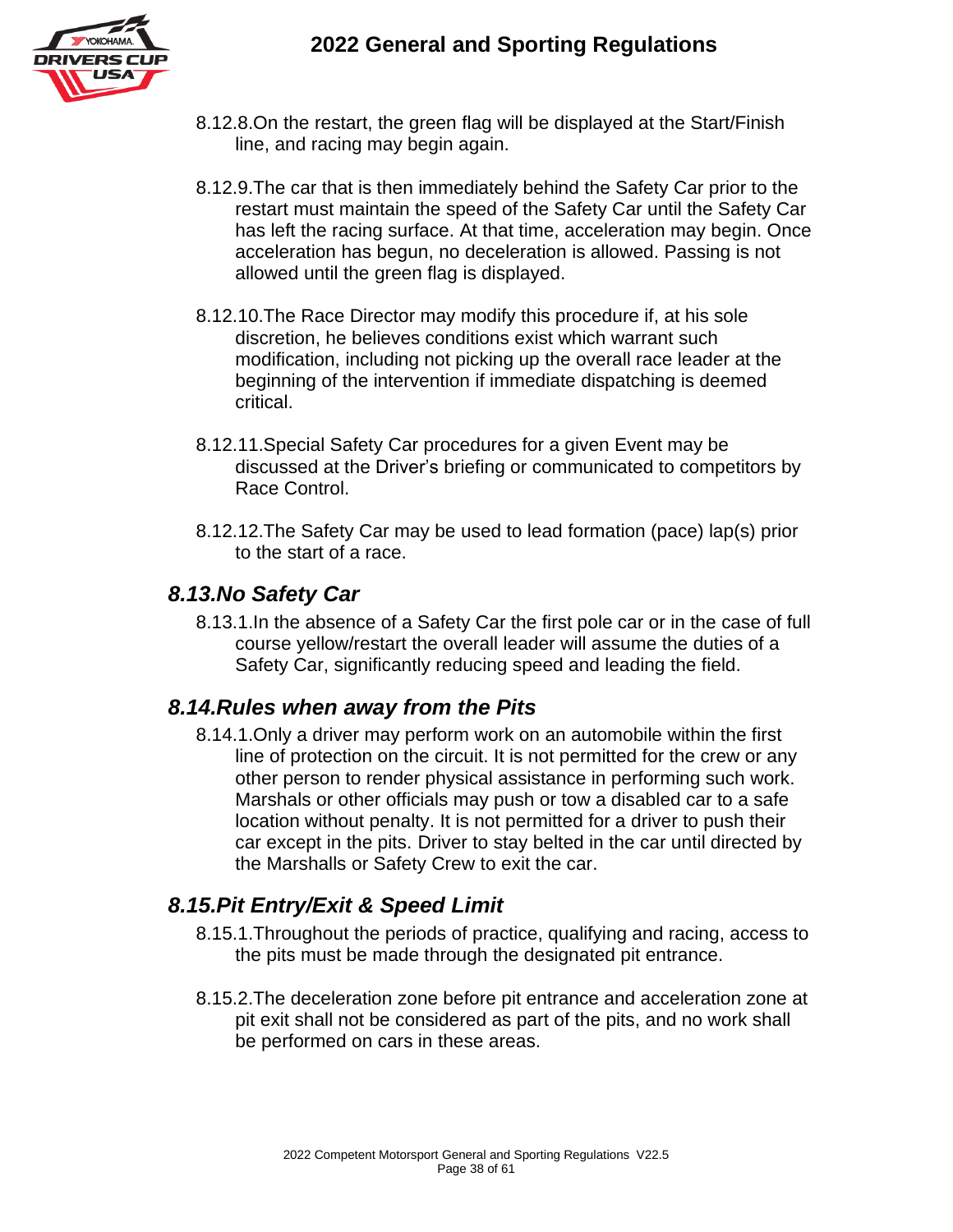

- 8.15.3.Competent Motorsport or the Race Director may impose penalties for driving in the pits which is deemed dangerous, erratic or of inappropriately excessive speed for the circumstances.
- 8.15.4.Unless otherwise posted in the SR, the speed limit in the pit lane shall be 60 kilometers/hour (37.5 mph). The start and end of the pit lane speed limit shall be indicated with double cones and a speed limit board, unless otherwise designated in the SR, or by the Race Director.

#### *8.16.Rules of the Grids and Pits*

8.16.1.UNIFORMS

Crew members should always wear clean uniforms or other appropriate and safe attire during practice, qualifying and the race in order to present the best possible appearance to the public. Tank tops, shorts, open-toed shoes and similar attire will not be permitted.

#### 8.16.2.FUELING

There is no refueling, or fuel transfer permitted in the pit lane unless specifically allowed in the SR's. All refueling must be done in the competitor's paddock space; the person fueling the car must wear a fire-resistant suit meeting SFI 3.2A specification, shoes, socks, gloves and balaclava meeting SFI 3.3 specification, and wear full fireresistant head gear (helmet with the visor down) and be attended by a dedicated individual manning a fire extinguisher. Fueling inside garages is not allowed. Any infraction of these rules will be assessed \$400 per incident.

#### 8.16.3.OTHER EQUIPMENT

- General: Compressed air tanks, air lines, hoses, tools, spare parts, spare body panels and any other equipment or materials stored in the pits must be situated behind the pit wall and may not block or infringe upon fire lanes or other designated safety zones.
- Bikes/Scooters/Carts: Bikes, scooters, and motorized carts and similar 3- or 4-wheeled vehicles may not be driven into pit lane. Use of such vehicles in the paddock/garage areas must be for legitimate purposes only. Excessive speeds in these areas will not be tolerated. Participants may be required to abide by state regulations regarding the licensing and use of these vehicles. Such vehicles may be prohibited at certain events or in certain areas of each facility by local ordinance or promoter regulations.
- Air Tanks: Air tanks must be securely fastened or anchored once their protective caps are removed. A protective cage or guard around the regulators and fittings must be in place at all times.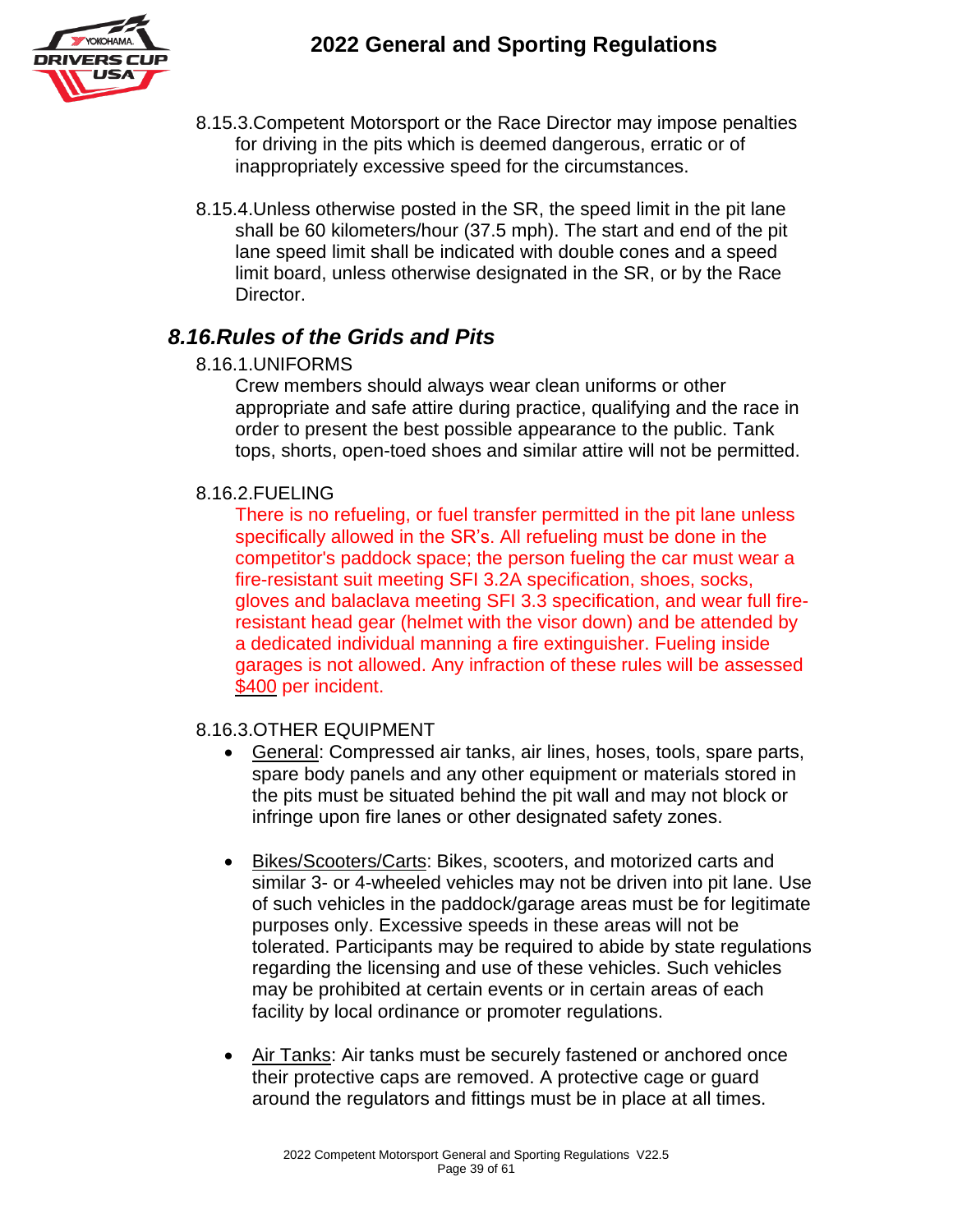

#### 8.16.4.PIT LANE REGULATIONS

- 8.16.4.1.Unless the Race Director instructs otherwise, the pit entrance will remain open and pit stops may be done at any time.
- 8.16.4.2.Should the Race Director so instruct, the pit entrance will be closed from the beginning of the Safety Car intervention until the Safety Car has picked up the overall leader and main field.
- 8.16.4.3.The Race Director will then instruct Officials to re-open the pits. Any car which enters while the pits are closed and receives assistance before the pits have been re-opened may receive a penalty of a minimum of one (1) lap.
- 8.16.4.4.Refueling may only be done in the competitor paddock. No fuel may be added to the car in the pit lane or on the racetrack unless specifically allowed in the SR's. If refueling is allowed in pit lane by the SR's, the car must be attended by a dedicated individual manning a fire extinguisher. Both the person fueling the car and the person manning the fire extinguisher must wear a fire-resistant suit meeting SFI 3.2A specification, shoes, socks, gloves and balaclava meeting SFI 3.3 specification, and wear full fire-resistant head gear (helmet with the visor down). Any infraction of these rules will be assessed \$400 per incident.
- 8.16.4.5.Teams may not move equipment or personnel forward of the area designated by the officials prior to their car coming to a complete stop. Where a pit wall is utilized, this area is behind the pit wall.
- 8.16.4.6.Cars are not required to shut off their engines when pitting. However, outside assistance ("push starting", etc.) is prohibited when a car leaves the pit to rejoin the race. External battery packs are allowed.
- 8.16.4.7.During a Qualifying Session, all work is permitted with the limitation of adding fluids of any type (water, oil, fuel, etc.)

The penalty for violating any Pit Lane regulations may include the Qualifying time being disallowed.

8.16.4.8.Whenever a Team member is working under a car in pit lane, jack stands, or safety supports must be in place under the automobile.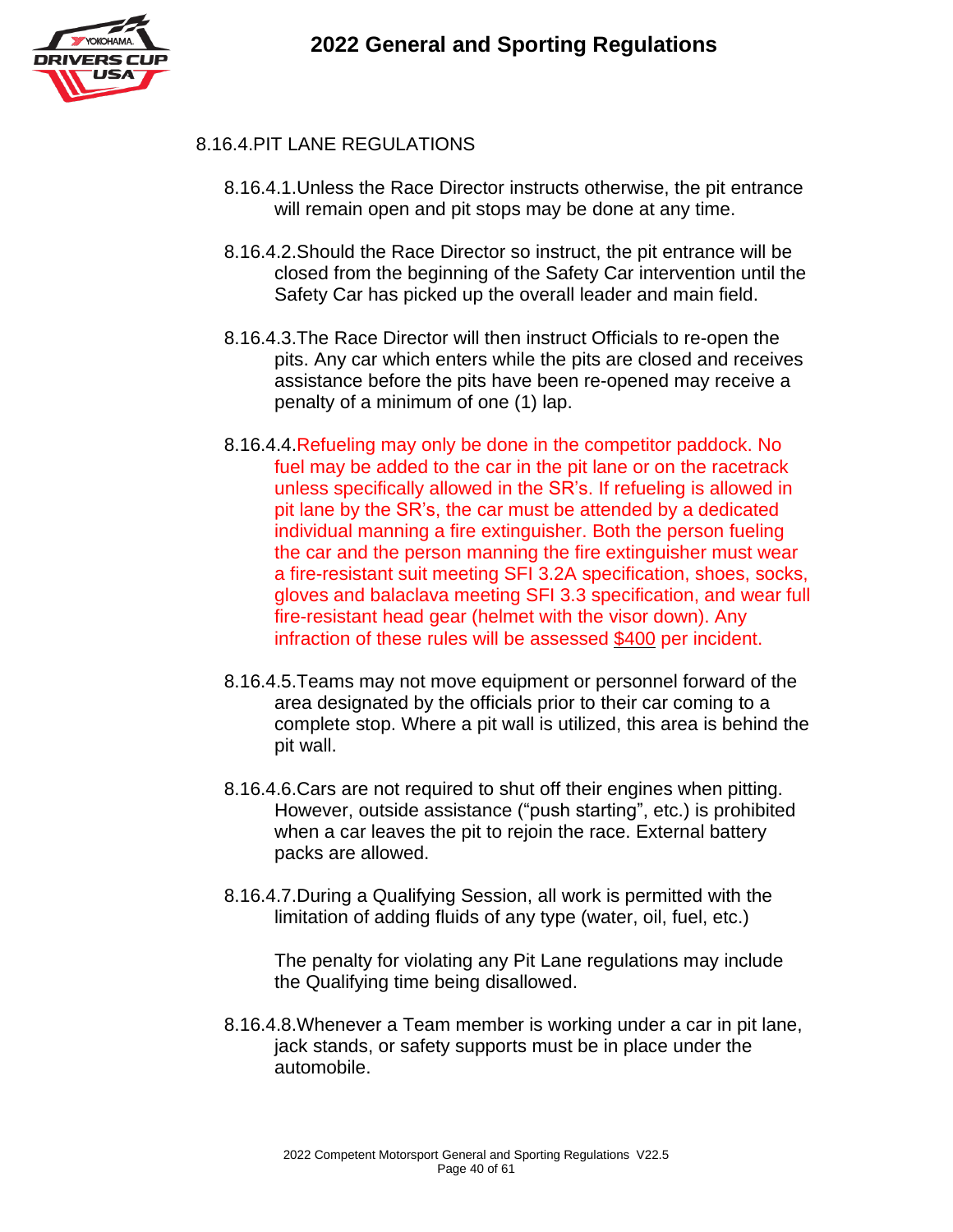

8.16.4.9.Before leaving its assigned pit box, the race car must be completely free of all hoses, tools, etc.

At no time may a car be driven over its own, or a competitor's, air or fuel lines, tools, parts, or crew members.

Lines, tools, parts, wheels, etc. must not be allowed to encroach upon, roll into, or otherwise be propelled into one's own crew members, the fast pit lane, or adjacent pits.

It is considered unsportsmanlike conduct to place objects which, in the sole opinion of the Competent Motorsport officials, unfairly hinder the entry or exit of other competitors into their pit boxes, whether deliberately placed, or not.

At the conclusion of the pit stop, team members should promptly carry all equipment back behind the pit wall. This regulation may be modified in certain pit configurations.

8.16.4.10.During all on-track sessions, team members and their equipment and spares are not permitted into the pit lane working area (either delimited by the working wall, or a line specified by the officials) until their car has come to a complete stop in the pit working area. As the pit lane is a congested and dangerous area, care should be taken to limit the number of persons and equipment in the working area to those reasonably necessary. The officials may limit the number of persons from a team in the working area should they deem it necessary. Standing on pit wall is not permitted during any on track activity. People who are less than 16 years old are not permitted in the pit lane area.

#### 8.16.5.PIT TRAFFIC

8.16.5.1.It is strictly forbidden to drive a car in reverse or against traffic under its own power in pit lane. A driver who overshoots their assigned pit must either complete another lap or they may be pushed by the crew, officials, or the driver to the assigned pit in reverse direction.

8.16.5.2.Once in the pit lane (as defined by the blend line) drivers must remain within the designated lanes and may not overtake using the inside lane. Drivers entering pit boxes may not directly cross from the outside lane. When leaving pit boxes, drivers must yield to approaching traffic and stay in the inside lane while accelerating. Drivers exiting their pit box may not enter the outside lane until their speed is at or near the speed limit. Drivers of disabled cars unable to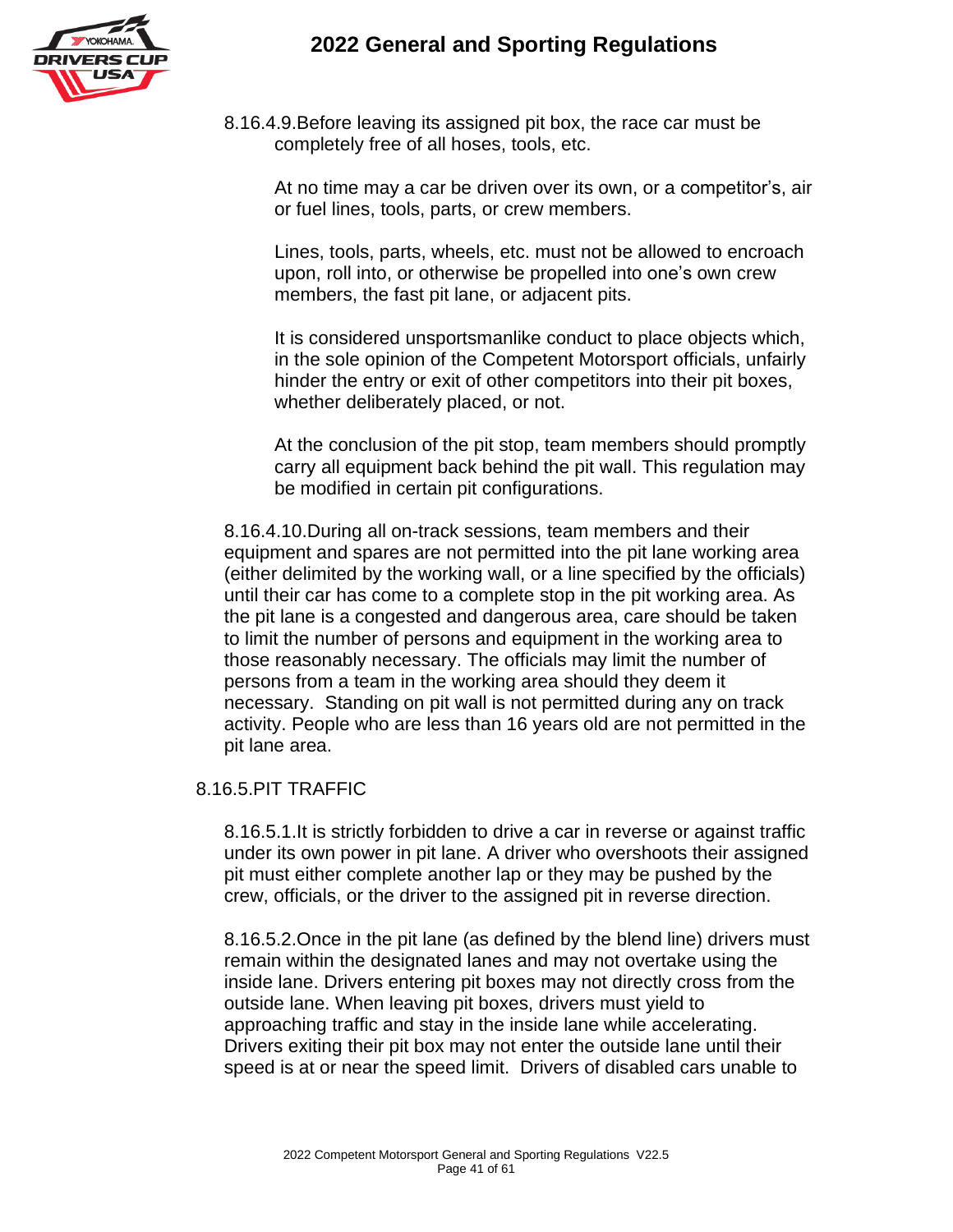

maintain the pit lane speed limit must move to the inside lane and allow overtaking in the outside lane.

#### 8.16.6.REMOVAL FROM PITS

Cars may be removed from the pits during a race only with the approval of the Race Director. The Race Director may assign an official to observe the work done.

#### *8.17.Qualifications and Starting Positions*

- 8.17.1.Cars will be placed in the starting lineup in order of their speed potential with the fastest to the front of the field.
- 8.17.2.Competent Motorsport may require that cars achieve a minimum qualifying time in order to be eligible to start the race. Competent Motorsport may restrict the number of starters if a race is oversubscribed.
- 8.17.3.A car must be qualified by a driver officially entered to drive that car.
- 8.17.4.In case weather or other unforeseen events lead to a condition where normally more powerful classes of cars have had substantially less favorable conditions under which to qualify, the Race Director may adjust starting positions to compensate for the abnormal circumstances.
- 8.17.5.Otherwise, pole position goes to the fastest qualifier. The pole is defined as the front row, inside position with respect to the first turn past the starting line.
- 8.17.6.Exceptionally, the Race Director may choose the outside position as pole if asked by the pole sitter.
- 8.17.7.If two cars achieve the same qualifying time, the car that sets the time earliest in their qualifying session shall be gridded first.
- 8.17.8.In the interest of safety or at the discretion of the Race Director, a competitor who is unable to qualify in their session but can meet qualifying requirements may be placed on the grid behind other automobiles of their class or at the rear of the grid.
- 8.17.9.If official qualifying does not occur or is interrupted at an early stage and is not resumed, the Race Director may establish the starting grid by other means. Whenever possible times from a prior session will be used. If a prior Qualifying session has been run during the event, then the second fastest time for each competitor from that session will be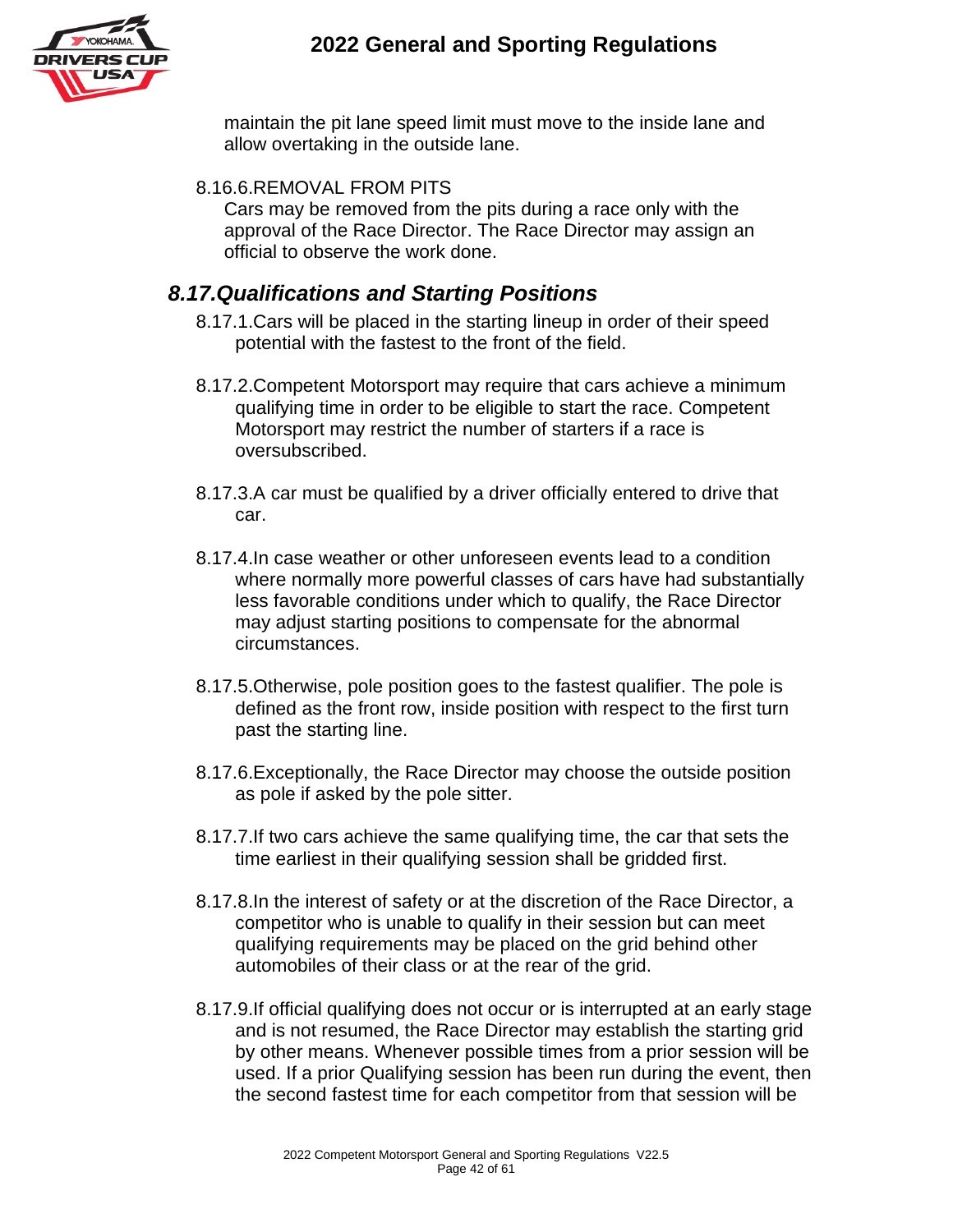

used. If no prior Qualifying session has been run, then the fastest time from the most recent, or in the case of weather issues the most appropriate, Practice session will be used. If no sessions at all have been run before the Race, then the competitors will be gridded on current Championship Point Standings.

8.17.10.Any driver involved in an incident that initiates a red flag stoppage of a qualifying session may be penalized by deletion of their fastest lap of that session. Any driver involved in a second red flag incident during the same session may be penalized additionally and prohibited from further participation in that session.

### *8.18.Gridding of Automobiles*

- 8.18.1.All automobiles must be pre gridded at the location published in the event SR. Should this location subsequently change Competent Motorsport will communicate to the competitors the new location. Any automobile arriving after the display of the 5-minute board, will be placed on the back of the grid; it must not attempt to regain its original starting position. The running of engines during pre-race ceremonies will not be permitted.
- 8.18.2.Competitors required to go to the "Back of the Grid" will be placed chronologically in the order that they were required to go to the back of the grid unless otherwise determined by the Race Director.
- 8.18.3.Pre gridding for All Practice sessions will be on a first come, first served basis. For three (3) race weekends, pre gridding for Friday Qualifying sessions will be based on all Friday morning session times. Pre gridding for Saturday Qualifying sessions will be based on Friday Qualifying times and pre gridding for Sunday Qualifying sessions will be based on Saturday Qualifying times. For two (2) race weekends, all of Friday's sessions will set the grid for Saturday Qualifying and pre gridding for Sunday Qualifying will be based on Saturday Qualifying times. All race sessions will be gridded based on Qualifying results. Any deviations for specific events will be handled via the event Supplemental Regulations.

#### *8.19.Starts*

- 8.19.1.All starts will be a rolling start where the cars are moving at the moment the starting signal is given, where a pace car may be used to lead the field to the starting line.
- 8.19.2.If a Split Start is used within a run group, each group will receive a separate green flag and passing will not be allowed for each individual car within each group until that car is past the Start/Finish line. If at the initial start the yellow should be displayed prior to the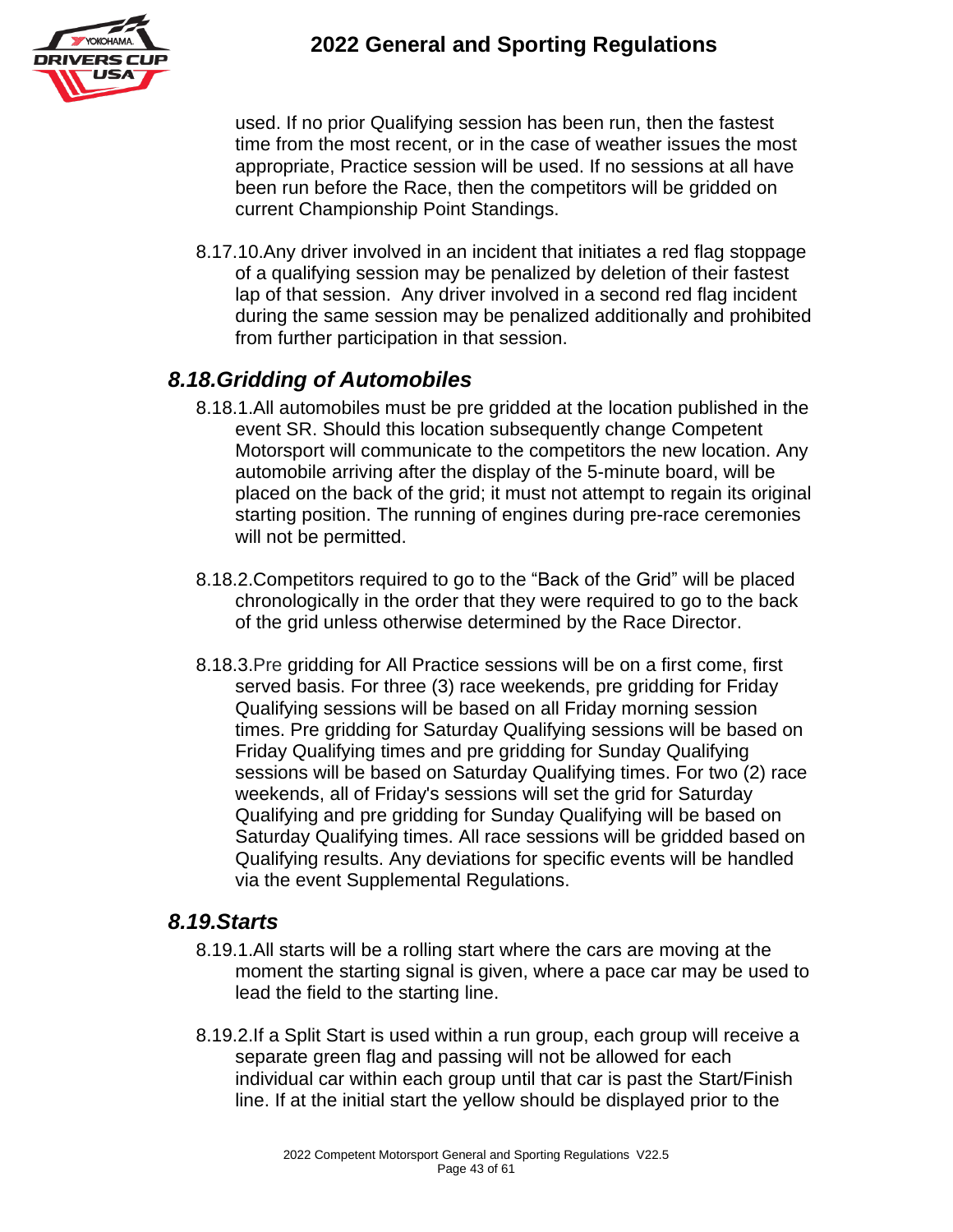

second group receiving their green flag but after the initial green flag has been displayed for the first group, the race will be officially started, and the restart will follow standard restart procedures.

8.19.3.Restarts, upon the pace car leaving the racing surface the overall leader may choose to accelerate at any time with the restriction that once acceleration has begun, no deceleration may take place. No passing is allowed until the display of the green flag whereby racing will commence. The field behind the overall race leader must stay packed up in single file order until the display of the green flag.

### *8.20.Starting Line*

The starting line is the point on the course where timing and/or scoring begins, unless otherwise stated in the event SR.

### *8.21.Standard Rolling Start*

- 8.21.1.The pace car (Safety Car) will depart the starting grid and make at least one (1) pace lap of the circuit at moderate speed. Unless otherwise directed in the SR or by the Race Director, cars will take their assigned grid order positions in a single file line behind the pace car for the beginning of the lap.
- 8.21.2.Cars unable to make pace lap(s) or who present themselves too late to safely join the starting field may be started from pit lane with the permission of the Race Director, and only under the direction of Pit Lane Officials after the field has passed the pit exit on the first scored lap. Any car that has a problem leaving the Grid to take its position on the pace lap, or has a problem during the pace lap, may attempt to join the field in its original position as long as the car in question can do so BEFORE the last two corners approaching the start. All other cars must allow the rejoining car to take its original place SAFELY. If the car in question cannot take its original place before the last two corners, it will be allowed to take the start from the BACK OF THE FIELD. The responsibility to start at the back of field approaching the last two corners if time does not allow the car to retake its original position is completely the out of position car's. THE CAR GRIDDED IMMEDIATELY BEHIND THE MISSING CAR MUST LEAVE A CAR LENGTH SPACE BETWEEN ITSELF AND THE CAR IN FRONT OF IT.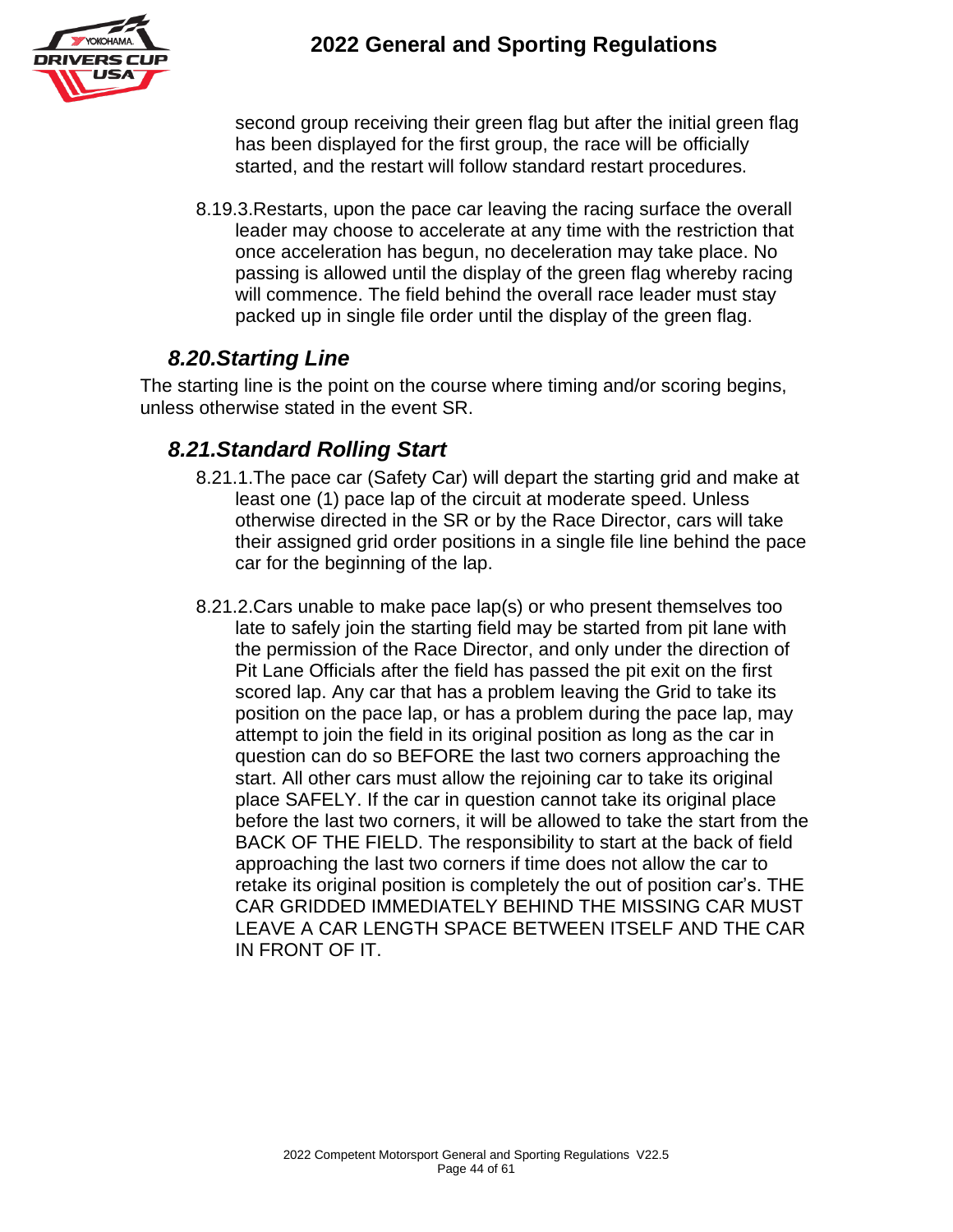

- 8.21.3.On the final pace lap, upon the pace car lights going out (or two turns prior to the control line if there is no pace car) or at a point designated in the SR or by the Race Director, the cars will pair up into two columns in their assigned grid positions on either side of the track center line to form the starting field. In exceptional conditions, the Race Director may require a single-file start.
- 8.21.4.After the pace car has left the circuit, drivers must maintain their pace car speed, positions as on the formation lap and must remain in formation until the display of the green flag by the Starter. Once the green flag has been displayed racing will commence, however passing is NOT allowed for each individual car until after that car has crossed the Start/Finish line. It is imperative that the field be packed up and in the proper order approaching the Starter's stand. Any car that pulls out of line in the formation or manipulates the pace prior to the display of the green flag pace may be penalized.
- 8.21.5.The race officially begins when the first car crosses the starting line after completion of the scheduled pace lap(s) regardless whether the Starter has displayed the green flag.

#### *8.22.No Start*

If the Starter waves off the scheduled start of a race, no flag will be displayed. Normally, the Starter will also shake their head indicating "no" and all flag stations will then display a motionless yellow flag. Cars should continue at a reduced pace, reform into the side by side, two-column formation per their original grid positions as soon as possible and anticipate a start on the next crossing of the starting line.

#### *8.23.False Start*

A false start occurs when a driver deviates from the position assigned to them before the starting signal (or a restart signal following a caution period) is given. The Race Director may assess a penalty for a false start.

#### *8.24.Starters*

A driver is considered to be a starter in a competition and thus eligible for championship points if they cross the start line under green or starts from the pit lane after the green, in accordance with these regulations.

### *8.25.Timing and Scoring*

8.25.1.Competent Motorsport shall require each car to be fitted with a scoring transponder or other electronic scoring device in an approved location and manner. It must be always subject to inspection and surrendered or replaced upon request. The transponder must not be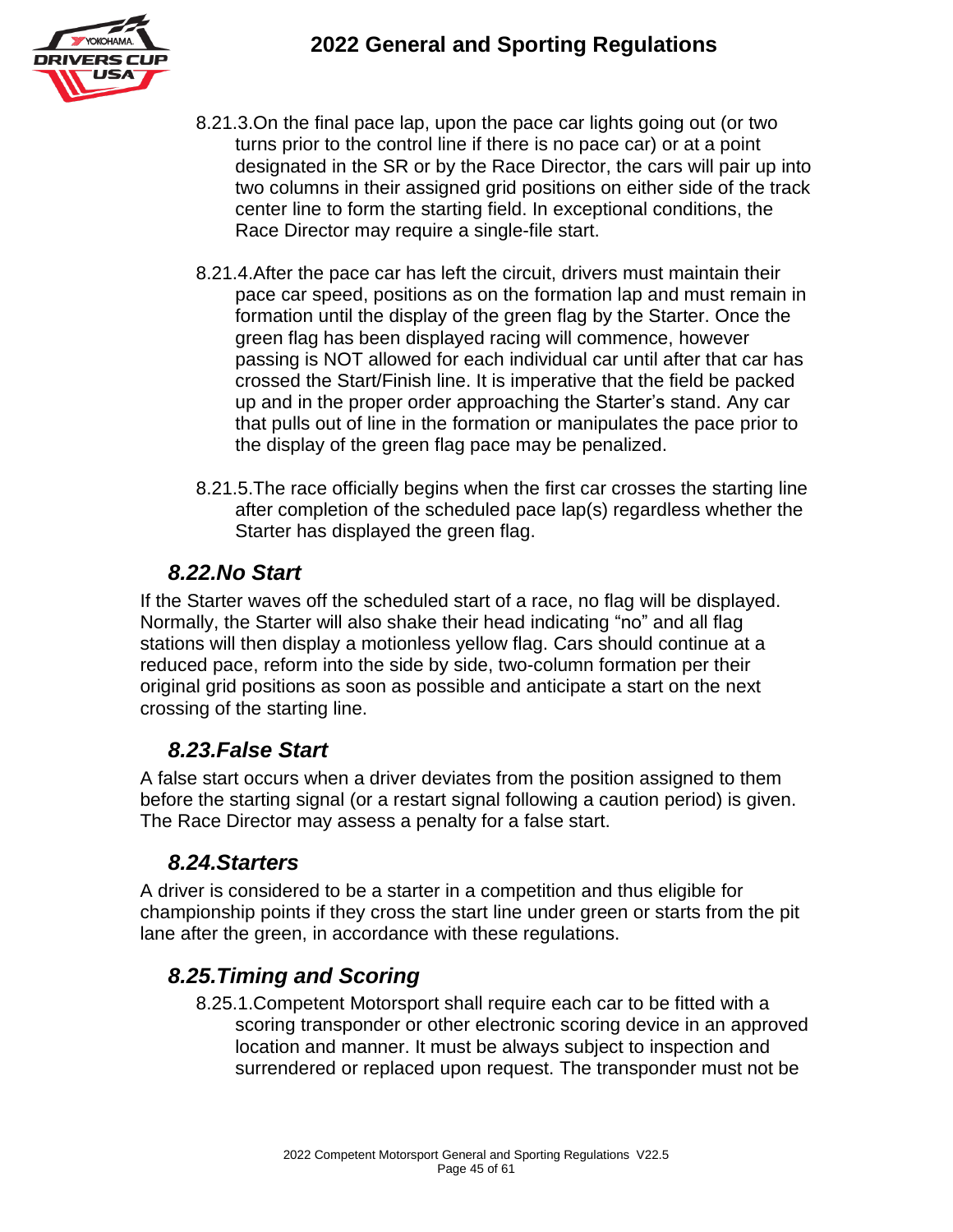

tampered with nor transferred to another car unless specifically approved by Competent Motorsport.

- 8.25.2.Timing and scoring commence when the leading car crosses the starting line after completion of the scheduled pace lap(s).
- 8.25.3.First and subsequent laps are timed and scored when each car crosses the control line at the timing and scoring station unless a different procedure is prescribed by the SR.
- 8.25.4.The following timing policy is used at all Competent Motorsport Events LLC.
	- An "officially timed lap" is defined as: A lap recorded by Competent Motorsport Timing which uses the AMB/MyLaps transponder installed in the car to record an overtaking at the Control Line at the beginning and end of that lap.
	- Competent Motorsport will use its best efforts to notify a competitor when they are not registering officially timed laps. However, competitors are advised it is their responsibility to ensure that their transponder is operating correctly during all phases of the competition.
	- During practice sessions, qualifying sessions and warm up sessions, only officially timed laps will be counted towards driver or car qualifications.
	- During qualifying sessions, only officially timed laps will be used to determine starting position.
	- Only officially timed laps will be counted towards "fast lap" championship points or recognition of the speed of a competitor during the competition, and only officially timed laps will be recognized as track records.
	- During all phases of the Event, when a competitor is not registering officially timed laps, Competent Motorsport will attempt to continue to score the competitor (i.e., their position relative to other competitors during a race will continue to be recorded) and may display unofficial times.

### *8.26.Control Line*

An automobile crosses a control line at the instant the leading edge of its bodywork passes over that line, or at the instant the automatic timing apparatus is operated.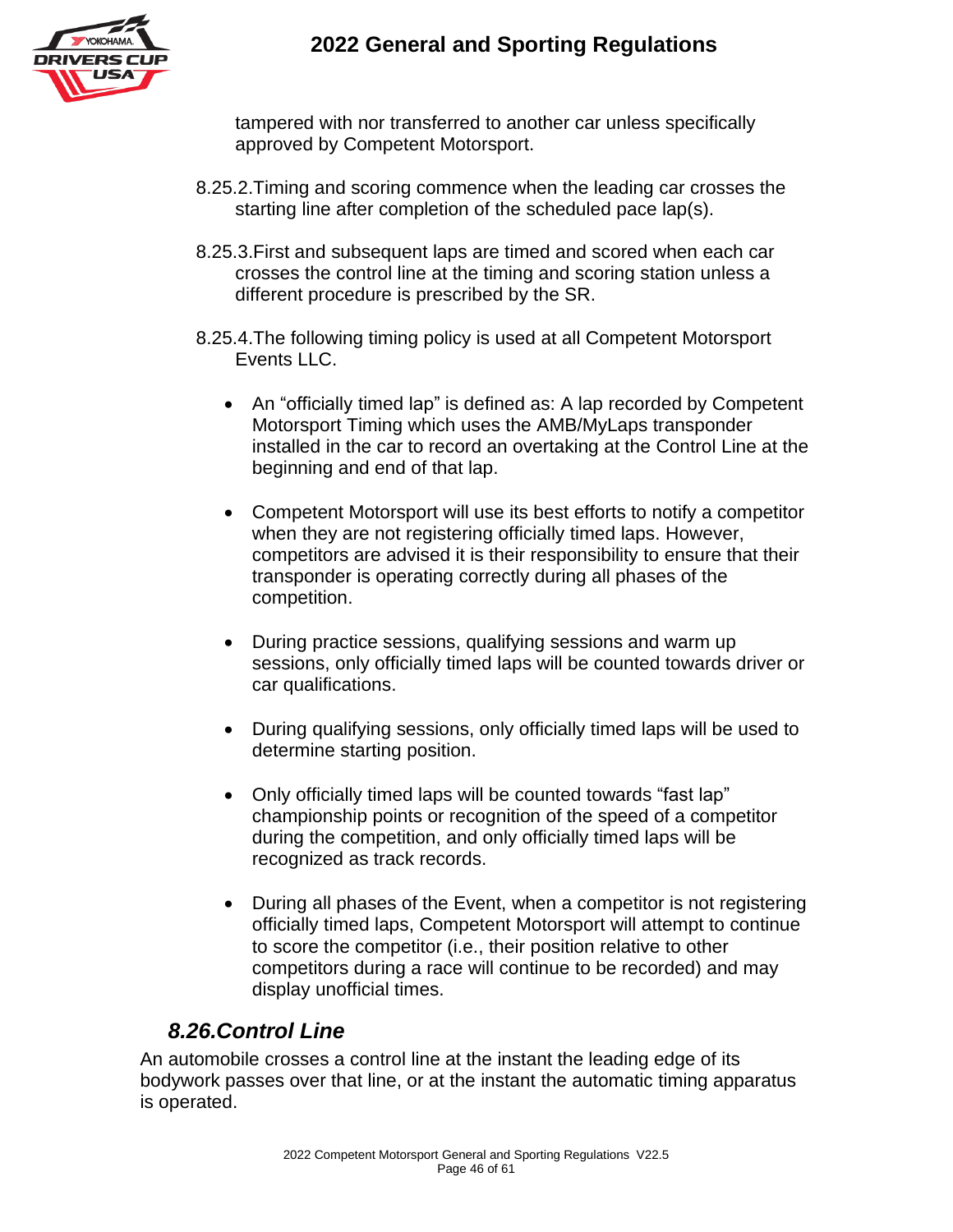

#### *8.27.On Track Protocol*

#### 8.27.1.Passing

It is the responsibility of both the overtaking Driver and the Driver being overtaken to assure safe overtaking at racing speeds. A car traveling alone may use the full width of the track. Overtaking may be either right or left depending on the conditions of the moment.

#### 8.27.2.Blocking

Any driver who, in the sole opinion of the Race Director, alters their racing line based on the actions of pursuing competitors, or uses an abnormal racing line to inhibit or prevent overtaking may be considered to be "blocking" and may be warned or penalized pursuant to Article 9 of The Regulations. Making one "defensive" move, PRIOR to any reaction from a following car, is allowed. In accordance with Article10.1.3 (1) any action or decision (or any alleged inaction or non-decision) taken by or imposed by the Race Director or Competent Motorsport officials in this regard is not subject to protest or appeal.

#### 8.27.3.Avoidable Contact

Any driver who, in the sole opinion of the Race Director, initiates avoidable contact with another competitor, whether or not such contact interrupts the other competitor's lap times, track position or damages other competitor's cars, and whether or not such actions result in actual contact, may be warned or penalized pursuant to Article 9 of The Regulations. If you have contact during any on track activities, you are required by Competent Motorsport to a) Report the circumstances of the incident to the Race Director at the conclusion of that particular session b) Supply video footage of the incident to the Race Director when directed. In accordance with Article 10.1.3 (1) any action or decision (or any alleged inaction or non-decision) taken by or imposed by the Race Director or Competent Motorsport officials in this regard is not subject to protest or appeal.

#### 8.27.4.Unjustifiable Risk

Any participant who, in the sole opinion of the Race Director, engages in any behavior deemed to represent an unjustifiable risk or reckless endangerment may be warned or penalized pursuant to Article 9 of The Regulations. In accordance with Article 10.1.3 (1) any action or decision (or any alleged inaction or non-decision) taken by or imposed by the Race Director or Competent Motorsport officials in this regard is not subject to protest or appeal.

#### 8.27.5.First Lap – Yellow Flag

For the first session for each group of each event, the yellow flag will be displayed upon leaving the pre-grid and around the track for the first lap, no overtaking is allowed unless a vehicle clearly has an issue. The green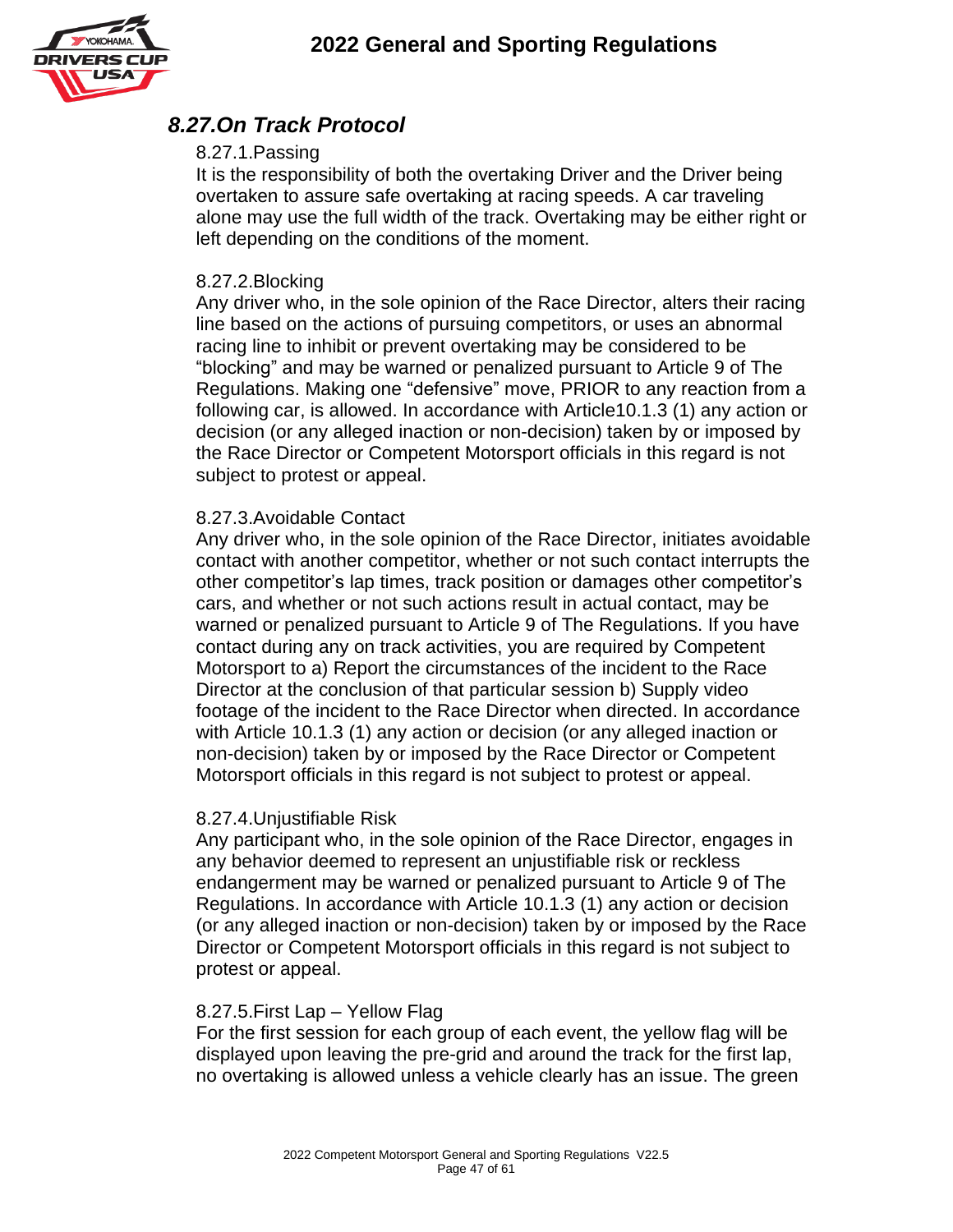

flag will be displayed at the Start/ Finish line at the commencement of the out lap and at that point overtaking is allowed.

#### *8.28.Race Stoppage and Restarts*

- 8.28.1.Upon display of the red flag during the race, scoring stops and the competitors should follow the procedure in 8.10.
- 8.28.2.During the race, unless it is specifically authorized by the Race Director or the SR and announced to all competitors, no service or replenishment of any kind may be performed on any cars or assistance given from the time the red flag is displayed until scoring resumes. This includes cars that may already be in the pits or paddock. (During practice or qualifying, service may be performed, unless ordered by the Race Director or SR.)
- 8.28.3.The pit lane exit will be closed upon the display of the red flag. All cars entering the pit lane under red flag conditions will continue to the pit exit end of pit lane and come to a stop in the fast lane. If so, directed by Race Director, cars that have already entered the pits at the time of the red flag may proceed to their pit box and stop until further advised by Race Director. Cars that were in their pit box at the time of the stoppage must stay in their pit box until released by Race Director. Cars in the pits at the time of the stoppage may have their lap count adjusted to not unfairly advantage or disadvantage them based on their position relative to the control line.
- 8.28.4.The Race Director will restart the competition with competitors:
	- 8.28.4.1.In their original starting positions, unless the entire running field has completed one lap, or the overall leader has completed two laps.
	- 8.28.4.2.Otherwise, the Race Director will line up the competitors with the normally running cars in single file, in the order according to Timing and Scoring, of their last lap crossing of the control line at start/finish at the time the red flag was displayed, starting with the car with the oldest crossing time.
	- 8.28.4.3.To establish a uniform lap count, once the cars are circulating prior to the re-start, the Race Director will order a wave-by, until the overall leader, or leading car circulating, is picked up immediately behind the Safety car. Once the wave-by is initiated, if that leading car enters the pits or stops, the next car circulating behind the pace car will be picked up.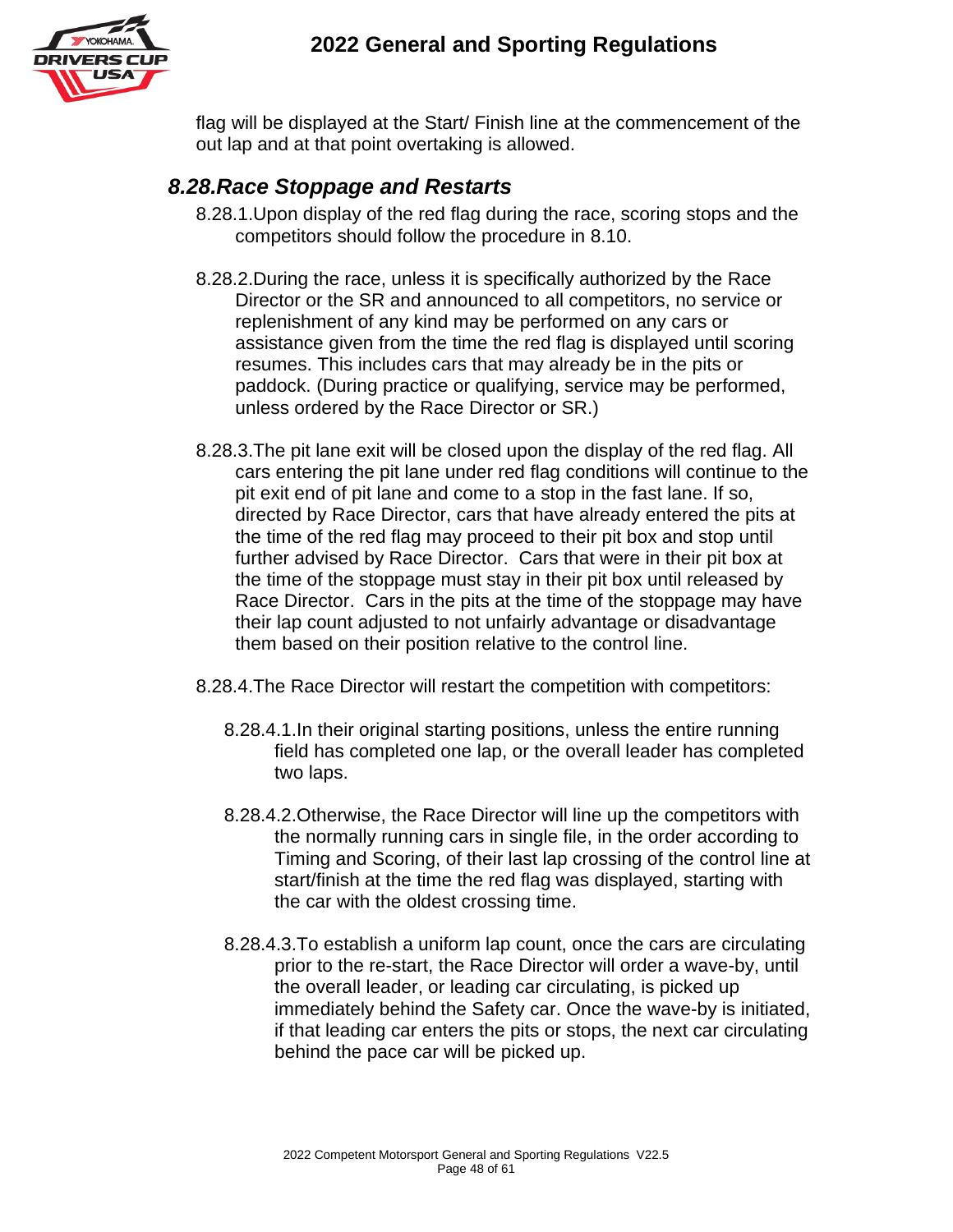

- 8.28.5.The Race Director may review and change the lap count of cars to ensure that they did not gain an unfair advantage because of the stoppage. The Race Director may require cars that were not normally running, impaired at the time of the stoppage or caused the stoppage, to enter the pits to be reviewed by the Officials. Once cleared, they may then join for the restart at the back of the pack in the order they exited the pits.
- 8.28.6.Overall race time but not race laps will continue to be counted during the stoppage unless otherwise announced by the Race Director or SR.
- 8.28.7.Scoring recommences upon the order of the Race Director to restart the cars, and pace laps on the restart will be scored.

#### *8.29. Minimum Duration*

If a competition is stopped at less than 50% of its scheduled time or distance and is not restarted, it will be considered incomplete. Competent Motorsport may determine at its sole discretion, to award some number of points for races less than 50% complete and not restarted on evaluation of circumstances surrounding such stoppage. If 50% or more has been run, the competition will be complete and championship points will be awarded.

#### *8.30.Checkered Flag*

- 8.30.1.Once the duration of the race expires or when the distance to cover is achieved, the pit exit is closed, and the checkered flag is displayed to the car running first in the overall scoring order as it crosses the finish line on the racetrack.
- 8.30.2.Should the checkered flag be inadvertently or otherwise displayed before the leading car completes the scheduled number of laps or before the prescribed time has been completed, the race will nevertheless be deemed to end when the flag is displayed.

#### *8.31.Winner*

- 8.31.1.The driver or drivers of the car which completes the distance of the competition first or the greatest distance in the time set for the competition will be declared the winner. the position of the cars on the starting grid is not taken into account.
- 8.31.2.In competitions of a given distance, the checkered flag will be given first to the leading car, then to the other finishers as they cross the finish line.
- 8.31.3.In competitions of a timed length, the checkered flag will be given first to the leading car as it crosses the finish line at or after the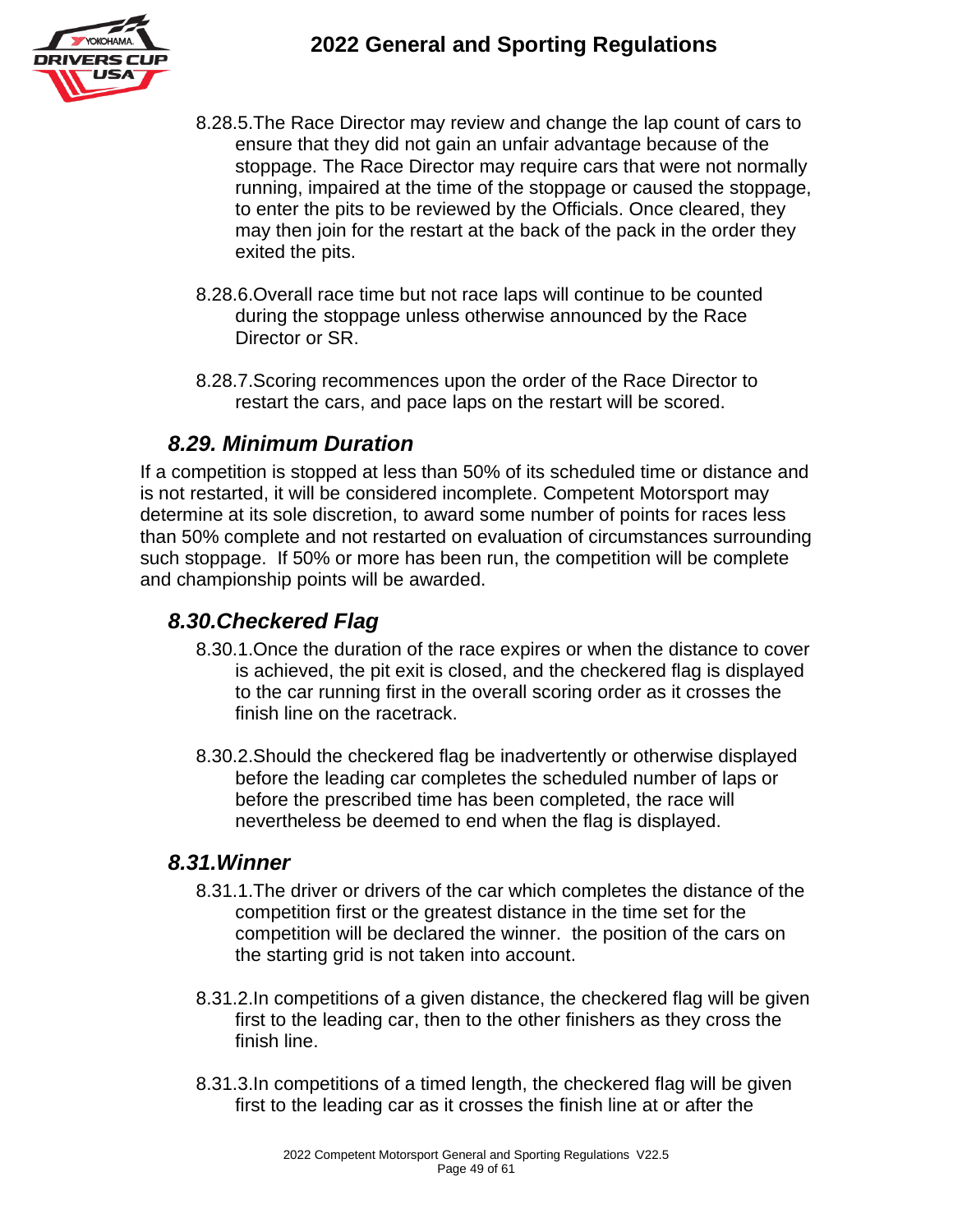

expiration of the specified duration, then to the other finishers as they cross the finish line.

- 8.31.4.If the leading car is not running at the expiration of the time limit, the checkered flag will be given to the next highest running car in the same manner.
- 8.31.5.For races run in two or more parts (red flag), the order will be determined by number of laps completed and the official time each car completed its final lap.

#### *8.32. Ties*

In case of a tie (dead heat), the competitors concerned will share equally championship points for their positions.

#### *8.33.Official Results*

- 8.33.1.All starting cars may be credited with a finishing position whether or not they are running when the checkered flag is given.
- 8.33.2.Following a competition, all results remain "provisional" until all audits of timing and scoring results and driver logs have been completed and until any outstanding protests or appeals have been concluded and the results have been published as "Official". Results may be posted as "Final" at the racetrack when the period for all inspections and protests has expired; however, these results are for reference only and are "provisional" not "Official". The "Official Results" will be those issued from Competent Motorsport and they may only be amended to correct typographical errors or as otherwise provided in these rules. Competent Motorsport will authorize award of championship points only after the results of a competition are audited and published in final "Official" form.
- 8.33.3.Any car, driver, or entrant found to be out of compliance with the regulations may be removed from consideration for championship points.

#### *8.34.Awards Ceremony*

8.34.1.Mandatory attendance by first, second and third place finishers in all classes and special award winners is required at the podium ceremony. Drivers to wear driver suit to ceremony – location to be noted in event Supplemental Regulations.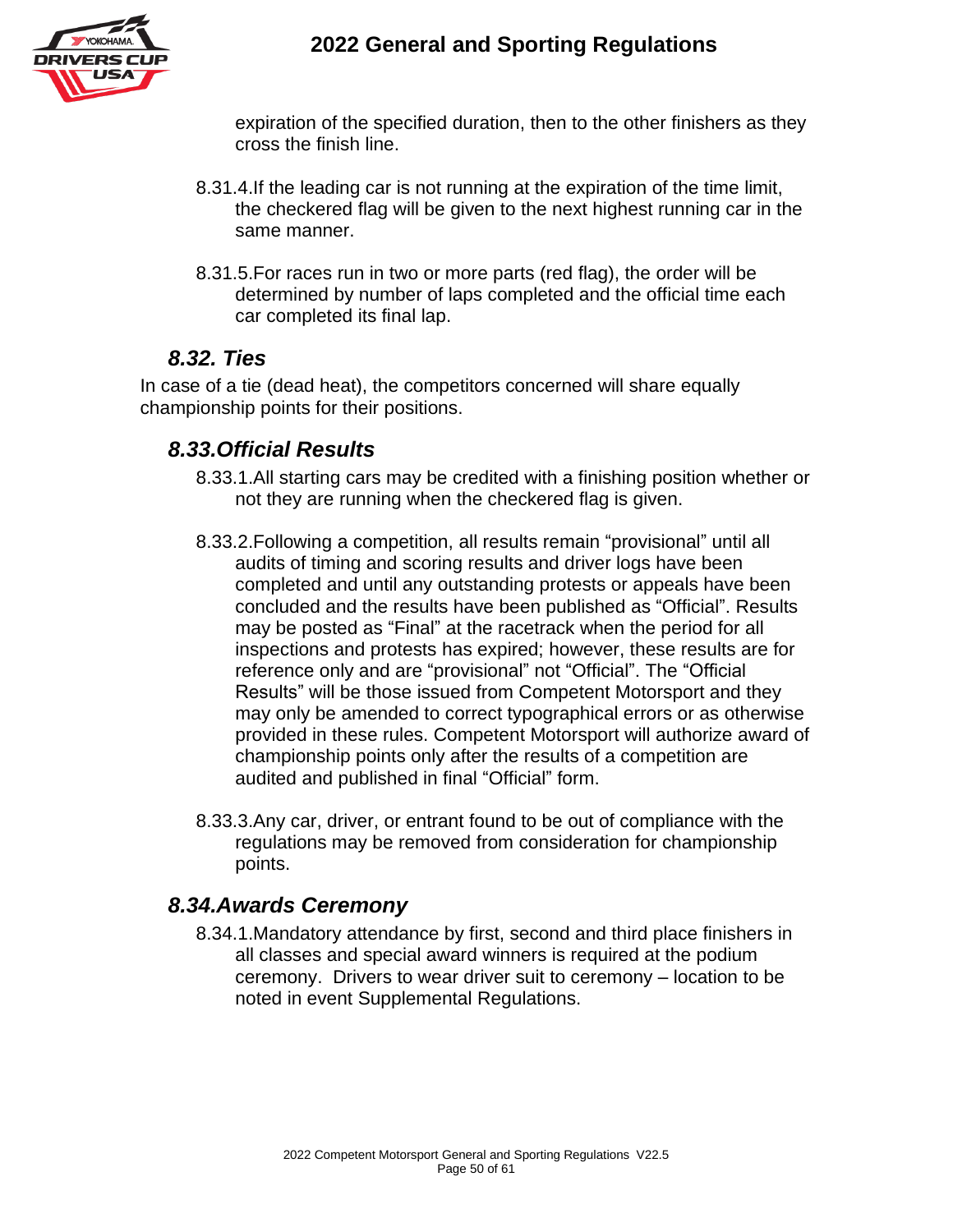

- 8.34.2.Drivers must wear series required patches as designated in the regulations. Drivers appearing at award ceremonies without required patches or with patches from competing series and/or sanctioning bodies may result in the forfeiture of points and/or finishing position.
- 8.34.3.Driver suit Series Logo Placement Regulations with driver participation in multiple Series:
	- 8.34.3.1. If there are conflicting mandatory driver suit logo placement guidelines from two separate Series – it is required and mandatory to purchase two separate driver suits to follow each Series logo placement guidelines.
	- 8.34.3.2.In the case where two separate racing Series' do NOT have a required logo placement guide, or if there are multiple series suit logo placement guidelines and there is not a conflict for logo placement on the driver suit, whereas the driver suit can be utilized for both series, then it is industry standard and mandatory to properly and professionally cover ALL other series logos and competitive manufacturer logos not included in such Series including:
		- 8.34.3.2.1.Competing Sponsors specifically tire companies, including but not limited to oil, and other competitive manufactures.
		- 8.34.3.2.2.Series Organizers / sanctioning bodies / ASN's not active that weekend.
		- 8.34.3.2.3.Car Manufacturer's Signets not correct, compliant or authorized for that Series or weekend.
	- 8.34.3.3.Drivers who are not compliant with Series logo regulations may be excluded from podium awards and a possibility of disqualification for the event may be issued.

# **9. Penalties**

#### *9.1.Violations & Penalties*

Any driver, entrant, official or other participant who, a.) Violates the regulations or the SR of an event, b.) Attempts to bribe anyone connected with a Competent Motorsport event or activity, or c.) is party to a fraud or other act prejudicial to Competent Motorsport or to the interests of any competitor or to the interests of motor sports generally may be penalized according to the nature of the offense by Competent Motorsport or the Race Director of an event. Drivers and/or their vehicles may be penalized for technical and other violations committed by their crew, including any manufacturer or technical consultants and/or their entrant.

### *9.2.Publication*

Competent Motorsport shall have the right to publish notice that it has imposed a penalty and the reasons therefore, and a person or body referred to in such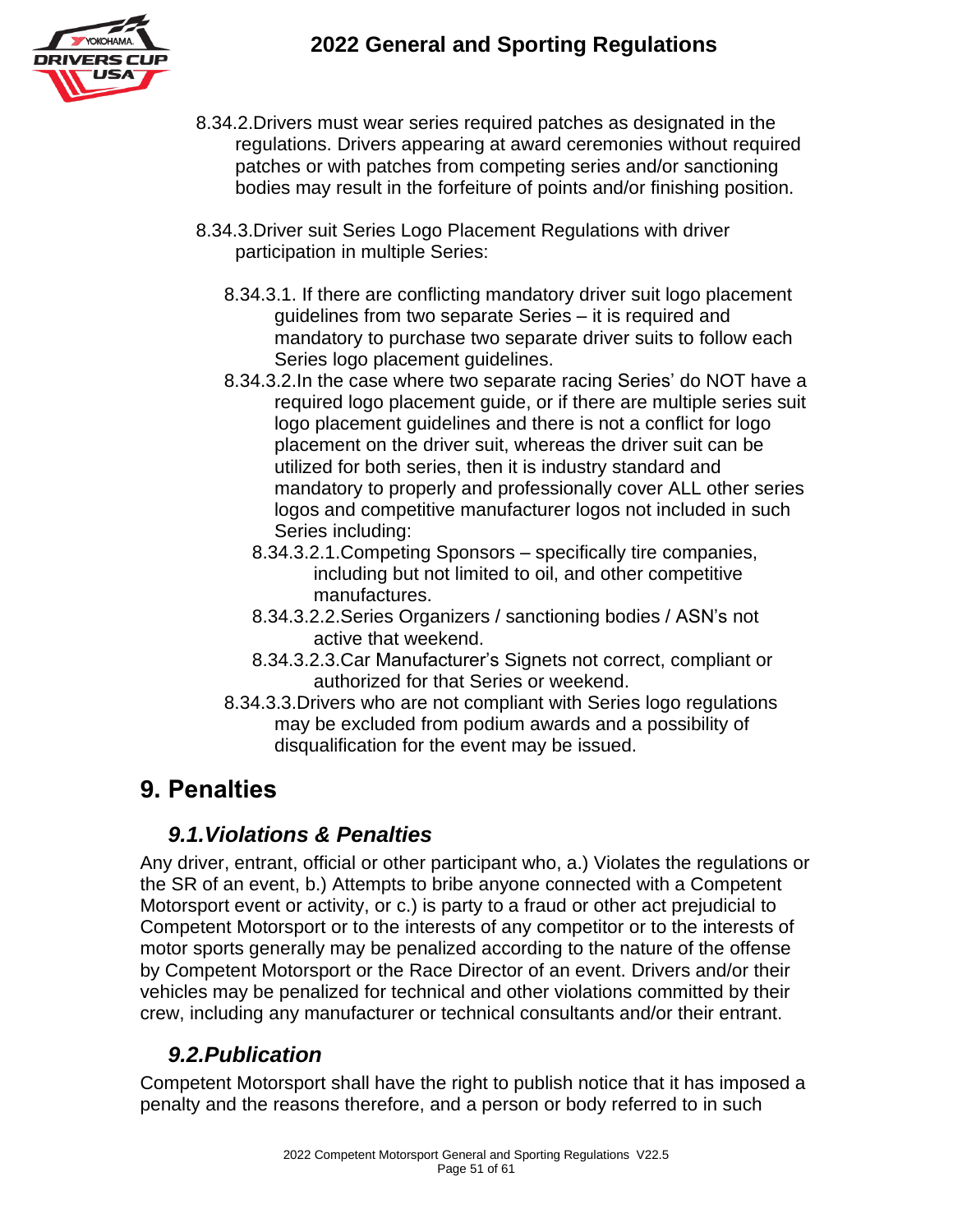

notice shall have no right to act against Competent Motorsport or the person publishing the notice.

#### *9.3.Range of Penalties*

Penalties which may be imposed, in order of their severity, are:

- 9.3.1.REPRIMAND (blame): The Race Director or Competent Motorsport may assign blame/fault and issue a reprimand and record in driver's log.
- 9.3.2.GRID PENALTIES: The Race Director may impose a grid penalty to any driver involved in an incident or infraction of the rules.
- 9.3.3.PROBATION: The Race Director may impose a definite or indefinite period of probation.
- 9.3.4.FINE: A fine may be imposed in proportion to the offense. A driver's competition privileges are automatically under suspension until the fine is paid. All fines shall be remitted to: Competent Motorsport LLC 895 Dove Street, Suite 300, Newport Beach, California 92660.
- 9.3.5.TIME/LAP: A lap penalty during or after a competition, or time penalty during a competition by calling a car into the pits and/or by holding a car already in the pits may be imposed. A time penalty may be imposed by adding time to a car's finishing time after the race.
- 9.3.6.LOSS OF RACE POINTS: Loss of championship Driver points may be imposed.
- 9.3.7.EXCLUSION: A driver, an entrant or an automobile may be excluded from competition, in which case their rights to any award in the competition are forfeited, and the official results will advance the next competitors accordingly.
- 9.3.8.SUSPENSION and/or REVOCATION of CREDENTIALS: A member's privilege to take part in competition may be suspended for a definite or indefinite period. Credentials may be revoked for a definite or indefinite period of time.
- 9.3.9.DISQUALIFICATION/LOSS of ACCRUED POINTS: Loss of accrued points earned by a competitor may be imposed.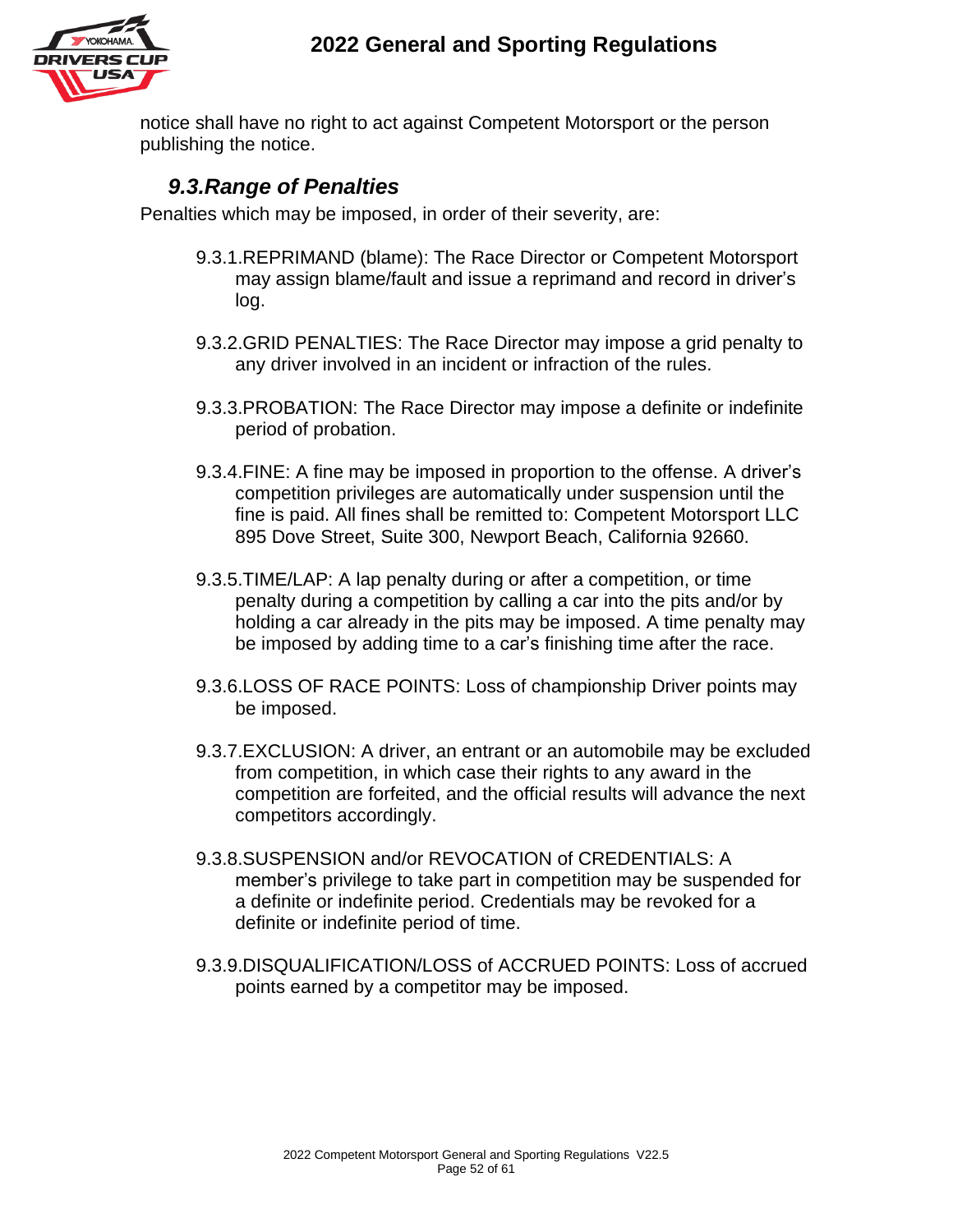

- 9.3.10.AUTHORITY: This Article shall in no way be construed to limit the authority or discretion of Competent Motorsport or the Race Director to assess additional, different, or no penalties for these or other violations of The Regulations or SR.
- 9.3.11.More than one penalty (Plurality) may be imposed for the same offense.
- 9.3.12.PENALTY GUIDELINES: The following guidelines will be considered for Contact Incidents and are assuming the drivers involved are not on Probation. The following definitions are to help all participants understand which penalties under Article 9.3 are likely to be applied for each situation. Probation length will be adjusted for the severity of the mistake and whether the driver has been on probation before during the season. The current Driver Probation List will be posted in the CMS hospitality area at each event.

Drivers that are involved in contact while on Probation will have a penalty issued at one level higher than the actual situation dictates. A driver that commits a Level 3 infraction while on Probation will not be allowed to run in the series for the rest of the season and/or part of the next season. A driver that is involved in two Level 1 or Level 2 infractions while on Probation will not be allowed to run in the series for the rest of the season and/or part of the next season.

Penalties will primarily be considered based on the driver error involved. Single car contact/damage will typically not be penalized, although Probation is possible. Un-served penalties and/or unfinished Probation at the end of the season will rollover into the next season.

#### **Contact Levels**

**Level 0** – Minor contact that does not result in any change of position or significant damage and had no significant driver error. Considered "that's racing" and will have no Penalty nor Probation.

**Level 1** – Minor contact where there is at least one driver who made an error that contributed to the situation. A change of position, and/or, one or more cars that do not finish the race is possible but not certain. Penalty will either be a drive through if fault can be determined during the race, a time penalty post-race if the driver error car(s) finish (typically 30 seconds), or a grid spot penalty for the next race if they do not finish (typically 5 grid spots). Drivers considered to have made an error will be placed on Probation for a period of one to three races.

**Level 2** – Contact where there is at least one driver who made a significant error that contributed to the Situation. A change of position and/or one or more cars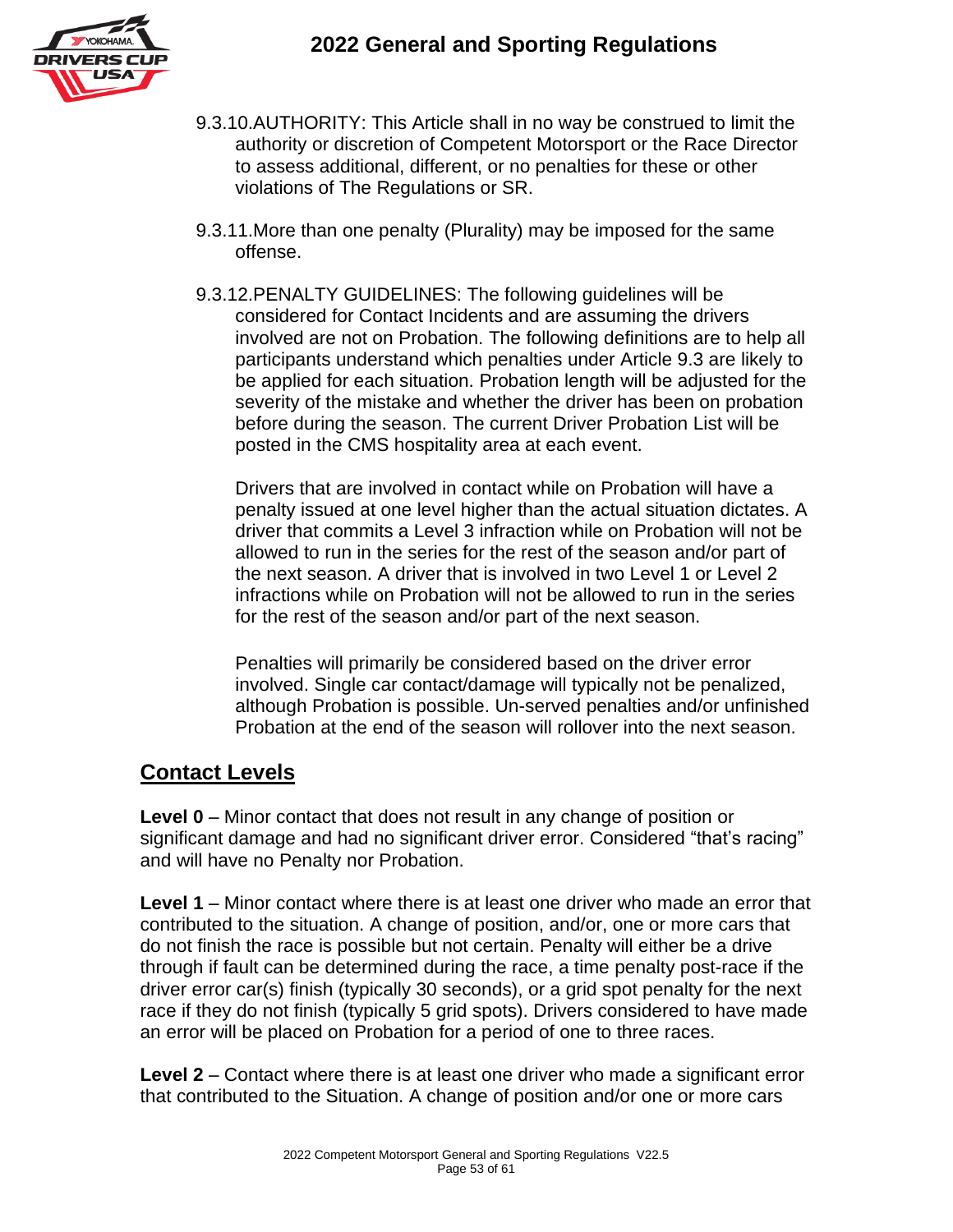

that do not finish the race is likely. Penalty will either be a drive through if fault can be determined during the race plus a grid spot penalty for the next race (typically 5 grid spots), a time penalty post-race if the driver error car(s) finish (typically 30 seconds) plus a grid spot penalty (typically 5 grid spots), or a grid spot penalty for the next race if they do not finish (typically 10 grid spots). These drivers will be considered to have made a significant error and will be placed on Probation for a period of four to eight races.

**Level 3** – Contact where there is at least one driver who made a significant error that contributed to the situation in a manner that is deemed unsafe and/or dangerous. One or more cars that do not finish the race is likely. Penalty will be exclusion from the next race. Probation will be for a period of eight to twelve races.

### *9.4.Serving Black Flag Penalties*

The competitor must serve any on-track or pit lane penalty only under Green Flag conditions and must cross the Start/Finish line under Green Flag conditions prior to entering the pit lane under Green Flag conditions to serve any such penalty.

# **10. Protests**

### *10.1.Right to Protest*

- 10.1.1.Except as provided in Article 10.1.2 below or elsewhere in The Regulations or Supplementary Regulations, any Competent Motorsport entrant participating in a Competent Motorsport sanctioned event may protest: a) certain competition related actions or decisions taken by or penalties imposed by Competent Motorsport or a Competent Motorsport official or, (b) conduct of another entrant in conjunction with such event that is believed to be a violation of The Regulations or Supplementary Regulations. Non-entrant may only protest in cases specifically involving actions, decision, or penalties arising out of their own actions or conduct. Matters involving a decision or action taken against an entrant may only be protested by that entrant.
- 10.1.2.Matters stated as being non-protestable in the regulations are not subject to protest and all actions, decisions, rulings, or penalties made or taken with respect to such matters shall not be subject to protest or appeal. A decision that is not subject to protest is final and not subject to appeal. If an infraction of the regulations is determined to have occurred, the decision to assess or not to assess a penalty or the nature of an assessed penalty is protestable and appealable only by the party against whom the penalty or ruling is assessed.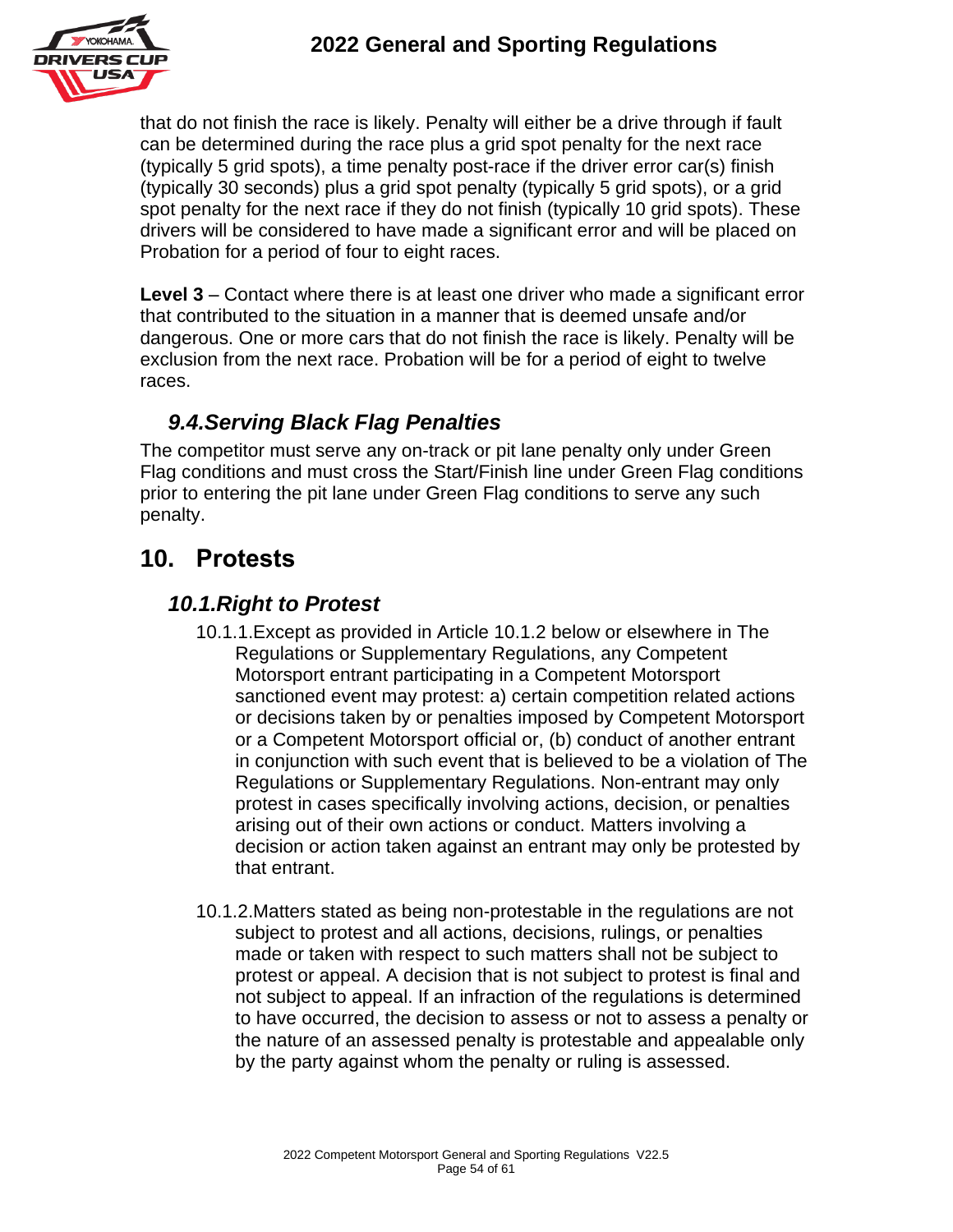

- 10.1.3."Non-protestable" matters shall include 1). Any action or decision (or any alleged inaction or non-decision) taken by or imposed by the Race Director or Competent Motorsport officials arising out of an event except those directly related to a competing car's or equipment's technical compliance; 2). Whether a driver improved their position prior to crossing the starting line at the initial race start or any restart; and 3) Event "procedural matters" such as a). calling or not calling for a yellow flag or red flag, b). restarting vs. calling a race complete, or c). adjusting the duration and/or scheduling of the race or any practice or qualifying session, or d). any decision to revoke credentials or parking privileges, or e). any decision regarding pit or paddock allocations, or f). Declaration or not of a "Wet" session or a race start.
- 10.1.4.Failure to submit any action, decision, conduct, or penalty described in Article 10.1.1 above for adjudication in accordance with the protest procedure set forth in this Article 10 shall constitute a waiver of any right of protest or appeal as to such action, decision, conduct or penalty.

#### *10.2.Informal Inquiry*

- 10.2.1.Prior to filing a protest, all entrants are encouraged to resolve any dispute informally. Immediately upon acquiring knowledge of any facts that could potentially be the subject of a protest, but in no case after the expiration of the time limit for any formal protest as established in Article 10.3, affected parties may verbally request an informal inquiry, which shall then be conducted in any manner deemed appropriate by the Race Director. There shall be no fee payable for such informal inquiry.
- 10.2.2.If the informal inquiry does not resolve the dispute, the time limitation for filing a formal protest shall commence as soon as the informal inquiry is terminated, or as otherwise provided in Article 10.3.

#### *10.3.Submission of Protests*

- 10.3.1.Protests of matters deemed to be protest-able pursuant to Article 10.1 and the following matters shall be submitted in writing and signed by an authorized representative of the Entrant and must be delivered to the Race Director within the following time limits:
	- Against the validity of an entry, qualification of an Entrant, Driver, or car: Prior to scheduled closing time for Technical Inspection.
	- Against a car or equipment: Prior to the start of the race.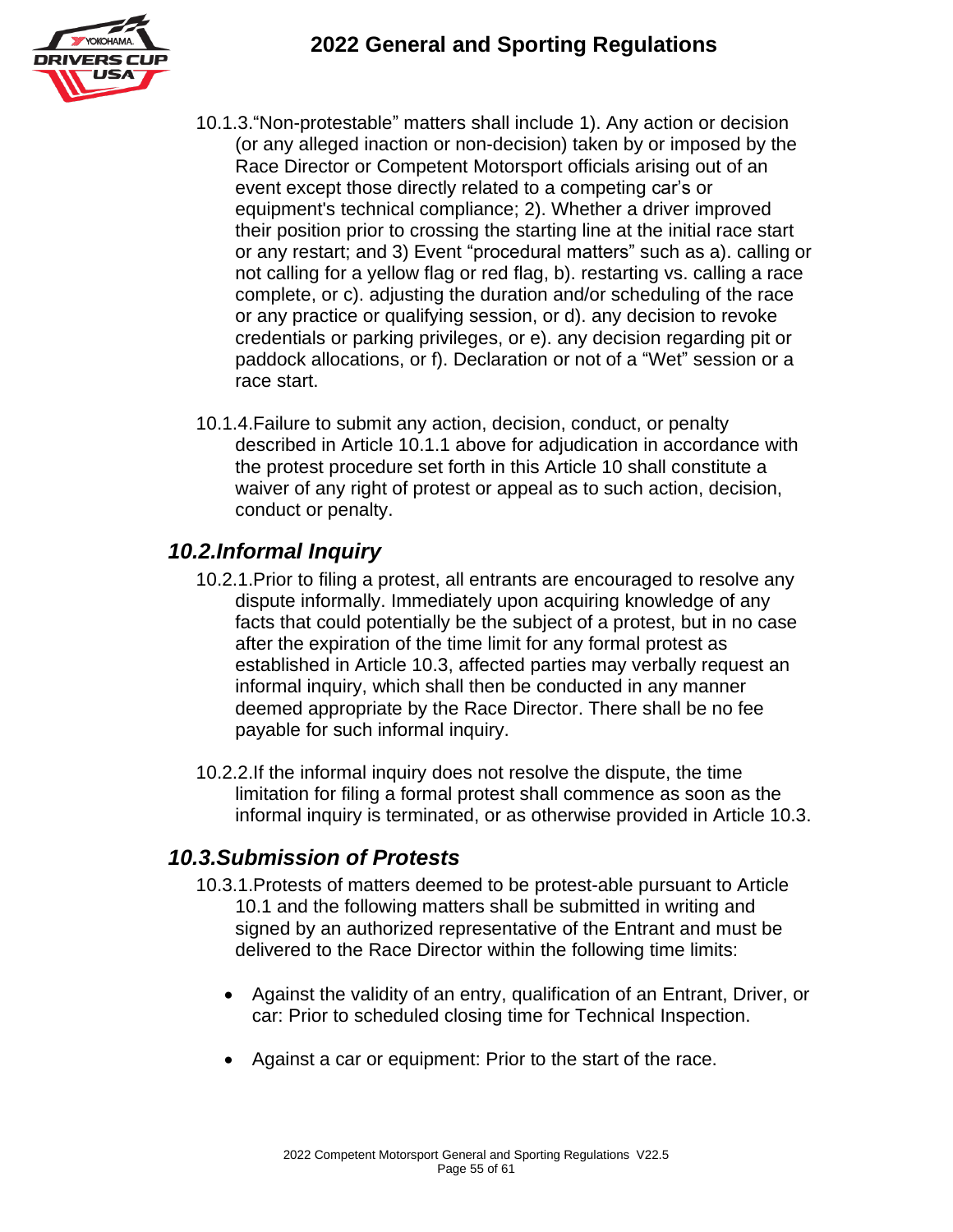

- Against handicap or starting position: Immediately upon the posting of the starting grid.
- Against the finishing order of a competition: Thirty (30) minutes after the end of the competition.
- Against the results of a competition: Thirty (30) minutes after posting of the provisional race results.
- 10.3.2.Each protest might be required to submit a protest fee of two thousand dollars (\$2,000). The fee may be retained or returned in whole or part at the discretion of Competent Motorsport. However, if a properly submitted and permitted protest is not sustained or is withdrawn after being submitted, no part of the protest fee shall be refunded to the protesting party. If a properly submitted and permitted protest is heard and upheld, the entire fee shall be returned.
- 10.3.3.Competent Motorsport may penalize the originator of a protest judged to be malicious, spiteful or who otherwise acts in bad faith.
- 10.3.4.The protest shall identify the specific action, conduct or ruling being protested in sufficient detail to enable the Race Director to determine whether the matter is protest-able and to identify the parties involved and facilitate timely procurement of all documents and other evidence that may be relevant to the protest.

#### *10.4.Hearing of Protests*

- 10.4.1.Protests shall be heard by the Protest Committee. The Protest Committee, of three individuals, will be appointed by the Executive Director. The time and place for the hearing shall be set by the Protest Committee and shall commence as soon as reasonably possible after the written protest is properly filed. The protest may alternatively be heard through the submission of written evidence and documentation at the Protest Committee's discretion.
- 10.4.2.The Protest Committee shall regulate the conduct of the protest hearing. The parties (as determined by the Protest Committee) involved in the protest may only appear in person or through their authorized Entrant representative. They may not be represented by legal counsel. Other interested parties may be heard at the Protest Committee's discretion. There shall be no right of cross examination at the hearing, nor shall the proceedings be recorded. The hearing shall not be subject to any formal rules of evidence or procedure contained in any state, province, or federal arbitration act. Failure of the protesting party to appear at the hearing (unless otherwise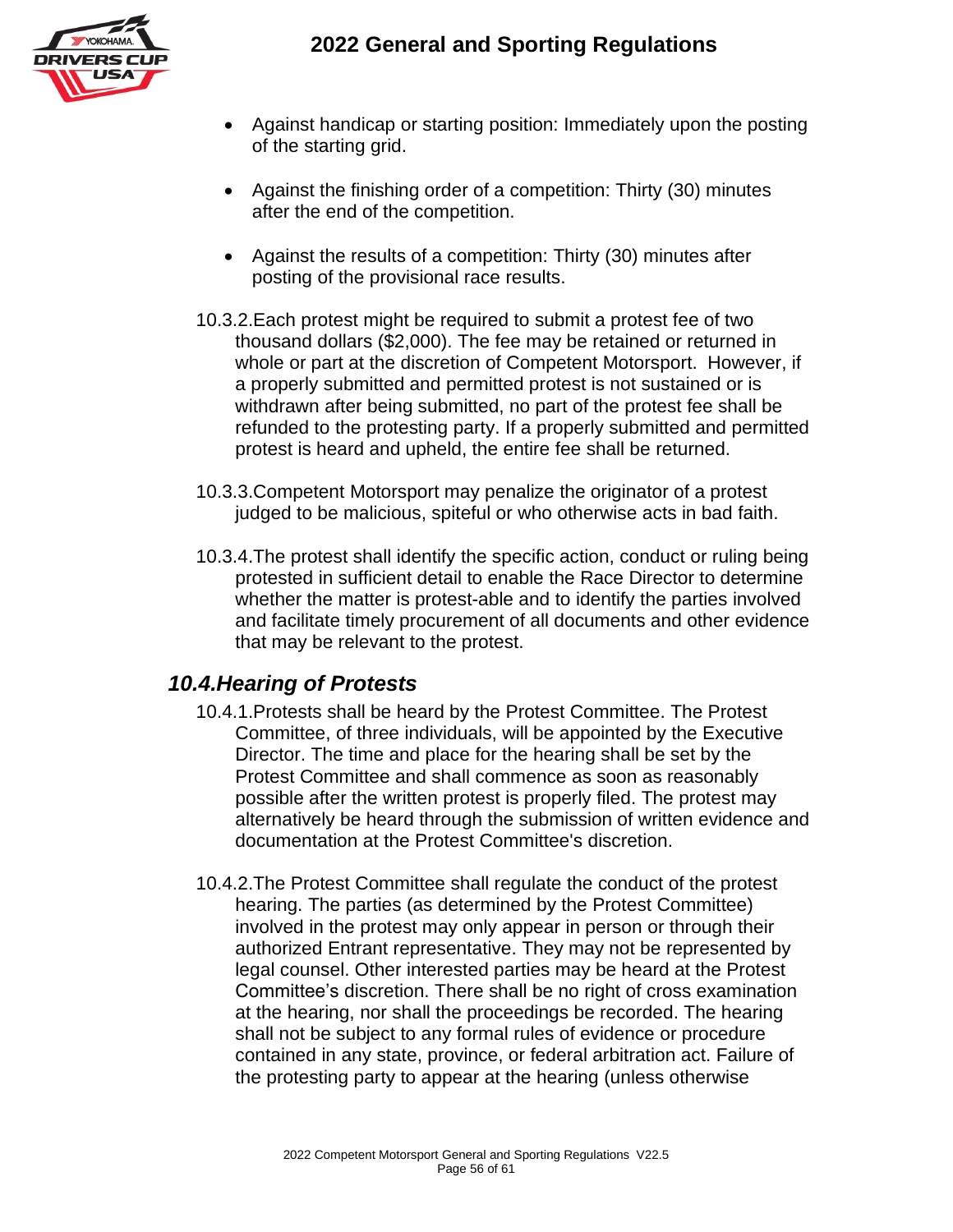

excused by the Protest Committee) shall result in dismissal of the protest and forfeiture of the protest fee.

- 10.4.3.In deciding the protest, the Protest Committee shall act by way of a majority consensus and may take whatever action they deem appropriate to further the interests of fairness and finality in competition results. Under no circumstances may the Protest Committee order an event or any portion thereof to be rerun.
- 10.4.4. At the conclusion of the hearing, the Protest Committee shall deliberate and try to reach a decision as soon as reasonably possible, but in any event, no later than the end of the next event or business day. The decision shall be written and communicated to the protesting party, Competent Motorsport, and the Race Director. Subject only to the right of appeal provided in Article 10, the decision of the Protest Committee shall be final, binding and not subject to litigation in any civil court.

#### *10.5.Protests Against Cars*

- 10.5.1.When a protest is made against a car's technical compliance, the protestor must post with the Race Director, in addition to the forms and fees specified in Article 10.3, a cash bond adequate to cover the costs of any disassembly, inspection and assembly required. The amount of this bond will be determined by the Race Director and Technical Director.
- 10.5.2.If the car is found to conform to the rules and the protest is disallowed, this bond will be forfeited and will be used to cover the costs involved.
- 10.5.3.If the car is found to be in violation of the rules and the protest is allowed, this bond will be returned to the protestor and the protested party will stand all expenses involved in the inspection, and additionally, is subject to penalties assessed by the Race Director.
- 10.5.4.If an entrant or driver of a protested car does not allow inspection under these terms, they will be disqualified by the Race Director.
- 10.5.5.All other provisions of Articles 10.2 10.3 above shall apply to protests against cars.

#### *10.6.Right of Review*

The Race Director or a member of the Protest Committee may re-open and review a judgment that they rendered if previously unknown facts or evidence are discovered.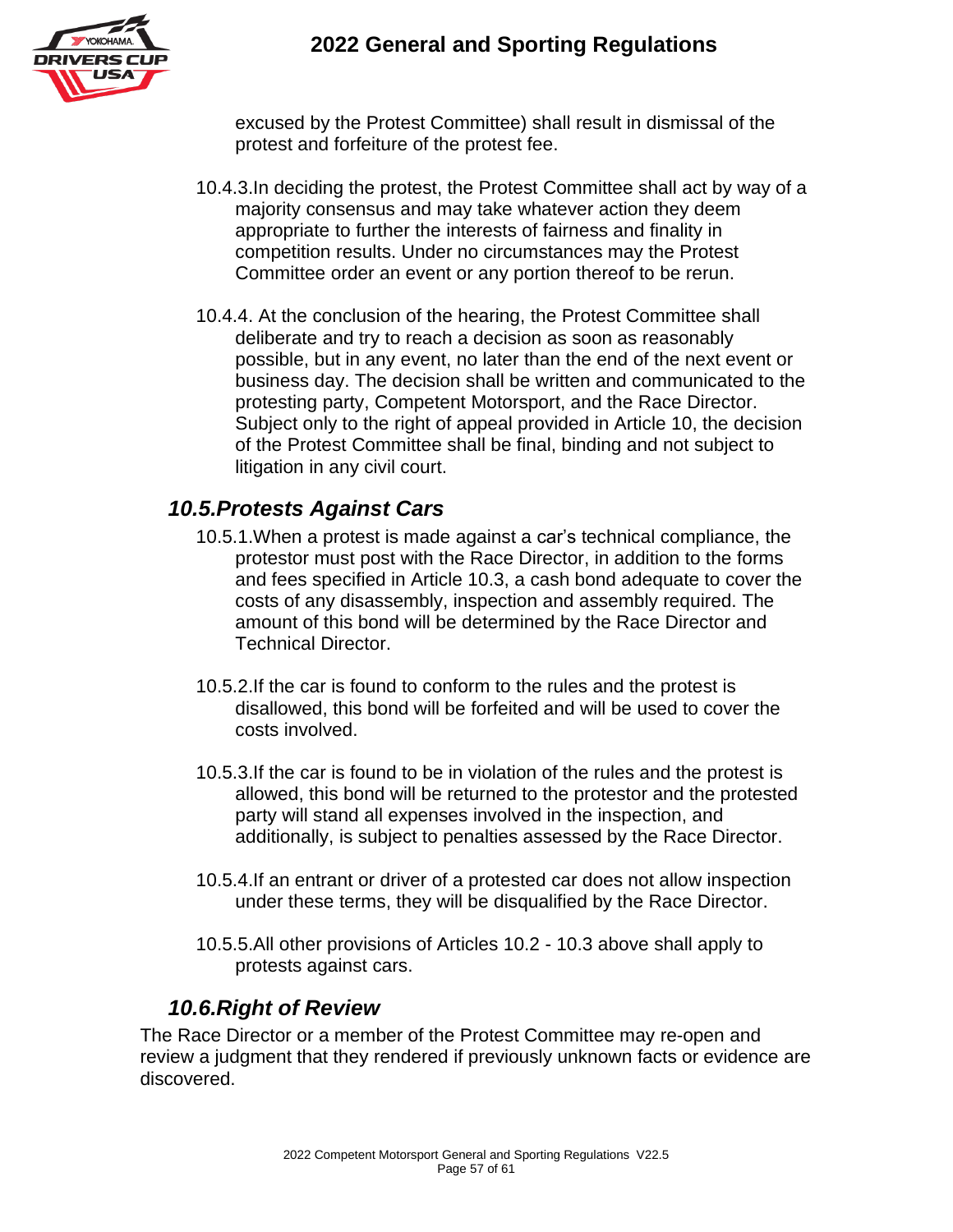

# **11. Appeals**

#### *11.1.Right to Appeal*

- 11.1.1.Provided that all Protest or other procedures specified by The Regulations have been properly completed, a participant shall have the right to appeal any decision or penalty issued under authority of The Regulations against that individual, except as otherwise prohibited.
- 11.1.2.Issues that are not subject to protest and all rulings, decisions, and any action taken by a Competent Motorsport official with respect to such issues shall not be subject to appeal. Appeals of protest decisions shall be limited to the subject matter of the protest. The decision to dismiss a protest may be appealed only by the party originally submitting the protest.
- 11.1.3.Except where determined by Competent Motorsport officials for good cause, there shall be no stay of any decision or penalty pending disposition of the appeal. Award of championship points may be withheld pending final disposition of the appeal.

#### *11.2.Appeal Procedure*

- 11.2.1.The appellant must give written notice of their intention to appeal a decision or penalty to the President of Competent Motorsport, or if applicable, the Race Director, within one hour of the announcement of such decision or penalty.
- 11.2.2.Contingent upon compliance with Article 11.2.1 above, an appeal must be filed in writing and received by Competent Motorsport at its headquarters no later than 5:00 PM of the second business day after the announcement of the decision or penalty being appealed. The appeal may be transmitted by fax or any other electronic means of communication with confirmation of receipt, must be signed by the appellant personally, and must specifically identify and address the decision or penalty being appealed.
- 11.2.3.The appeal must be accompanied by an appeal fee of \$5,000. The fee is not returnable should the appellant not follow up their declared intention to appeal or for the grounds set forth in Article 11.3.5 below.
- 11.2.4.If the appeal involves a decision or penalty imposed by the Race Director, the Race Director shall submit a written statement to the Appeal Review Board (with a copy to the appellant) which shall include a summary of the background of the proceedings and actions taken by the Race Director, the background of any formal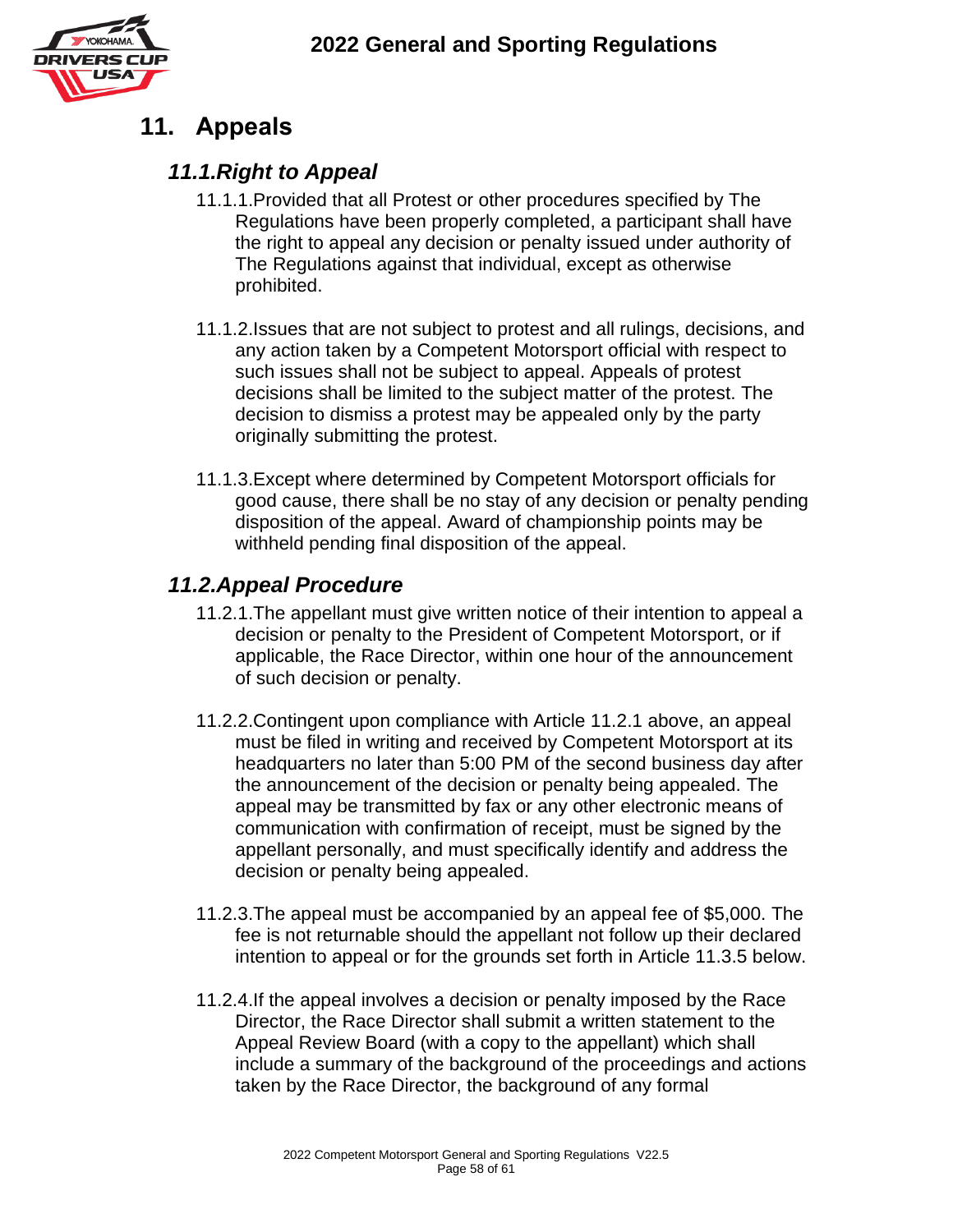

investigative inquiry and/or the protest procedures, and any other information which they wish for the Appeal Review Board to consider.

### *11.3.Hearing of Appeals*

- 11.3.1.Appeals shall be heard by the Competent Motorsport Appeal Review Board ("Board"). The President of Competent Motorsport shall appoint a Board Chairman and two additional members for the specific appeal to be heard. If a board member is factually involved in the appeal, the board member shall recuse themselves from participating on the board and the President of Competent Motorsport selects a replacement. If the President of Competent Motorsport is factually involved in the matter, the choice of Board Members shall be reviewed and ratified by another uninvolved Competent Motorsport participating driver.
- 11.3.2.The board will establish the most appropriate procedure for hearing a particular appeal and shall notify the parties of such procedure. In conducting a hearing and deciding an appeal, the board shall not be bound by technical or formal rules or procedures but shall conduct its proceedings in the manner best suited to ascertaining the relevant facts and the merits of the parties' respective positions. The board must conduct its hearing and announce its decision no later than 30 calendar days after receipt of the appeal by Competent Motorsport (unless otherwise mutually agreed by the board, Competent Motorsport and appellant).
- 11.3.3.The board may summon either orally or in writing and at its sole discretion, any participant to testify at a hearing or otherwise submit relevant evidence. Any member who is summoned and refuses to so testify or submit evidence may be subject to disciplinary action as deemed appropriate by Competent Motorsport.
- 11.3.4.The appellant and any members must testify in person or submit evidence personally. Attorneys or other representatives of appellant and any such members are not permitted at oral hearings.
- 11.3.5.Any appeal which fails to comply with the procedures set forth in this Article 11 may be dismissed by the Board Chairman at his sole discretion. Similarly, if the Chairman determines that the appellant has failed to identify any issues properly subject to appeal or if the appeal has been brought without reasonable grounds, the appeal shall be dismissed, and the subject matter of the appeal shall for all purposes be deemed null and void and not subject to a right of further appeal. Failure of the appellant to appear at the time and place set for oral hearing or to otherwise fail to respond to any investigatory request of the Chairman or Board may also result in the dismissal of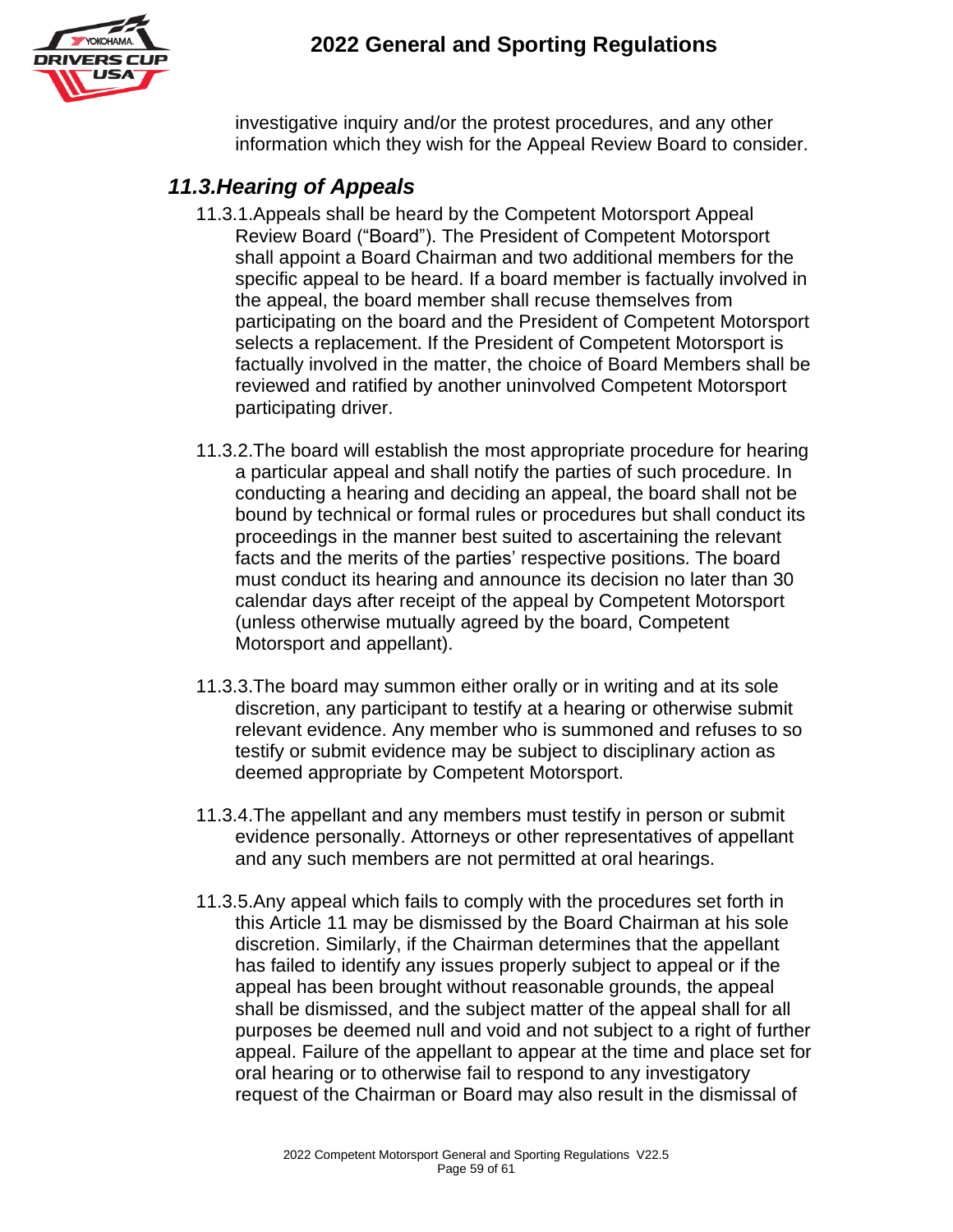

the appeal with prejudice. In all such instances, the entire appeal fee shall be forfeited, and additional penalties may be imposed by the Board without further right of appeal.

### *11.4.Publications; Decisions, Penalties, Protests & Appeals*

Competent Motorsport shall have the right, without recourse brought against it, its agents or its publisher, to publish any decision, penalty or judgment imposed by Competent Motorsport, the Race Director or the Boards, including publication of the names of the involved parties.